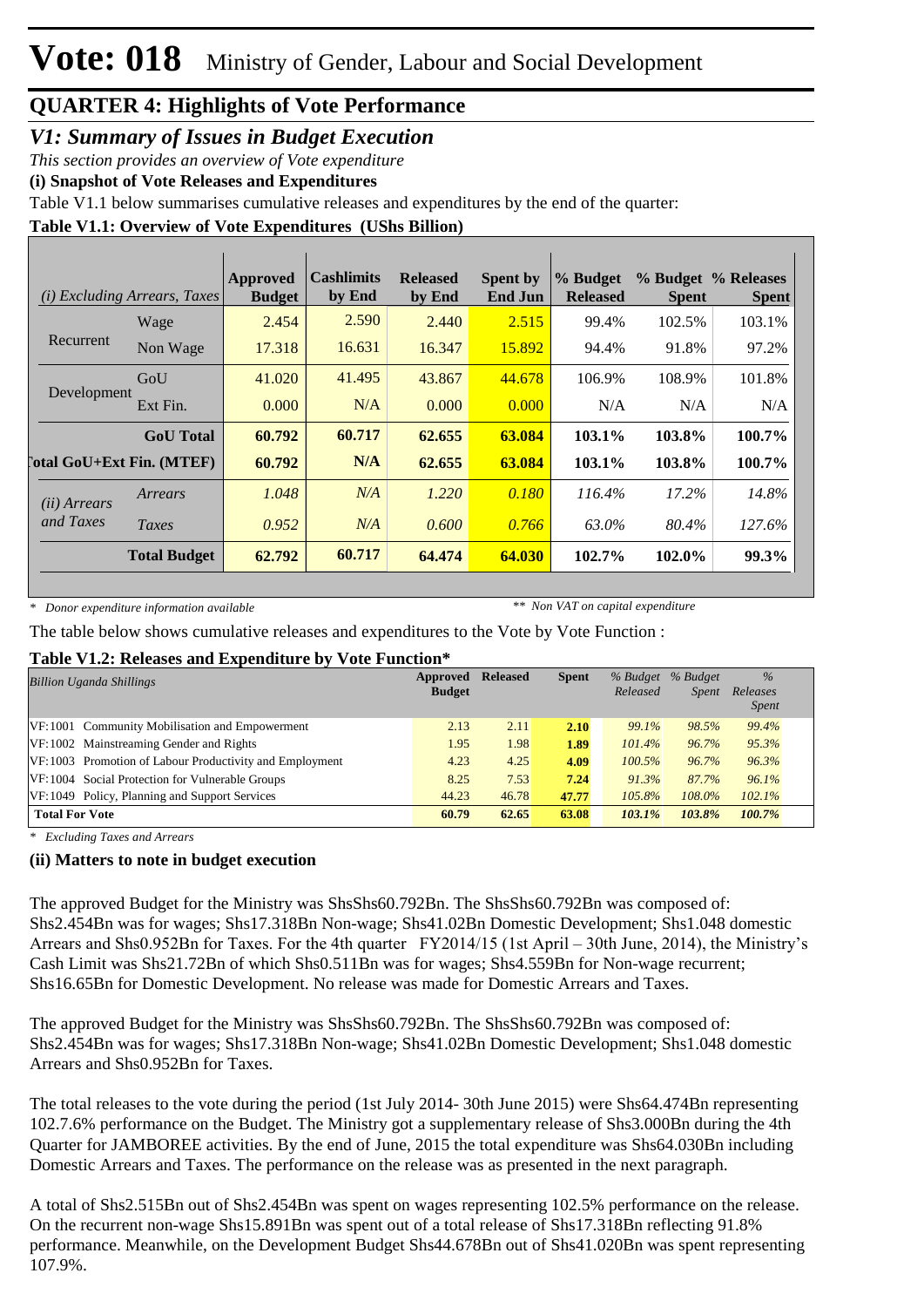# **Vote: 018** Ministry of Gender, Labour and Social Development

#### **QUARTER 4: Highlights of Vote Performance**

The major challenge the Ministry faced during the period under review is insufficient cash limit for the nonwage recurrent. The programmed expenditure under finance and administration were above the cash limit. The departments were left with meager resources to carry out their functions. The trend was reflected in the low targets for the various outputs of for the five (5) vote functions.

#### **Table V1.3: High Unspent Balances and Over-Expenditure in the Domestic Budget (Ushs Bn)**

| ( <i>i</i> ) Major unpsent balances                                          |
|------------------------------------------------------------------------------|
| <b>Programs, Projects and Items</b>                                          |
| VF: 1049 Policy, Planning and Support Services                               |
| <b>1.00Bn Shs</b> Programme/Project: 01<br>Headquarters, Planning and Policy |
| Reason: All the funds were spent                                             |
| <b>Items</b>                                                                 |
| <b>1.04Bn Shs</b> Item: 321605 Domestic arrears (Budgeting)                  |
| Reason: All the funds were spent                                             |
| (ii) Expenditures in excess of the original approved budget                  |
| <b>Programs and Projects</b>                                                 |
| VF: 1049 Policy, Planning and Support Services                               |
| <b>3.59 Bn Shs</b> Programme/Project: 0345 Strengthening MSLGD               |
| Reason: A supplementary was provided for Jamboree                            |
| <b>Items</b>                                                                 |
| <b>1.82Bn Shs</b> Item: 227001 Travel inland                                 |
| Reason: Supplementary for Jamboree                                           |
| <b>0.64Bn Shs</b> Item: 312101 Non-Residential Buildings                     |
| Reason: Supplementary for Jamboree                                           |
| <b>Excluding Taxes and Arrears</b><br>∗                                      |

#### *V2: Performance Highlights*

*This section provides highlights of output performance, focusing on key outputs and actions impelemented to improve section performance.*

#### **Table V2.1: Key Vote Output Indicators and Expenditures\***

| Vote, Vote Function<br><b>Key Output</b>                 | <b>Approved Budget and</b><br><b>Planned outputs</b>                                                                                                               | <b>Cumulative Expenditure</b><br>and Performance                                                                                                                        | <b>Status and Reasons for</b><br>any Variation from Plans |  |  |  |  |
|----------------------------------------------------------|--------------------------------------------------------------------------------------------------------------------------------------------------------------------|-------------------------------------------------------------------------------------------------------------------------------------------------------------------------|-----------------------------------------------------------|--|--|--|--|
|                                                          | <b>Vote Function: 1001 Community Mobilisation and Empowerment</b>                                                                                                  |                                                                                                                                                                         |                                                           |  |  |  |  |
| <b>Output: 100101</b>                                    | Policies, Sector plans Guidelines and Standards on Community Mobilisation and Empowerment                                                                          |                                                                                                                                                                         |                                                           |  |  |  |  |
| Description of Performance: - 31 officers paid salaries; |                                                                                                                                                                    | - 22 officers paid salaries;<br>- 1000 copies of the Uganda                                                                                                             | Met                                                       |  |  |  |  |
|                                                          | $-1,000$ copies of the<br><b>Community Development</b>                                                                                                             | National Adult Literacy Policy<br>printed:                                                                                                                              |                                                           |  |  |  |  |
|                                                          | Policy and Action plan printed<br>and disseminated to the<br>stakeholders (710 copies to<br>LGs, 50 copies NGOs and<br>FBOs, 200 copies to parliament, Parliament; | - Community Development<br>Policy and Action plan finalised<br>and approved by Top Policy<br>Management which is in                                                     |                                                           |  |  |  |  |
|                                                          | 40 copies to the Ministries);<br>- 1,000 copies of the National<br>Family Policy printed and<br>disseminated;                                                      | - Contract staff salaries for six<br>$(6)$ staff paid;<br>- NSSF Contribution for six (6)<br>staff:<br>- Integrated guide and packages<br>for community mobilization on |                                                           |  |  |  |  |
|                                                          | - Final report on inventorying<br>printed;                                                                                                                         | food and nutrition security<br>drafted:<br>- National Family Policy                                                                                                     |                                                           |  |  |  |  |
|                                                          | - National Family Policy<br>finalized;                                                                                                                             | finalized:<br>- Policy briefs on HIV, GBV,<br>Maternal Health and Family                                                                                                |                                                           |  |  |  |  |
|                                                          | - 1,000 copies of the Inventory<br>Strategy printed;                                                                                                               | Planning developed in nine (9)<br>cultural institutions;                                                                                                                |                                                           |  |  |  |  |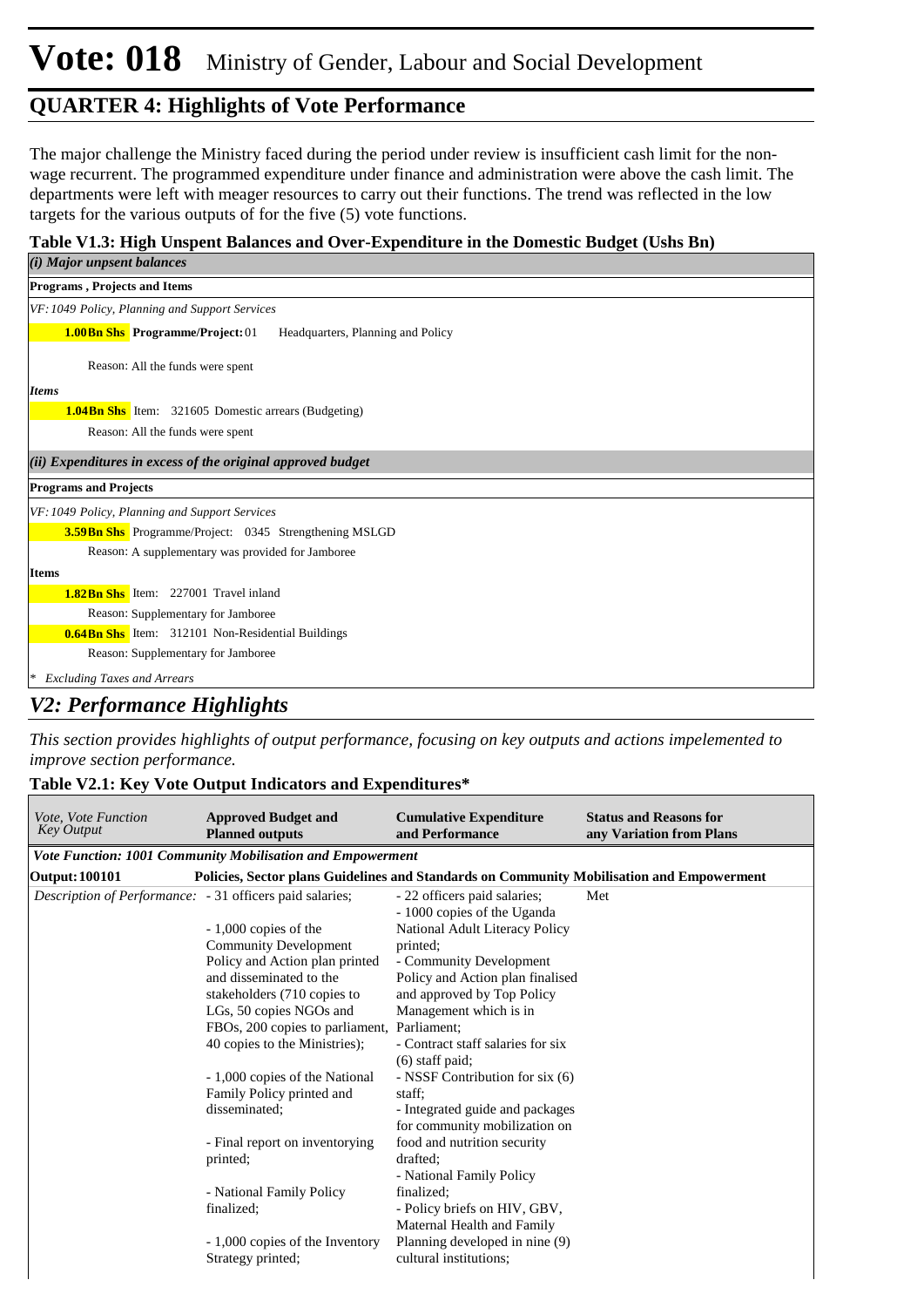| Vote, Vote Function<br><b>Key Output</b>                                              | <b>Approved Budget and</b><br><b>Planned outputs</b>                                                                                                                                                                                                                                                                                                                                                                                                                                                                                                                                                                                                                                           | <b>Cumulative Expenditure</b><br>and Performance                                                                                                                                                                                                                                                                                                                                                                                                                                                                                                                                                                                                                                                                                                                                                                                                                                                                                                              | <b>Status and Reasons for</b><br>any Variation from Plans |
|---------------------------------------------------------------------------------------|------------------------------------------------------------------------------------------------------------------------------------------------------------------------------------------------------------------------------------------------------------------------------------------------------------------------------------------------------------------------------------------------------------------------------------------------------------------------------------------------------------------------------------------------------------------------------------------------------------------------------------------------------------------------------------------------|---------------------------------------------------------------------------------------------------------------------------------------------------------------------------------------------------------------------------------------------------------------------------------------------------------------------------------------------------------------------------------------------------------------------------------------------------------------------------------------------------------------------------------------------------------------------------------------------------------------------------------------------------------------------------------------------------------------------------------------------------------------------------------------------------------------------------------------------------------------------------------------------------------------------------------------------------------------|-----------------------------------------------------------|
|                                                                                       | - 500 copies of the Kiswahili<br>Bill printed;<br>- 2,000 copies of the inventory<br>document printed;<br>- 435 copies of the National<br><b>Adult Literacy Policy</b><br>disseminated to stakeholders;<br>and                                                                                                                                                                                                                                                                                                                                                                                                                                                                                 | - Entertainment guidelines<br>finalised and presented to<br>Senior Management for<br>approval;<br>- Review of the Institution of<br><b>Traditional or Cultural Leaders</b><br>Act, 2011 is on-going; and<br>- Creative Economy Action Plan<br>finalized.                                                                                                                                                                                                                                                                                                                                                                                                                                                                                                                                                                                                                                                                                                      |                                                           |
|                                                                                       | -400 copies of the FAL<br>guidelines printed and<br>disseminated to all stakeholders.                                                                                                                                                                                                                                                                                                                                                                                                                                                                                                                                                                                                          |                                                                                                                                                                                                                                                                                                                                                                                                                                                                                                                                                                                                                                                                                                                                                                                                                                                                                                                                                               |                                                           |
| Performance Indicators:                                                               |                                                                                                                                                                                                                                                                                                                                                                                                                                                                                                                                                                                                                                                                                                |                                                                                                                                                                                                                                                                                                                                                                                                                                                                                                                                                                                                                                                                                                                                                                                                                                                                                                                                                               |                                                           |
| Number of community<br>mobilization and<br>empowerment policy<br>guidelines developed | 8                                                                                                                                                                                                                                                                                                                                                                                                                                                                                                                                                                                                                                                                                              | 8                                                                                                                                                                                                                                                                                                                                                                                                                                                                                                                                                                                                                                                                                                                                                                                                                                                                                                                                                             |                                                           |
| Output Cost:<br>Output: 100102                                                        | UShs Bn:<br>0.535<br><b>Advocacy and Networking</b>                                                                                                                                                                                                                                                                                                                                                                                                                                                                                                                                                                                                                                            | UShs Bn:                                                                                                                                                                                                                                                                                                                                                                                                                                                                                                                                                                                                                                                                                                                                                                                                                                                                                                                                                      | 0.506 % Budget Spent:<br>94.6%                            |
| Description of Performance: - International Day for the                               | Family and the World Culture<br>Day commemorated on 15 May<br>and 21st May 2015 respectively; commemoration of the<br>- Community inventory<br>mapping conducted in 4<br>communities of Alur in Nebbi,<br>Ik in Kaabong, Basongora in<br>Kasese and Acholi in Gulu;<br>- Quarterly Cultural Forum<br>meetings held;<br>- Ministry represented on<br>convection meetings<br>(Convention on Intangibles and - World Culture Day<br>Promotion of Kiswahili in East<br>Africa);<br>- 1000 stakeholders mobilised<br>to commemorate International<br>Literacy Day on 8th September<br>2014;<br>- 200 copies of the FAL<br><b>Statistical Abstract for</b><br>FY2014/15 printed and<br>disseminated. | - Five (5) Contract staff paid<br>salaries;<br>- National Symposium in<br>International Literacy Day in<br>Uganda held at Grand Imperial;<br>- NSSF Contribution for five (5)<br>staff;<br>- DCDO Conference to<br>enhance community<br>mobilization for nutrition<br>conducted;<br>- International Day for the<br>Family commemorated on 15<br>May 2015 at Grand<br>Imperial Hotel;<br>commemorated on 21 May 2015<br>at the National Theatre;<br>- Community Inventory<br>Mapping conducted in one (1)<br>community of Acholi in Gulu;<br>- One (1) Quarterly Cultural<br>Forum meeting on creative<br>economy held;<br>- Intangible Cultural Heritage<br>inventorying in four (4)<br>communities of Alur in Nebbi,<br>Ik in Kaabong, Basongora in<br>Kasese and Acholi in Gulu<br>conducted; and<br>- Intangible Cultural Heritage<br>inventories in four (4)<br>communities of Alur in Nebbi,<br>Ik in Kaabong, Basongora in<br>Kasese and Acholi in Gulu | Met                                                       |
| <b>Output Cost:</b>                                                                   | UShs Bn:<br>0.246                                                                                                                                                                                                                                                                                                                                                                                                                                                                                                                                                                                                                                                                              | printed.<br>UShs Bn:<br>0.240                                                                                                                                                                                                                                                                                                                                                                                                                                                                                                                                                                                                                                                                                                                                                                                                                                                                                                                                 | 97.4%<br>% Budget Spent:                                  |
| <b>Output: 100104</b>                                                                 | <b>Training, Skills Development and Training Materials</b>                                                                                                                                                                                                                                                                                                                                                                                                                                                                                                                                                                                                                                     |                                                                                                                                                                                                                                                                                                                                                                                                                                                                                                                                                                                                                                                                                                                                                                                                                                                                                                                                                               |                                                           |
| Description of Performance: - Parenting guidelines                                    | disseminated;                                                                                                                                                                                                                                                                                                                                                                                                                                                                                                                                                                                                                                                                                  | - Parenting guidelines finalised<br>and presented to the Senior<br>Management Meeting for                                                                                                                                                                                                                                                                                                                                                                                                                                                                                                                                                                                                                                                                                                                                                                                                                                                                     | Insufficient funds to print the<br>Primers                |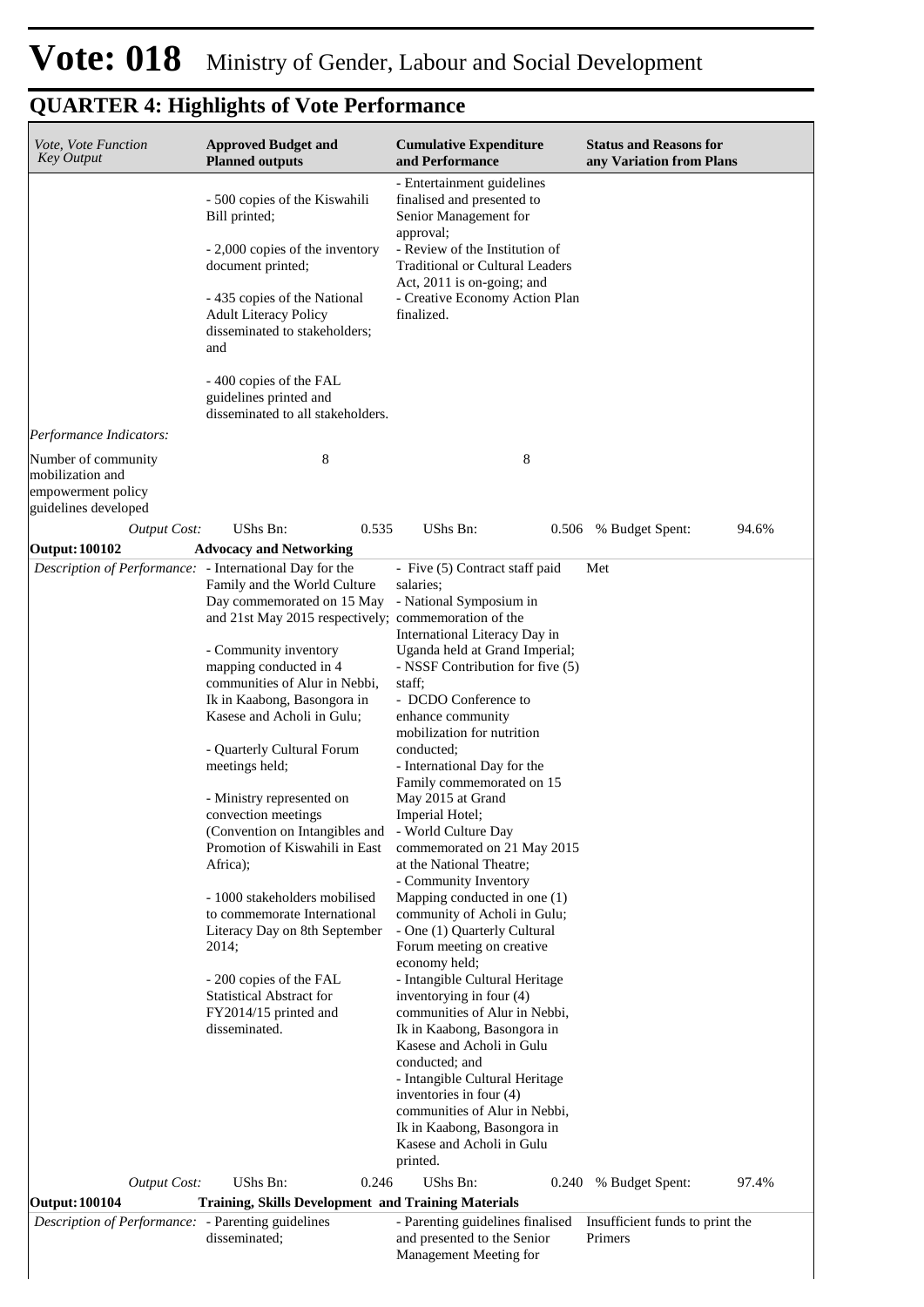| Vote, Vote Function<br><b>Key Output</b>              | <b>Approved Budget and</b><br><b>Planned outputs</b>                                                                                                                                                                                                                                                                                                                                                                                                                                                                                                                                                                                                                                                                                                                                                                                                                                                                                                                                                                    | <b>Cumulative Expenditure</b><br>and Performance                                                                                                                                                                                                                                                                                                                                                                                                                                                                                                                                                                                                                                                                                                                                                                                                                                                                                                                                                                                                                                                                                                                                                                                      | <b>Status and Reasons for</b><br>any Variation from Plans |
|-------------------------------------------------------|-------------------------------------------------------------------------------------------------------------------------------------------------------------------------------------------------------------------------------------------------------------------------------------------------------------------------------------------------------------------------------------------------------------------------------------------------------------------------------------------------------------------------------------------------------------------------------------------------------------------------------------------------------------------------------------------------------------------------------------------------------------------------------------------------------------------------------------------------------------------------------------------------------------------------------------------------------------------------------------------------------------------------|---------------------------------------------------------------------------------------------------------------------------------------------------------------------------------------------------------------------------------------------------------------------------------------------------------------------------------------------------------------------------------------------------------------------------------------------------------------------------------------------------------------------------------------------------------------------------------------------------------------------------------------------------------------------------------------------------------------------------------------------------------------------------------------------------------------------------------------------------------------------------------------------------------------------------------------------------------------------------------------------------------------------------------------------------------------------------------------------------------------------------------------------------------------------------------------------------------------------------------------|-----------------------------------------------------------|
| Performance Indicators:                               | - 24,986 FAL Materials (2,000)<br>Primers, 2,000 instructors<br>guide, 2,000 Follow up<br>Readers and 18,986 FAL<br>Learners Certificates) printed<br>and disseminated to LGs; and<br>- 4 sets of Adult Learners'<br>examinations prepared and<br>distributed to all Local<br>Governments.                                                                                                                                                                                                                                                                                                                                                                                                                                                                                                                                                                                                                                                                                                                              | approval.<br>- A total of 1500 copies of<br>NALIP policy printed and<br>disseminated;<br>- Contract staff salaries for three<br>$(3)$ staff paid;<br>- NSSF Contribution for three<br>$(3)$ staff paid;<br>- A total of 3000 FAL Learners<br>Certificates printed;<br>- A total of 3000 posters<br>printed; and<br>- A total of 2000 Primers<br>printed and disseminated.                                                                                                                                                                                                                                                                                                                                                                                                                                                                                                                                                                                                                                                                                                                                                                                                                                                             |                                                           |
| Proportion of sub counties<br>implementing Functional | 50                                                                                                                                                                                                                                                                                                                                                                                                                                                                                                                                                                                                                                                                                                                                                                                                                                                                                                                                                                                                                      | 50                                                                                                                                                                                                                                                                                                                                                                                                                                                                                                                                                                                                                                                                                                                                                                                                                                                                                                                                                                                                                                                                                                                                                                                                                                    |                                                           |
| Adult Literacy programme                              |                                                                                                                                                                                                                                                                                                                                                                                                                                                                                                                                                                                                                                                                                                                                                                                                                                                                                                                                                                                                                         |                                                                                                                                                                                                                                                                                                                                                                                                                                                                                                                                                                                                                                                                                                                                                                                                                                                                                                                                                                                                                                                                                                                                                                                                                                       |                                                           |
| No. of FAL materials printed                          | 24,986                                                                                                                                                                                                                                                                                                                                                                                                                                                                                                                                                                                                                                                                                                                                                                                                                                                                                                                                                                                                                  | $\boldsymbol{0}$                                                                                                                                                                                                                                                                                                                                                                                                                                                                                                                                                                                                                                                                                                                                                                                                                                                                                                                                                                                                                                                                                                                                                                                                                      |                                                           |
| No. of enrolled FAL learners                          | 150,000                                                                                                                                                                                                                                                                                                                                                                                                                                                                                                                                                                                                                                                                                                                                                                                                                                                                                                                                                                                                                 | 150000                                                                                                                                                                                                                                                                                                                                                                                                                                                                                                                                                                                                                                                                                                                                                                                                                                                                                                                                                                                                                                                                                                                                                                                                                                |                                                           |
| <b>Output Cost:</b>                                   | UShs Bn:<br>0.089                                                                                                                                                                                                                                                                                                                                                                                                                                                                                                                                                                                                                                                                                                                                                                                                                                                                                                                                                                                                       | <b>UShs Bn:</b><br>0.081                                                                                                                                                                                                                                                                                                                                                                                                                                                                                                                                                                                                                                                                                                                                                                                                                                                                                                                                                                                                                                                                                                                                                                                                              | 91.7%<br>% Budget Spent:                                  |
| <b>Output: 100105</b>                                 | Monitoring, Technical Support Supervision and Backstopping                                                                                                                                                                                                                                                                                                                                                                                                                                                                                                                                                                                                                                                                                                                                                                                                                                                                                                                                                              |                                                                                                                                                                                                                                                                                                                                                                                                                                                                                                                                                                                                                                                                                                                                                                                                                                                                                                                                                                                                                                                                                                                                                                                                                                       |                                                           |
| Description of Performance: - 60 Local Governments    | provided with technical<br>backstopping, evaluation and<br>monitoring services on<br>community development<br>functions and FAL activities.<br>(15 LGs from each of the 4)<br>regions: North, (Abim,<br>Agagago, Adjumani, Alebtong,<br>Amolatar, Amudat, Amuria,<br>Amuru, Apac, Dokolo, Gulu,<br>Kaberamaido, Kitgum, Lira and<br>Pader); East (Bududa,<br>Bukedea, Kapchorwa, Mbale,<br>Manafwa, Luuka, Iganga,<br>Pallisa, Bugiri, Bukwo, Jinja,<br>Serere, Kumi, Soroti and<br>Busia); West (Kiryandongo,<br>Bulisa, Hoima, Masindi,<br>Ntoroko, Kamwengye,<br>Kabarole, Kasese, Kibaale,<br>Kyegegwa, Kyenjojo, Masindi,<br>Ntoroko, Ibanda and Bushenyi)<br>and Central (Rakai, Butambala,<br>Gomba, Rakai, Masaka,<br>Buikwe, Lwengo, Masaka,<br>Nakaseke, Mubende,<br>Ssembabule, Kayunga,<br>Bukomasimbi, Kiboga and<br>Mityana);<br>- 8 districts supported (East-<br>Soroti, Kaboong; Central -<br>Nakasongola, Kayunga; West-<br>Mbarara, Kabale; North-<br>Kitgum, Arua) on culture and<br>family issues; | - Eight (8) LGs monitored on<br>the culture and family functions.<br>The LGs are of Soroti and<br>Kaboong in the Eastern Region;<br>Nakasongola and Kayunga in<br>Central Region; Mbarara and<br>Kasese in Western Region as<br>well as Gulu and Nebbi in<br>North Region;<br>- A total of 75 Local<br>Governments provided with<br>technical backstopping,<br>evaluation and monitoring<br>services on community<br>development. The LGs are of<br>Masaka, Rakai, Kalungu,<br>Butambala, Gomba, Mityana,<br>Masindi, Hoima, Buliisa,<br>Bukomansimbi, Lwengo and<br>Sembabule, Mayuge, Bugiri,<br>Namayingo, Bududa Manafwa,<br>Mbale, Paliisa, Budaka,<br>Kibuku, Bulambuli, Sironko,<br>Kapchorwa, Kamuli, Buyende<br>and Kaliro Jinja, Iganga,<br>Bulambuli, Kayunga, Busia,<br>Tororo, Namutumba, Butaleja,<br>Soroti, Bukwo, Kween,<br>Bukedea, Serere and Kumi,<br>Lyantonde, Kiruhura, Sheema,<br>Rukungiri, Kanungu, Nwoya,<br>Arua, Nebbi, Gulu, Kitgum,<br>Lamwo, Kyegegwa, Rubirizi,<br>Zombo, Arua, Maracha, Pader,<br>Agago, Oyam, Kole,<br>Kamwenge, Buhweju, Yumbe,<br>Moyo, Adjumani, Lira, Apac,<br>Kyenjojo, Kasese and Bushenyi.<br>- A total of 45 Local<br>Governments provided with<br>technical backstopping, | Met                                                       |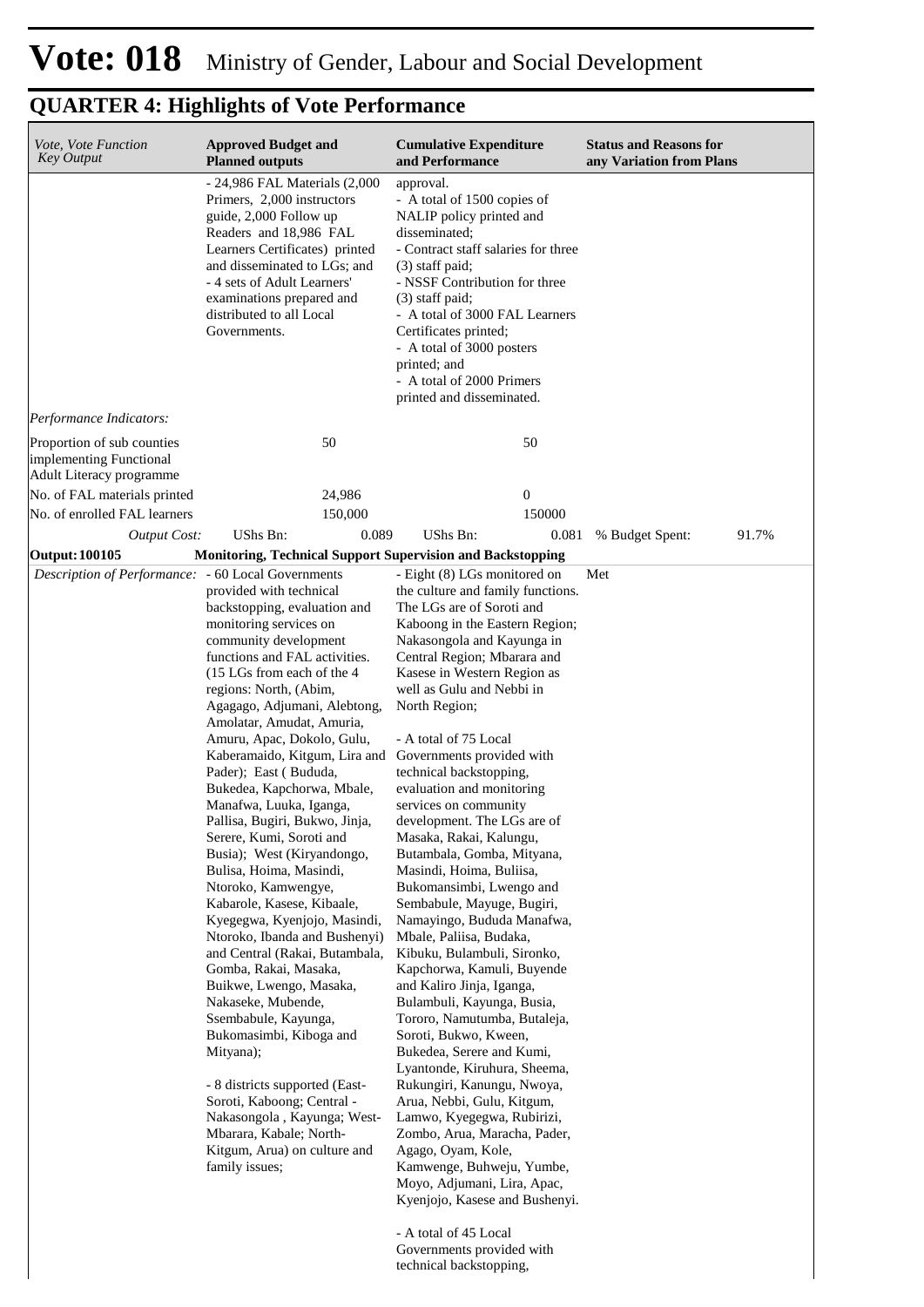| Vote, Vote Function<br><b>Key Output</b>                                         | <b>Approved Budget and</b><br><b>Planned outputs</b>                                                                                                                                                                                                                                                               | <b>Cumulative Expenditure</b><br>and Performance                                                                                                                                                                                                                                                                                                                                                                                                                                                             | <b>Status and Reasons for</b><br>any Variation from Plans                    |  |
|----------------------------------------------------------------------------------|--------------------------------------------------------------------------------------------------------------------------------------------------------------------------------------------------------------------------------------------------------------------------------------------------------------------|--------------------------------------------------------------------------------------------------------------------------------------------------------------------------------------------------------------------------------------------------------------------------------------------------------------------------------------------------------------------------------------------------------------------------------------------------------------------------------------------------------------|------------------------------------------------------------------------------|--|
|                                                                                  |                                                                                                                                                                                                                                                                                                                    | evaluation and monitoring<br>services on FAL activities. The<br>LGs are of Katakwi, Amuria,<br>Ngora, Amuru, Gulu, Nwoya,<br>Pader, Kitgum, Lamwo, Lira,<br>Otuke, Alebtong, Dokolo,<br>Kaberamaido, Amolatar,<br>Adjumani, Moyo, Napak,<br>Yumbe, Moroto, Kotido, Arua,<br>Nebbi, Zombo, Apac, Kole and<br>Oyam, Hoima, Masindi,<br>Kibaale, Kiruhura, Ibanda,<br>Rubirizi, Buhweju, Bushenyi,<br>Sheema, Mitooma, Rukungiri,<br>Kanungu, Kabale, Kisoro,<br>Kiryandongo, Buliisa, Mbarara<br>and Ntungamo. |                                                                              |  |
| <b>Output Cost:</b>                                                              | UShs Bn:<br>0.168                                                                                                                                                                                                                                                                                                  | UShs Bn:<br>0.164                                                                                                                                                                                                                                                                                                                                                                                                                                                                                            | 97.4%<br>% Budget Spent:                                                     |  |
| <b>Output: 100151</b>                                                            | <b>Support to Traditional Leaders provided</b>                                                                                                                                                                                                                                                                     |                                                                                                                                                                                                                                                                                                                                                                                                                                                                                                              |                                                                              |  |
| Description of Performance: - 11 approved Traditional<br>Performance Indicators: | Leaders supported with a<br>monthly grant of Shs0.005Bn.<br>These are from Alur Kingdom,<br>Acholi Kingdom, Bunyoro<br>Kitara Kingdom, Obwa<br>Kamuswaga bwa Kooki, Tooro<br>Kingdom, Langi Chiefdom,<br>Buruli Chiefdom, Teso<br>Chiefdom, Obusinga bwa<br>Rwenzururu; Tieng dhola<br>Chiefdom and Inzu Ya Masaba | - 14 approved Traditional<br>Leaders supported with a<br>monthly grant of Shs0.005Bn.<br>These are from Alur Kingdom,<br>Acholi Kingdom, Bunyoro<br>Kitara Kingdom, Obwa<br>Kamuswaga bwa Kooki, Tooro<br>Kingdom, Langi Chiefdom,<br>Buruli Chiefdom, Teso<br>Chiefdom, Obusinga bwa<br>Rwenzururu; Tieng dhola<br>Chiefdom and Inzu Ya Masaba                                                                                                                                                              | Three additional Traditional<br>leaders were recognised by the<br>Government |  |
|                                                                                  |                                                                                                                                                                                                                                                                                                                    |                                                                                                                                                                                                                                                                                                                                                                                                                                                                                                              |                                                                              |  |
| No of traditional / cultural<br>leaders supported                                | 11                                                                                                                                                                                                                                                                                                                 | 14                                                                                                                                                                                                                                                                                                                                                                                                                                                                                                           |                                                                              |  |
| <b>Output Cost:</b>                                                              | <b>UShs Bn:</b><br>0.660                                                                                                                                                                                                                                                                                           | UShs Bn:<br>0.669                                                                                                                                                                                                                                                                                                                                                                                                                                                                                            | % Budget Spent:<br>101.4%                                                    |  |
| <b>Output: 100152</b>                                                            | Support to National Library of Uganda (Development Project, Wage and Non Wage Subvention)                                                                                                                                                                                                                          |                                                                                                                                                                                                                                                                                                                                                                                                                                                                                                              |                                                                              |  |
|                                                                                  | Description of Performance: - One Autonomous Institution<br><i>i.e</i> the National Library of<br>Uganda supported with<br>Shs0.281bn and Shs0.150bn as<br>Wage and Non Wage<br>Subvention respectively to<br>monitor and evaluate 14 Public<br>Library activities country wide.                                   | - Wage Subvention and Non-<br>wage subvention to National<br>Library of Uganda disbursed to<br>monitor and evaluate public<br>Library activities country wide.                                                                                                                                                                                                                                                                                                                                               | All funds were released to the<br>Ministry                                   |  |
| <b>Output Cost:</b>                                                              | UShs Bn:<br>0.431                                                                                                                                                                                                                                                                                                  | UShs Bn:<br>0.437                                                                                                                                                                                                                                                                                                                                                                                                                                                                                            | 101.4%<br>% Budget Spent:                                                    |  |
| <b>Vote Function Cost</b>                                                        | <b>UShs Bn:</b>                                                                                                                                                                                                                                                                                                    | 2.129 UShs Bn:                                                                                                                                                                                                                                                                                                                                                                                                                                                                                               | 98.5%<br>2.097 % Budget Spent:                                               |  |
| Vote Function: 1002 Mainstreaming Gender and Rights                              |                                                                                                                                                                                                                                                                                                                    |                                                                                                                                                                                                                                                                                                                                                                                                                                                                                                              |                                                                              |  |
| <b>Output: 100201</b><br>Description of Performance: - 30 Staff paid salaries;   | Policies, Guidelines and Standards for mainstreaming Gender & Other Social Dev't Concerns                                                                                                                                                                                                                          | - 30 Officers paid salaries;                                                                                                                                                                                                                                                                                                                                                                                                                                                                                 | Support from implementing                                                    |  |
|                                                                                  | - Uganda National Gender<br>Policy (2007) reviewed;<br>- Action Plan for<br>implementation of the Uganda<br>Gender Policy formulated;                                                                                                                                                                              | - Consultant to review the<br><b>Uganda National Gender Policy</b><br>$(2007)$ procured;<br>- National Gender Based<br>Violence Policy Action plan<br>validated;<br>- Capacity of 2 MDAs built to<br>mainstream Gender and Rights                                                                                                                                                                                                                                                                            | partners UN Women and DFID                                                   |  |
|                                                                                  | - 2,400 copies of the Guidelines<br>for establishment of GBV<br>Shelters printed and<br>disseminated;                                                                                                                                                                                                              | into their policies, plans and<br>programmes. (NPA & JLOS);<br>- Gender mainstreaming<br>guidelines to support MDAs to                                                                                                                                                                                                                                                                                                                                                                                       |                                                                              |  |
|                                                                                  | - Capacity of 2 MDAs built to                                                                                                                                                                                                                                                                                      | mainstream gender in their<br>policies, plans and programmes                                                                                                                                                                                                                                                                                                                                                                                                                                                 |                                                                              |  |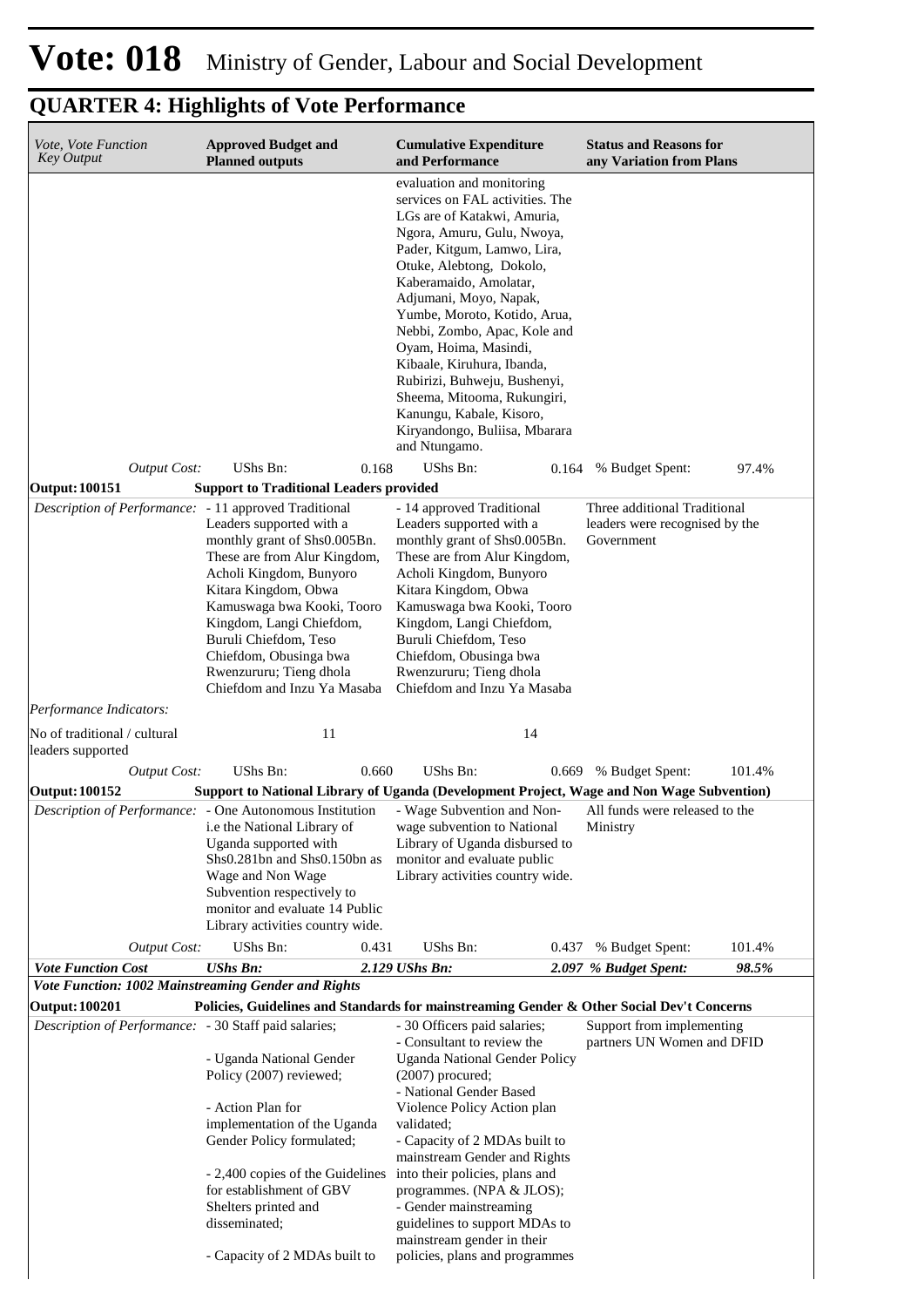| Vote, Vote Function<br>Key Output                                                                                            | <b>Approved Budget and</b><br><b>Planned outputs</b>                                                                                                                                                                                                                                                                                                                                                                                                                                                                    | <b>Cumulative Expenditure</b><br>and Performance                                                                                                                                                                                                                                                                                                                                                                                                                                                                                                                                                                                                                                                                                                                                                                                                                   | <b>Status and Reasons for</b><br>any Variation from Plans |
|------------------------------------------------------------------------------------------------------------------------------|-------------------------------------------------------------------------------------------------------------------------------------------------------------------------------------------------------------------------------------------------------------------------------------------------------------------------------------------------------------------------------------------------------------------------------------------------------------------------------------------------------------------------|--------------------------------------------------------------------------------------------------------------------------------------------------------------------------------------------------------------------------------------------------------------------------------------------------------------------------------------------------------------------------------------------------------------------------------------------------------------------------------------------------------------------------------------------------------------------------------------------------------------------------------------------------------------------------------------------------------------------------------------------------------------------------------------------------------------------------------------------------------------------|-----------------------------------------------------------|
| Performance Indicators:                                                                                                      | mainstream Gender and Rights<br>into their policies, plans and<br>programmes (MAAIF & JLOS); - Finalised and printed 400<br>- 1,240 copies of the Equity<br>Promotion Strategy and the<br>Human Rights Mainstreaming<br>Strategy printed and<br>disseminated to 24 LGs of<br>Ibanda, Isingiro, Ntugamo,<br>Mitoma, Bushenyi, Kasese,<br>Sironko, Bududa,<br>Kapchorwa, Gulu, Pader,<br>Kitgum, Mbarara, Kiruhura,<br>Lwengo, Mubende, Mityana,<br>Kabarole, Lira, Dokolo, Nwoya,<br>Luwero, Nakaseke and<br>Nakasongola | budgets and in all their<br>functions developed;<br>copies of the FGM Hand book;<br>- Finalised the National GBV<br>Database after harmonization of<br>GBV IMS and MIS;<br>- Produced a documentary on<br>FGM and the legal processes<br>produced in Pokot Language<br>with English sub titles "The<br>fight against FGM";<br>- 100 copies of FGM guidelines,<br>50 copies of FGM Act, 50<br>copies of GBV shelter<br>guidelines given to target<br>stakeholders in all 5 FGM<br>practicing Districts and<br>NGOs/CBOs for use at lower<br>levels;<br>- Established a telephone<br>hotline $(0800775775)$ to aid in<br>provision of legal services to<br>FGM survivors/victims;<br>- Consultative meeting on GBV<br>Policy and Action Plan<br>conducted; and<br>- Regional and National<br>stakeholder consultations on<br>Uganda Gender Policy 2007<br>conducted. |                                                           |
| No of sectors that have<br>mainstreamed gender and<br>other social development<br>concerns into their Plans,<br>Budgets, etc | $\overline{c}$                                                                                                                                                                                                                                                                                                                                                                                                                                                                                                          | 2                                                                                                                                                                                                                                                                                                                                                                                                                                                                                                                                                                                                                                                                                                                                                                                                                                                                  |                                                           |
| No of policies, guidelines<br>and standards for<br>mainstreaming Gender $\&$<br>other Social Development<br>Concerns         | 5                                                                                                                                                                                                                                                                                                                                                                                                                                                                                                                       | 7                                                                                                                                                                                                                                                                                                                                                                                                                                                                                                                                                                                                                                                                                                                                                                                                                                                                  |                                                           |
| <b>Output Cost:</b>                                                                                                          | UShs Bn:<br>0.454                                                                                                                                                                                                                                                                                                                                                                                                                                                                                                       | UShs Bn:                                                                                                                                                                                                                                                                                                                                                                                                                                                                                                                                                                                                                                                                                                                                                                                                                                                           | 100.9%<br>0.458 % Budget Spent:                           |
| Output: 100202                                                                                                               | <b>Advocacy and Networking</b>                                                                                                                                                                                                                                                                                                                                                                                                                                                                                          |                                                                                                                                                                                                                                                                                                                                                                                                                                                                                                                                                                                                                                                                                                                                                                                                                                                                    |                                                           |
| Description of Performance:                                                                                                  | - 3,000 stakeholders mobilized<br>to attend the International<br>Women's Day on 8th March<br>2015;<br>- 16 days of activism against<br>GBV;<br>- CEADAW 7th country Report<br>finalised and submitted;<br>- UN 59th Conference in NY<br>attended;<br>- Follow up on the UN Report<br>on Economic Social and<br>Cultural Rights; and<br>- 20 staff of Ministry counseled<br>and referred for health services.                                                                                                            | - 40 Local Governments<br>monitored, mentored and<br>supervised on Mainstreaming<br>Gender and Rights;<br>- 15 D/CDOs, 3 probation<br>officers and 26 Community<br>Assistants from Bugiri, Jinja<br>and Mayuge trained on GBV<br>prevention and response;<br>- One (1) Support supervision<br>made to the 3 GBV Shelters in<br>Gulu, Lira and Moroto;<br>Sensitized 180 local<br>government and Civil Society<br>Organisations on UN<br>Resolution and FGM related<br>laws;<br>- 95 health workers trained on<br>FGM laws in Amudat, Kween<br>and Bukwo District;<br>- Built capacity of five (5) child                                                                                                                                                                                                                                                            | Met with support from donors                              |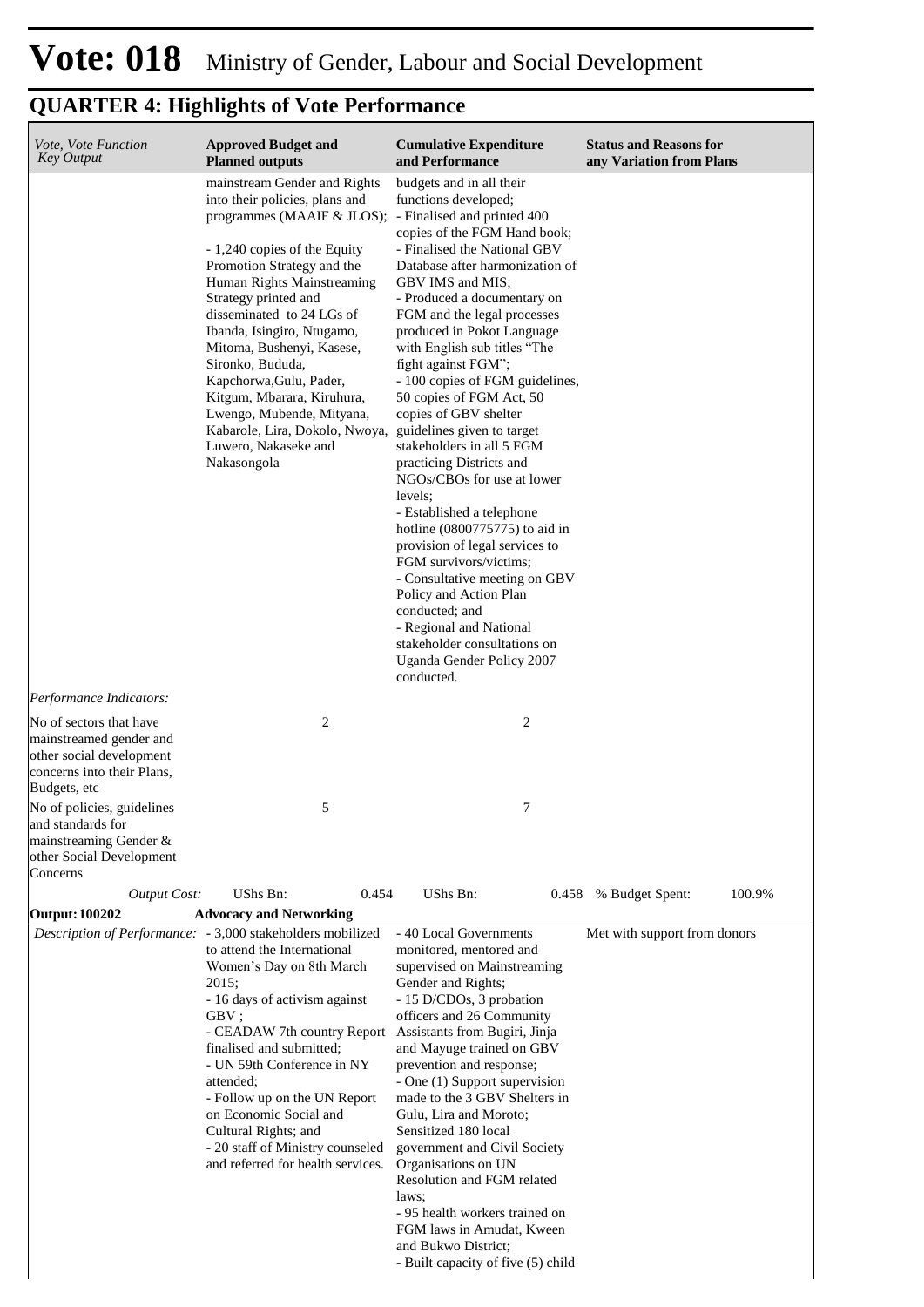| Vote, Vote Function<br><b>Key Output</b> | <b>Approved Budget and</b><br><b>Planned outputs</b> | <b>Cumulative Expenditure</b><br>and Performance                                                                                                                                                                                                                                                                                                                                                    | <b>Status and Reasons for</b><br>any Variation from Plans |
|------------------------------------------|------------------------------------------------------|-----------------------------------------------------------------------------------------------------------------------------------------------------------------------------------------------------------------------------------------------------------------------------------------------------------------------------------------------------------------------------------------------------|-----------------------------------------------------------|
|                                          |                                                      | protection committees and<br>supported their actions plans on<br>prevention of FGM;<br>- Ministry provided technical<br>support to the Districts of<br>Mubende, Kanungu, Oyam,<br>Yumbe, Kaabong, Kotido, Aua,<br>Kumi, Kisoro, Mityana &<br>Moroto on Gender, GBV                                                                                                                                  |                                                           |
|                                          |                                                      | mainstreaming.<br>- Six (6) Local Governments<br>monitored on the GBV                                                                                                                                                                                                                                                                                                                               |                                                           |
|                                          |                                                      | programming and awareness in<br>Moroto, Katakwi, Kanungu,<br>Mubende, Yumbe and Kitgum:<br>- Programme document for the<br>Uganda Women<br>Entrepreneurship Programme<br>developed.                                                                                                                                                                                                                 |                                                           |
|                                          |                                                      | - Support supervision &<br>monitoring services on<br>mainstreaming Social Equity<br>and Rights in 12 LGs<br>conducted. The LGs are those<br>of Ibanda, Isingiro, Ntugamo,<br>Mitoma, Bushenyi, Kasese,<br>Sironko, Bududa,<br>Kapchorwa, Gulu, Pader and<br>Kitgum and                                                                                                                              |                                                           |
|                                          |                                                      | - Total of 200 Stakeholders<br>trained, 25 per LG in HRBAP<br>to mainstream Human Rights in<br>their Development plans,<br>budgets and Work plans in 8<br>LGs of Mbarara, Kiruhura,<br>Lwengo, Mubende, Mityana,<br>Kabarole, Lira, Dokolo, Nwoya,<br>Luwero, Nakaseke and<br>Nakasongola.                                                                                                          |                                                           |
|                                          |                                                      | - In addition trained 95 health<br>workers on FGM laws in<br>Amudat, Kween and Bukwo<br>District and sensitized 180 local<br>government and Civil Society<br>Organisations on UN<br>Resolution and FGM related<br>laws. 15 D/CDOs, three $(3)$<br>probation officers and 26<br><b>Community Assistants from</b><br>Bugiri, Jinja and Mayuge were<br>also trained on GBV prevention<br>and response. |                                                           |
|                                          |                                                      | - Two (2) documentaries on<br>MH, FP, GBV pronouncements<br>of Buganda Cultural Institution<br>and lessons learnt on GBV<br>interventions with uniformed<br>forces made;<br>- One (1) documentary on GBV<br>Joint Programme to address<br>GBV in Busoga Region made;<br>- A media debrief that presented<br>information on the Ministry                                                             |                                                           |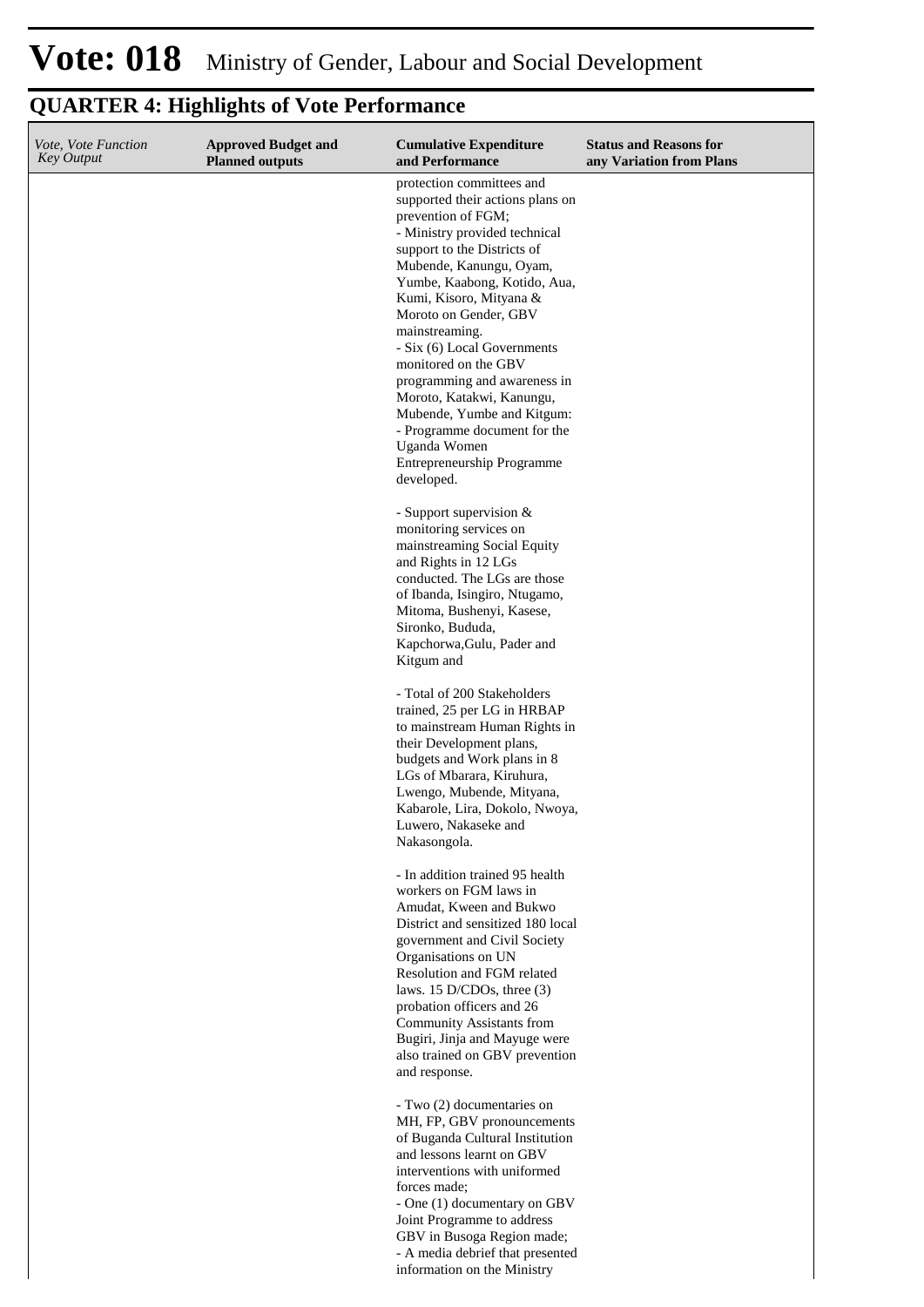| Vote, Vote Function<br><b>Key Output</b> | <b>Approved Budget and</b><br><b>Planned outputs</b>                                                                                                                                                                                                                                                                                                                                                                                                                                              | <b>Cumulative Expenditure</b><br>and Performance                                                                                                                                                                                                                                                                                                                                                                                                                                                                                                                                                                                                                                                                                                                                                                                                                                                                                                                                                                                                                                                                                                                                                                                                                                                                                | <b>Status and Reasons for</b><br>any Variation from Plans |
|------------------------------------------|---------------------------------------------------------------------------------------------------------------------------------------------------------------------------------------------------------------------------------------------------------------------------------------------------------------------------------------------------------------------------------------------------------------------------------------------------------------------------------------------------|---------------------------------------------------------------------------------------------------------------------------------------------------------------------------------------------------------------------------------------------------------------------------------------------------------------------------------------------------------------------------------------------------------------------------------------------------------------------------------------------------------------------------------------------------------------------------------------------------------------------------------------------------------------------------------------------------------------------------------------------------------------------------------------------------------------------------------------------------------------------------------------------------------------------------------------------------------------------------------------------------------------------------------------------------------------------------------------------------------------------------------------------------------------------------------------------------------------------------------------------------------------------------------------------------------------------------------|-----------------------------------------------------------|
|                                          |                                                                                                                                                                                                                                                                                                                                                                                                                                                                                                   | interventions on Sexual<br>Reproductive Health and<br>Reproductive Rights conducted;<br>- 16 days of activism against<br>GBV commemorated;<br>- 5th issue of the Uganda<br>Woman Magazine printed and<br>disseminated;<br>- A media brief that presented<br>information on the Ministry's<br>interventions on addressing<br>GBV and milestones reached;<br>- AU Solemn declaration report<br>submitted to the African Union;<br>- Supported eight (8) districts of<br>Busoga with UGX 3M to<br>organize the commemoration of<br>16 Days of activism against<br>GBV in Busoga. The districts<br>are of Jinja, Kamuli, Buyende,<br>Kaliro, Namutumba, Bugiri,<br>Namayingo and Mayuge<br>- Provided 2.5m for each of the<br>districts of the Busoga Region<br>to coordinate GBV prevention<br>and response;<br>- A total of 15 drama groups<br>supported and 2000 people<br>reached with anti-FGM<br>messages;<br>- A video documentary on<br>traditional FGM, Child<br>marriage and SGBV produced;<br>- Commemorated the Sabiny<br>Cultural Day where H.E the<br>President signed pledge to end<br>FGM and child marriages in the<br>region; and<br>- 3000 stakeholders mobilized<br>to attend the International<br>Women's Day on 8th March<br>2015.<br>- 155 staff of the Ministry tested<br>and counseled on HIV/AIDS;<br>and |                                                           |
|                                          |                                                                                                                                                                                                                                                                                                                                                                                                                                                                                                   | - UN Report on Economic<br>Social and Cultural Rights<br>presented to the UN Committee                                                                                                                                                                                                                                                                                                                                                                                                                                                                                                                                                                                                                                                                                                                                                                                                                                                                                                                                                                                                                                                                                                                                                                                                                                          |                                                           |
| <b>Output Cost:</b>                      | UShs Bn:<br>0.264                                                                                                                                                                                                                                                                                                                                                                                                                                                                                 | in Geneva.<br>UShs Bn:<br>0.229                                                                                                                                                                                                                                                                                                                                                                                                                                                                                                                                                                                                                                                                                                                                                                                                                                                                                                                                                                                                                                                                                                                                                                                                                                                                                                 | % Budget Spent:<br>86.9%                                  |
| <b>Output: 100204</b>                    | <b>Capacity building for Gender and Rights Equality and Equity</b>                                                                                                                                                                                                                                                                                                                                                                                                                                |                                                                                                                                                                                                                                                                                                                                                                                                                                                                                                                                                                                                                                                                                                                                                                                                                                                                                                                                                                                                                                                                                                                                                                                                                                                                                                                                 |                                                           |
|                                          | Description of Performance: - 40 Local Government Staff<br>monitored, mentored and<br>supervised on Mainstreaming<br>Gender and Rights in 4<br>districts. (One district in each<br>of the four regions: North-<br>Arua, East-Kumi, West-Kisoro<br>and Central-Mityana);<br>- Support supervision &<br>monitoring services provided on made to the 3 GBV Shelters in<br>mainstreaming Social Equity<br>and Rights in 12 LGs of Ibanda,<br>Isingiro, Ntugamo, Mitoma,<br>Bushenyi, Kasese, Sironko, | - 40 Local Governments<br>monitored, mentored and<br>supervised on Mainstreaming<br>Gender and Rights;<br>- 15 D/CDOs, 3 probation<br>officers and 26 Community<br>Assistants from Bugiri, Jinja<br>and Mayuge trained on GBV<br>prevention and response;<br>- One (1) Support supervision<br>Gulu, Lira and Moroto;<br>Sensitized 180 local<br>government and Civil Society<br>Organisations on UN                                                                                                                                                                                                                                                                                                                                                                                                                                                                                                                                                                                                                                                                                                                                                                                                                                                                                                                             | Met                                                       |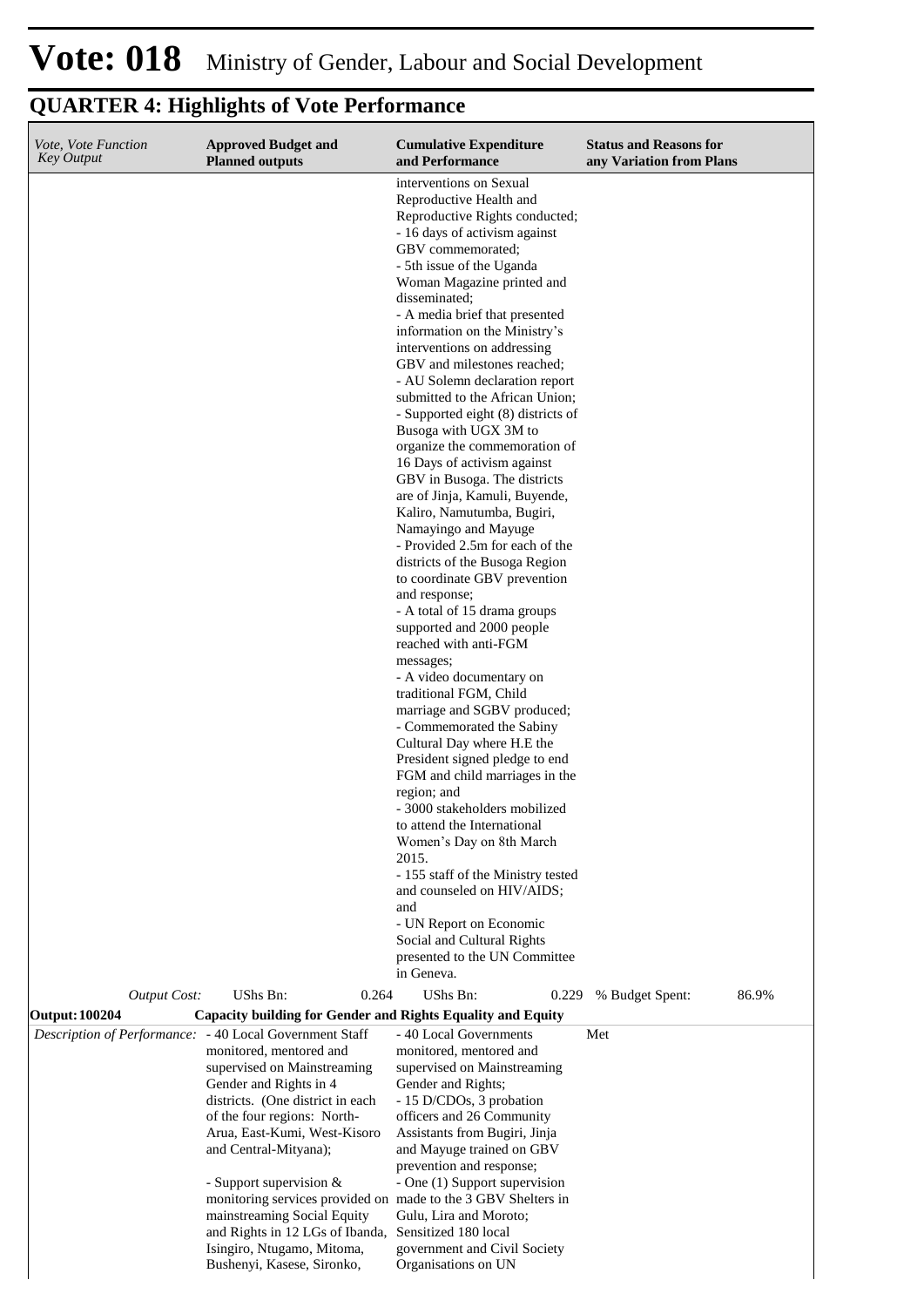| Vote, Vote Function<br><b>Key Output</b> |                     | <b>Approved Budget and</b><br><b>Planned outputs</b>                                                                                             |       | <b>Cumulative Expenditure</b><br>and Performance                                                                                                           | <b>Status and Reasons for</b><br>any Variation from Plans |       |
|------------------------------------------|---------------------|--------------------------------------------------------------------------------------------------------------------------------------------------|-------|------------------------------------------------------------------------------------------------------------------------------------------------------------|-----------------------------------------------------------|-------|
|                                          |                     | Bududa, Kapchorwa, Gulu,<br>Pader and Kitgum;<br>- 300 Stakeholders (25 per LG)<br>trained in HRBAP to                                           |       | Resolution and FGM related<br>laws:<br>- 95 health workers trained on<br>FGM laws in Amudat, Kween<br>and Bukwo District;                                  |                                                           |       |
|                                          |                     | mainstream Human Rights in<br>their Development plans,<br>budgets and Work plans in 12<br>LGs of Mbarara, Kiruhura,<br>Lwengo, Mubende, Mityana, |       | - Built capacity of five (5) child<br>protection committees and<br>supported their actions plans on<br>prevention of FGM;<br>- Ministry provided technical |                                                           |       |
|                                          |                     | Kabarole, Lira, Dokolo, Nwoya, support to the Districts of<br>Luwero, Nkaseke and<br>Nakasongola.                                                |       | Mubende, Kanungu, Oyam,<br>Yumbe, Kaabong, Kotido, Aua,<br>Kumi, Kisoro, Mityana &<br>Moroto on Gender, GBV<br>mainstreaming.                              |                                                           |       |
|                                          |                     |                                                                                                                                                  |       | - Six (6) Local Governments<br>monitored on the GBV<br>programming and awareness in<br>Moroto, Katakwi, Kanungu,<br>Mubende, Yumbe and Kitgum:             |                                                           |       |
|                                          |                     |                                                                                                                                                  |       | - Programme document for the<br>Uganda Women<br>Entrepreneurship Programme<br>developed.                                                                   |                                                           |       |
|                                          |                     |                                                                                                                                                  |       | - Support supervision &<br>monitoring services on<br>mainstreaming Social Equity                                                                           |                                                           |       |
|                                          |                     |                                                                                                                                                  |       | and Rights in 12 LGs<br>conducted. The LGs are those<br>of Ibanda, Isingiro, Ntugamo,<br>Mitoma, Bushenyi, Kasese,<br>Sironko, Bududa,                     |                                                           |       |
|                                          |                     |                                                                                                                                                  |       | Kapchorwa, Gulu, Pader and<br>Kitgum and                                                                                                                   |                                                           |       |
|                                          |                     |                                                                                                                                                  |       | - Total of 200 Stakeholders<br>trained, 25 per LG in HRBAP<br>to mainstream Human Rights in<br>their Development plans,                                    |                                                           |       |
|                                          |                     |                                                                                                                                                  |       | budgets and Work plans in 8<br>LGs of Mbarara, Kiruhura,<br>Lwengo, Mubende, Mityana,<br>Kabarole, Lira, Dokolo, Nwoya,                                    |                                                           |       |
|                                          |                     |                                                                                                                                                  |       | Luwero, Nakaseke and<br>Nakasongola.                                                                                                                       |                                                           |       |
|                                          |                     |                                                                                                                                                  |       | - In addition trained 95 health<br>workers on FGM laws in<br>Amudat, Kween and Bukwo                                                                       |                                                           |       |
|                                          |                     |                                                                                                                                                  |       | District and sensitized 180 local<br>government and Civil Society<br>Organisations on UN                                                                   |                                                           |       |
|                                          |                     |                                                                                                                                                  |       | Resolution and FGM related<br>laws. 15 D/CDOs, three $(3)$<br>probation officers and 26<br><b>Community Assistants from</b>                                |                                                           |       |
|                                          |                     |                                                                                                                                                  |       | Bugiri, Jinja and Mayuge were<br>also trained on GBV prevention<br>and response.                                                                           |                                                           |       |
| <b>Output: 100251</b>                    | <b>Output Cost:</b> | UShs Bn:                                                                                                                                         | 0.147 | UShs Bn:<br>0.142<br><b>Support to National Women's Council and the Kapchorwa Women Development Group</b>                                                  | % Budget Spent:                                           | 96.7% |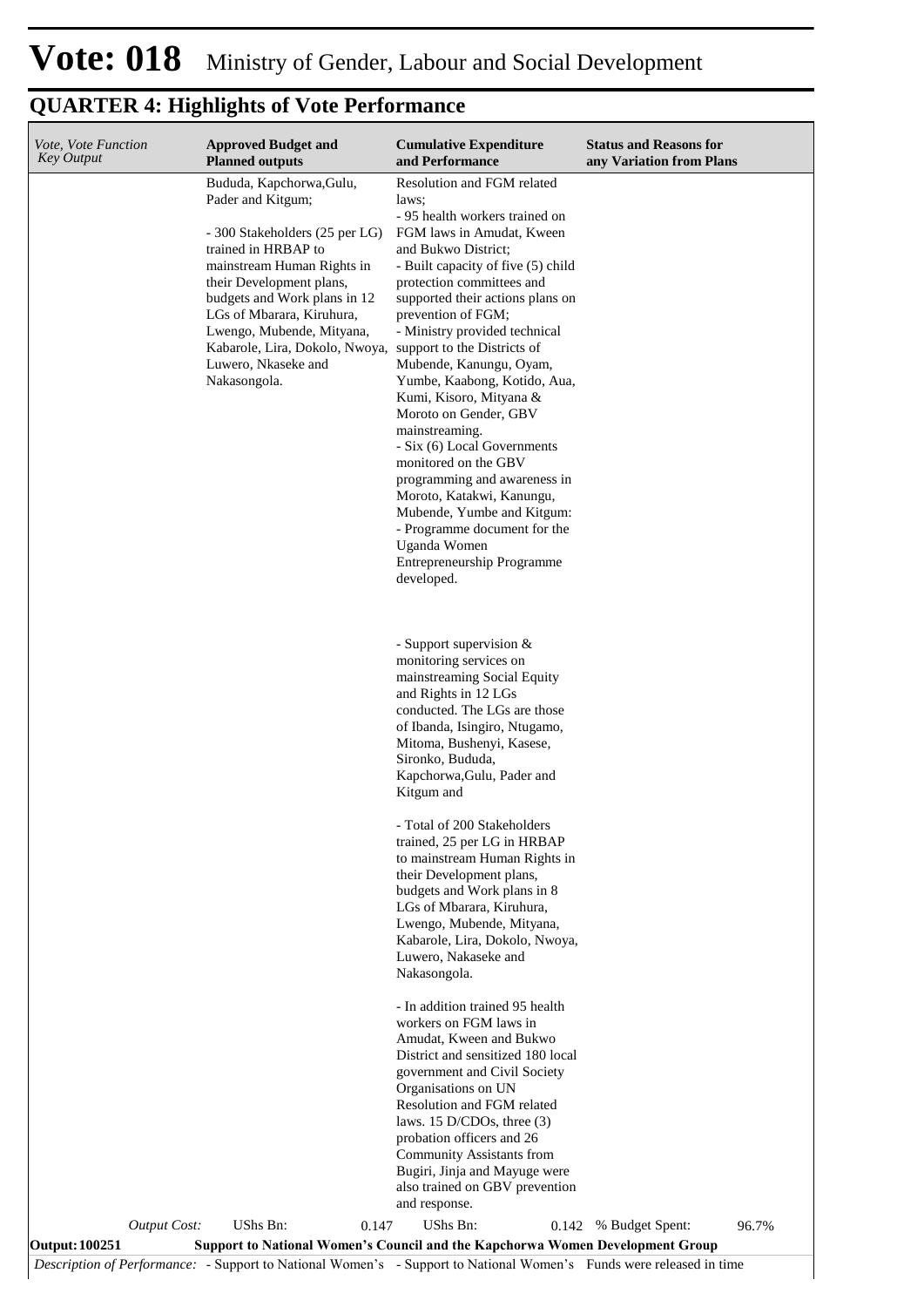| Vote, Vote Function<br><b>Key Output</b>                                                      | <b>Approved Budget and</b><br><b>Planned outputs</b>                                                                                                                                                                                                                                                                                                                                                                                                                                                                                                                                                                                                                                                                                                                                                                                                                 |       | <b>Cumulative Expenditure</b><br>and Performance                                                                                                                                                                                                                                                                                                                                                                                                                                                                                                                                                                                                                                                                                                                                                                                                                                                                                                                                                                       |       | <b>Status and Reasons for</b><br>any Variation from Plans |       |
|-----------------------------------------------------------------------------------------------|----------------------------------------------------------------------------------------------------------------------------------------------------------------------------------------------------------------------------------------------------------------------------------------------------------------------------------------------------------------------------------------------------------------------------------------------------------------------------------------------------------------------------------------------------------------------------------------------------------------------------------------------------------------------------------------------------------------------------------------------------------------------------------------------------------------------------------------------------------------------|-------|------------------------------------------------------------------------------------------------------------------------------------------------------------------------------------------------------------------------------------------------------------------------------------------------------------------------------------------------------------------------------------------------------------------------------------------------------------------------------------------------------------------------------------------------------------------------------------------------------------------------------------------------------------------------------------------------------------------------------------------------------------------------------------------------------------------------------------------------------------------------------------------------------------------------------------------------------------------------------------------------------------------------|-------|-----------------------------------------------------------|-------|
|                                                                                               | Council with a wage and a non-<br>wage subvention of Shs0.085bn<br>and Shs0.970bn respectively to<br>monitor women activities; and<br>- Shs0.200bn to support the<br><b>REACH</b> and other NGOs to<br>implement activities for the<br>prevention of Female Genital<br>Mutilation/Cutting.                                                                                                                                                                                                                                                                                                                                                                                                                                                                                                                                                                           |       | Council and REACH NGOs<br>with Shs0.85Bn to monitor<br>women activities and implement<br>activities for the prevention of<br>Female Genital Mutilation/<br>Cutting respectively. With these<br>funds the Government has:<br>- supported a total of five (5)<br>districts with farm equipment<br>$(1,700$ hoes);<br>- trained 120 women in two<br>districts of Kabale and Lira;<br>- supported Four (4) Council<br>members and 2 staff members to<br>travel to Kigali for a study tour<br>to the NWC Kigali;<br>- printed and distributed 1000<br>copies of newsletter and<br>community dialogues in Gulu<br>and Wakiso districts;<br>International Women's Day<br>held in Kabale;<br>- Paid salaries to all NWC Staff;<br>- Statutory deductions made and<br>paid to URA and NSSF; and<br>- Three NEC Meetings held.                                                                                                                                                                                                   |       |                                                           |       |
| <b>Output Cost:</b>                                                                           | UShs Bn:                                                                                                                                                                                                                                                                                                                                                                                                                                                                                                                                                                                                                                                                                                                                                                                                                                                             | 1.085 | UShs Bn:                                                                                                                                                                                                                                                                                                                                                                                                                                                                                                                                                                                                                                                                                                                                                                                                                                                                                                                                                                                                               | 1.056 | % Budget Spent:                                           | 97.3% |
| <b>Vote Function Cost</b>                                                                     | <b>UShs Bn:</b>                                                                                                                                                                                                                                                                                                                                                                                                                                                                                                                                                                                                                                                                                                                                                                                                                                                      |       | 1.950 UShs Bn:                                                                                                                                                                                                                                                                                                                                                                                                                                                                                                                                                                                                                                                                                                                                                                                                                                                                                                                                                                                                         |       | 1.885 % Budget Spent:                                     | 96.7% |
| Vote Function: 1003 Promotion of Labour Productivity and Employment                           |                                                                                                                                                                                                                                                                                                                                                                                                                                                                                                                                                                                                                                                                                                                                                                                                                                                                      |       |                                                                                                                                                                                                                                                                                                                                                                                                                                                                                                                                                                                                                                                                                                                                                                                                                                                                                                                                                                                                                        |       |                                                           |       |
| <b>Output: 100301</b>                                                                         | Policies, Laws, Regulations and Guidelines on Employment and Labour Productivity                                                                                                                                                                                                                                                                                                                                                                                                                                                                                                                                                                                                                                                                                                                                                                                     |       |                                                                                                                                                                                                                                                                                                                                                                                                                                                                                                                                                                                                                                                                                                                                                                                                                                                                                                                                                                                                                        |       |                                                           |       |
| Description of Performance: - 77 labour officers paid salaries; - A total of 34 officers paid | - 3 Labour laws revised<br>(Employment Act, Labour<br>Unions Act, Workers<br>Compensation Act.);<br>- 10,000 copies of Labour<br>Regulations printed and<br>disseminated <i>i.e</i> (Sexual<br>Harassment regulations,<br><b>Employment Regulations,</b><br><b>Employment of Children</b><br>regulations, Labour Unions<br>check off regulations, labour<br>disputes (Arbitration and<br>settlement, Industrial Court<br>procedure rules), Labour<br>Unions registration);<br>- 2 policies developed (Labour<br>Productivity, Externalization of<br>Labour);<br>- Three (3) sets of regulations<br>on OSH developed:<br>Occupational Safety and Health<br>(Oil and Gas exploration and<br>production) Regulations,<br>Occupational Safety and Health<br>(Mines and Stone Quarries)<br>Regulations; and Occupational<br>Safety and Health (Ergonomic)<br>Regulations. |       | salaries:<br>- Revision of two (2) Labour<br>laws is on-going (Employment<br>Act, Labour Unions Act);<br>- 10,000 copies of Labour<br>Regulations printed and<br>disseminated <i>i.e</i> (Sexual<br>Harassment regulations,<br><b>Employment Regulations,</b><br>Employment of Children<br>regulations, Labour Unions<br>check off regulations, labour<br>disputes (Arbitration and<br>settlement, Industrial Court<br>procedure rules), Labour<br>Unions registration);<br>- Concepts papers for two (2)<br>policies developed (Labour<br>Productivity, Externalization of<br>Labour);<br>Workshop to review the OSH<br>Act conducted;<br>- Follow up of the 18 OSH<br>regulations still with UPPC but<br>awaiting printing;<br>- Two (2) OSH Regulations<br>drafted (Occupational Safety<br>and Health (Approval of Plans<br>and Architectural Drawings of<br>Workplaces) Regulations, 2015<br>and the Occupational Safety and<br>Health Building Operations and<br>Works of Engineering<br>Construction (Safety and |       | Met                                                       |       |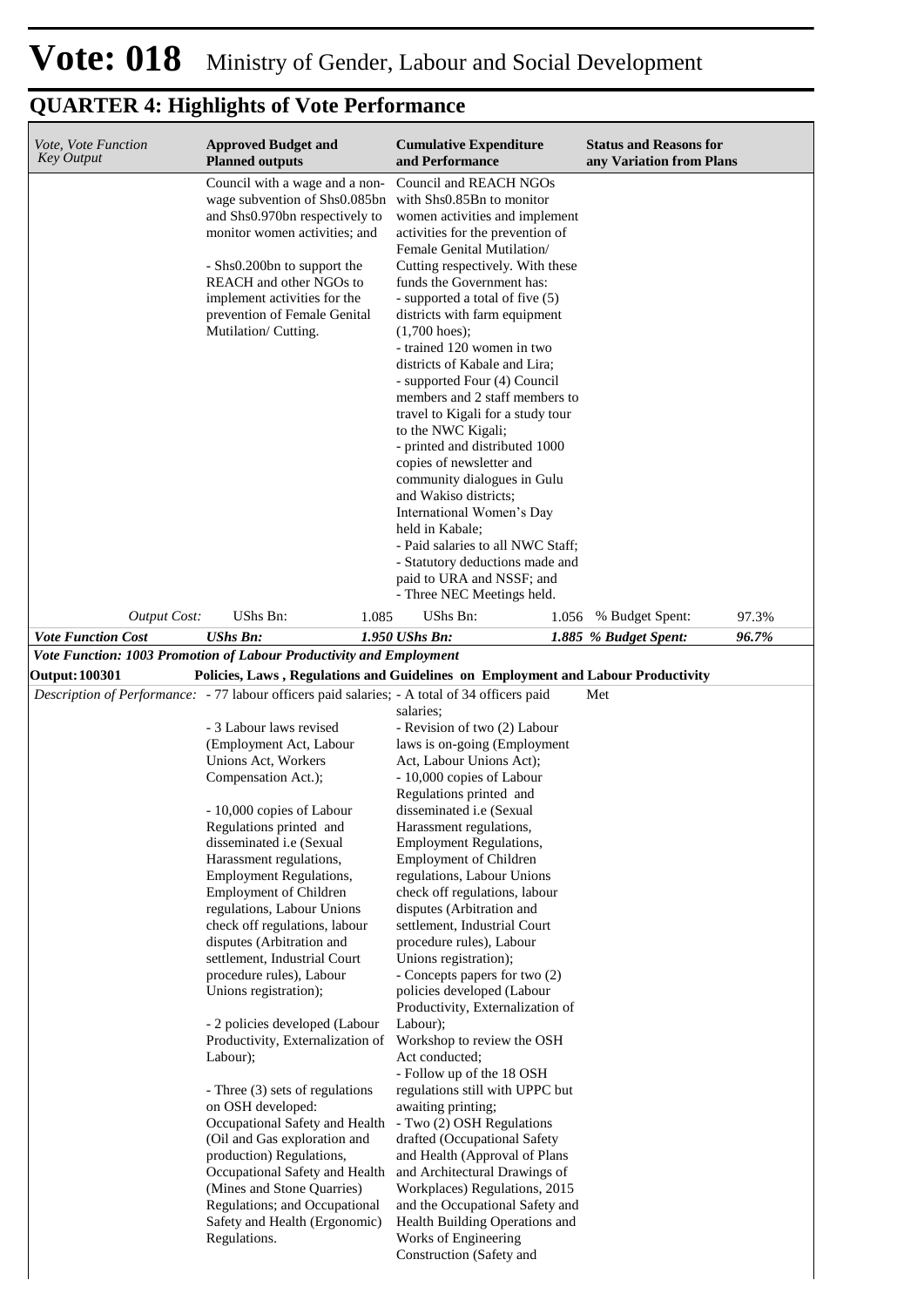| Vote, Vote Function<br>Key Output                                                                         | <b>Approved Budget and</b><br><b>Planned outputs</b>                                                                    | <b>Cumulative Expenditure</b><br>and Performance                                                                                                                 | <b>Status and Reasons for</b><br>any Variation from Plans |
|-----------------------------------------------------------------------------------------------------------|-------------------------------------------------------------------------------------------------------------------------|------------------------------------------------------------------------------------------------------------------------------------------------------------------|-----------------------------------------------------------|
|                                                                                                           | - 1,000 copies of Revised<br>Regulations for Externalisation<br>of Labour printed and<br>disseminated to stakeholders;  | Health) Special Rules;<br>- One (1) OSH guidelines<br>(Concept Note on Introduction<br>of a Statutory Equipment                                                  |                                                           |
|                                                                                                           | - 500 copies of the Informal<br>Sector Strategy printed and<br>disseminated to: FUE, COFTU,<br>NOTU, ILO, UNDP, NPA,    | <b>Examination Confirmation</b><br>Sticker & a Seal) drafted;<br>- Three (3) sets of regulations<br>printed and disseminated (Plant<br>examination and workplace |                                                           |
|                                                                                                           | MDAs, Local Governments,<br>Line ministries, Informal Sector<br>Associations;                                           | registration fees regulations,<br>occupational safety and health -<br>(Safety and Health Committees)<br>regulations 2014, Appointments                           |                                                           |
|                                                                                                           | - 550 copies of the National<br>Employment Policy printed and<br>disseminated;                                          | of inspections regulations;<br>-Development of Occupational<br>Safety and Health (Oil and Gas<br><b>Exploration and Production)</b>                              |                                                           |
|                                                                                                           | - Data on the Labour market<br>collected from 40 Universities<br>and 100 vocational training<br>institutions;           | Regulations is on-going;<br>- Informal Sector Strategy<br>finalised;<br>- Policy direction and                                                                   |                                                           |
|                                                                                                           | - An inventory of private<br>employment agencies developed; oil and gas sector study under<br>- Monitoring and backstop | preliminary technical support in<br>conclusion of the skills audit in<br>the labour migration and<br>productivity project;                                       |                                                           |
|                                                                                                           | support to districts performed;                                                                                         | - Policy and technical direction<br>and support in the assessment of                                                                                             |                                                           |
|                                                                                                           | - Meeting of the Working<br>Group on Anti Human<br>Trafficking held;                                                    | migration management<br>consultancy under labour<br>migration and productivity<br>project given;                                                                 |                                                           |
|                                                                                                           | - Research report on<br>Occupational Safety and Health<br>in flower farms and mining<br>produced                        | - Migration management<br>consultancy support migration<br>report validated;<br>- Collected labour market                                                        |                                                           |
|                                                                                                           | - OSH Act reviewed;                                                                                                     | indicators from 40<br>Tertiary/Vocational training<br>institutions;                                                                                              |                                                           |
|                                                                                                           | - Consultant to undertake<br>Research on Occupational<br>Safety and Health in flower<br>farms and mining procured; and  | - Contract salaries for four (4)<br>staff paid;<br>- NSSF contributions for four<br>$(4)$ staff;                                                                 |                                                           |
|                                                                                                           | - Sectoral OSH Audit guidelines Ministry of Energy (The<br>developed.                                                   | - One (1) regulation drafted by<br>Petroleum (Exploration,<br>development and production<br>regulations, 2014)) reviewed;                                        |                                                           |
|                                                                                                           |                                                                                                                         | and<br>- Two (2 ) guidelines drafted by<br>Ministry of Energy<br>(Occupational safety and health<br>guidelines for downstream<br>operations 2015 and Emergency   |                                                           |
|                                                                                                           |                                                                                                                         | preparedness in downstream<br>operations) reviewed.                                                                                                              |                                                           |
| Performance Indicators:<br>Number of labour policies,<br>laws and guidelines<br>reviewed, operationalized | 18                                                                                                                      | 18                                                                                                                                                               |                                                           |
| and enforced<br><b>Output Cost:</b>                                                                       | UShs Bn:<br>1.133                                                                                                       | UShs Bn:<br>1.181                                                                                                                                                | 104.3%<br>% Budget Spent:                                 |
| Output: 100302                                                                                            | Inspection of Workplaces and Investigation on violation of labour standards                                             |                                                                                                                                                                  |                                                           |
| Description of Performance: - 300 Workplaces inspected                                                    | country wide and reports                                                                                                | - A total of 280 workplaces<br>inspected in Oyam, Gulu, Pader,                                                                                                   | Met                                                       |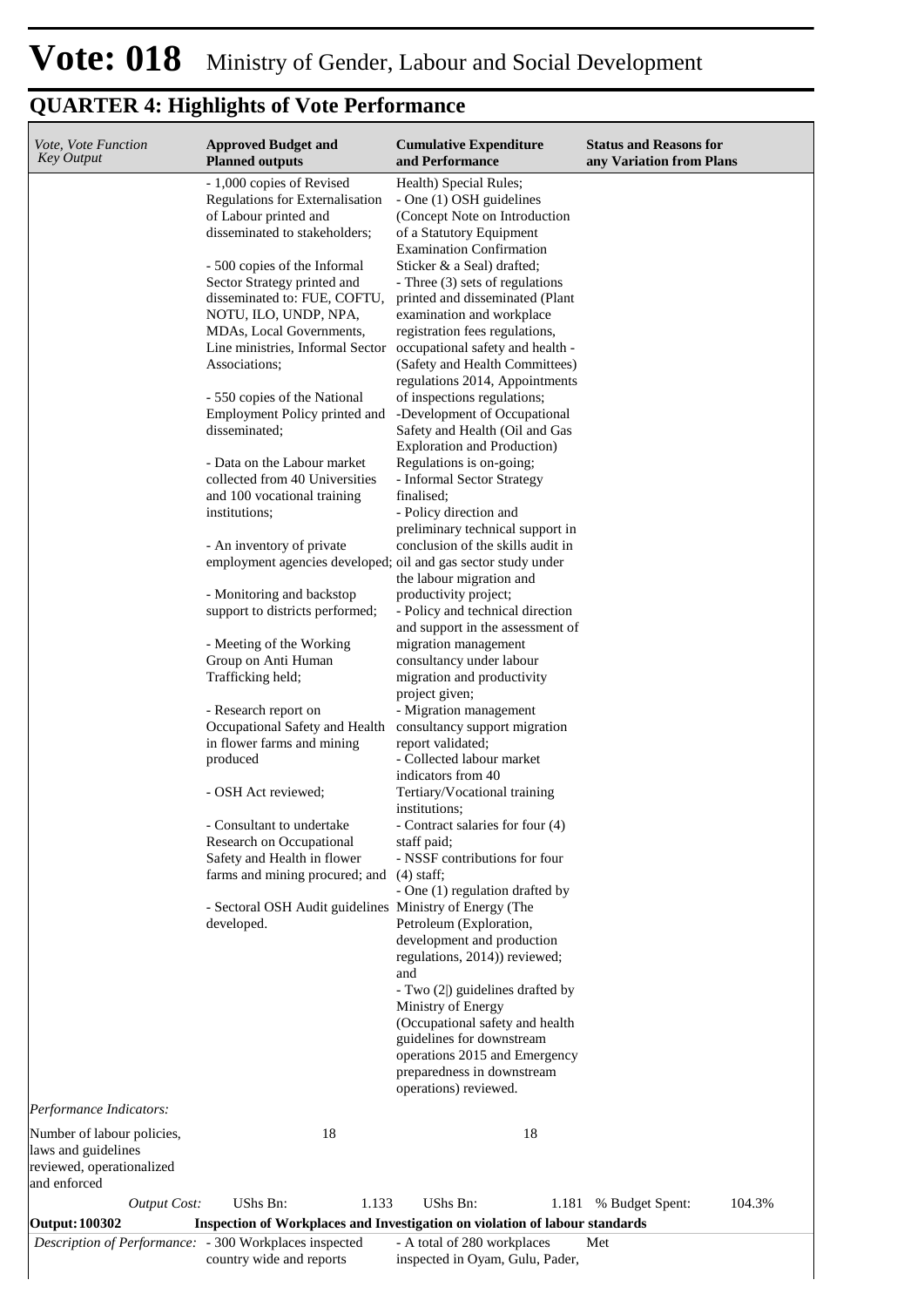| Vote, Vote Function<br>Key Output | <b>Approved Budget and</b><br><b>Planned outputs</b>                                                                                                                 | <b>Cumulative Expenditure</b><br>and Performance                                                                                                      | <b>Status and Reasons for</b><br>any Variation from Plans |
|-----------------------------------|----------------------------------------------------------------------------------------------------------------------------------------------------------------------|-------------------------------------------------------------------------------------------------------------------------------------------------------|-----------------------------------------------------------|
|                                   | produced to assess conditions<br>and terms of work;                                                                                                                  | Ngora, Serere, Kumi,<br>Kamwenge, Kabarole,<br>Kyenjojo, Kaberamaido, Soroti,                                                                         |                                                           |
|                                   | - 200 Reported cases of<br>violation of labour standards<br>settled in work places;                                                                                  | Lira, Kole, Kalungu and<br>Masaka and reports produced;<br>- A total of 140 reported cases<br>of violation of labour standards                        |                                                           |
|                                   | - Annual Labour Administration in work places settled;<br>(ALA) Report compiled and<br>published; and                                                                | - 55 equipment and plant<br>examined/assessed in 25                                                                                                   |                                                           |
|                                   | - Annual Labour officer's<br>workshop conducted.                                                                                                                     | workplaces;<br>- Six (6) Architectural plans for<br>commercial buildings reviewed;<br>- A total of 700 workplaces                                     |                                                           |
|                                   | - 600 workplaces (350 in central inspected on safety and health<br>region, 100 in Western Region,<br>75 in Eastern Region and 75 in<br>Northern Region) assessed for | country wide;<br>- 30 Recruitment Companies<br>activities monitored:                                                                                  |                                                           |
|                                   | compliance with the safety and<br>health standards;                                                                                                                  | - Private recruitment and<br>employment agencies in the<br>LGs of Kabale, Rukungiri,                                                                  |                                                           |
|                                   | - 4 Follow-up visits to monitor<br>working conditions of Ugandan<br>migrant workers performed<br>(Qatar, Kuwait, Somalia and<br>United Arab Emirates); and           | Mbarara, Mityana, Mubende,<br>Kabarole and Kasese monitored;<br>- Monitored employment<br>creation on public investments<br>in the LGs of Kiryadongo, |                                                           |
|                                   | - 30 Recruitment Companies<br>activities monitored.                                                                                                                  | Buikwe, Mukono, Kampala,<br>Wakiso, Tororo, Soroti and<br>Mbale;<br>- Oil and gas working                                                             |                                                           |
|                                   | - Sectoral OSH Audit<br>conducted;                                                                                                                                   | conditions and standrads<br>inspection in Hoima and Buliisa<br>Tullow Oil camps conducted;                                                            |                                                           |
|                                   | - TORS for Sectoral OSH Audit - 160 people (68 female and 92<br>in oil and gas developed;<br>- Consultant to undertake                                               | male) placed in internal<br>employment;<br>- One (1) follow-up visit to                                                                               |                                                           |
|                                   | Sectoral OSH Audit in Oil and<br>Gas, manufacturing and<br>plantations audit procured; and                                                                           | monitor working conditions of<br>Ugandan migrant workers<br>performed (Qatar, Kuwait,<br>Somalia and United Arab<br>Emirates);                        |                                                           |
|                                   |                                                                                                                                                                      | - A total of 85 public work<br>programmes monitored for<br>employment creation;<br>- Monitoring and backstopping                                      |                                                           |
|                                   |                                                                                                                                                                      | visits in Aua, Gulu, Lira,<br>Luwero, Koboko, Maracha,<br>Yumbe;<br>- Informal sector working                                                         |                                                           |
|                                   |                                                                                                                                                                      | conditions and monitoring in<br>Kiboga, Kyankwanzi, Hoima<br>and Masindi conducted;<br>- Four (4) Occupational                                        |                                                           |
|                                   |                                                                                                                                                                      | Accidents investigated and<br>report compiled;<br>- Workplace survey undertaken<br>for 1391 workplaces inspected                                      |                                                           |
|                                   |                                                                                                                                                                      | country wide;<br>- Five (5) camps, eight (8) wells<br>and two (2) waste consolidation<br>sites surveyed; and                                          |                                                           |
| Dorformanoe Indicators            |                                                                                                                                                                      | - Downstream fuel stations were<br>inspected both in Kampala area<br>and upcountry.                                                                   |                                                           |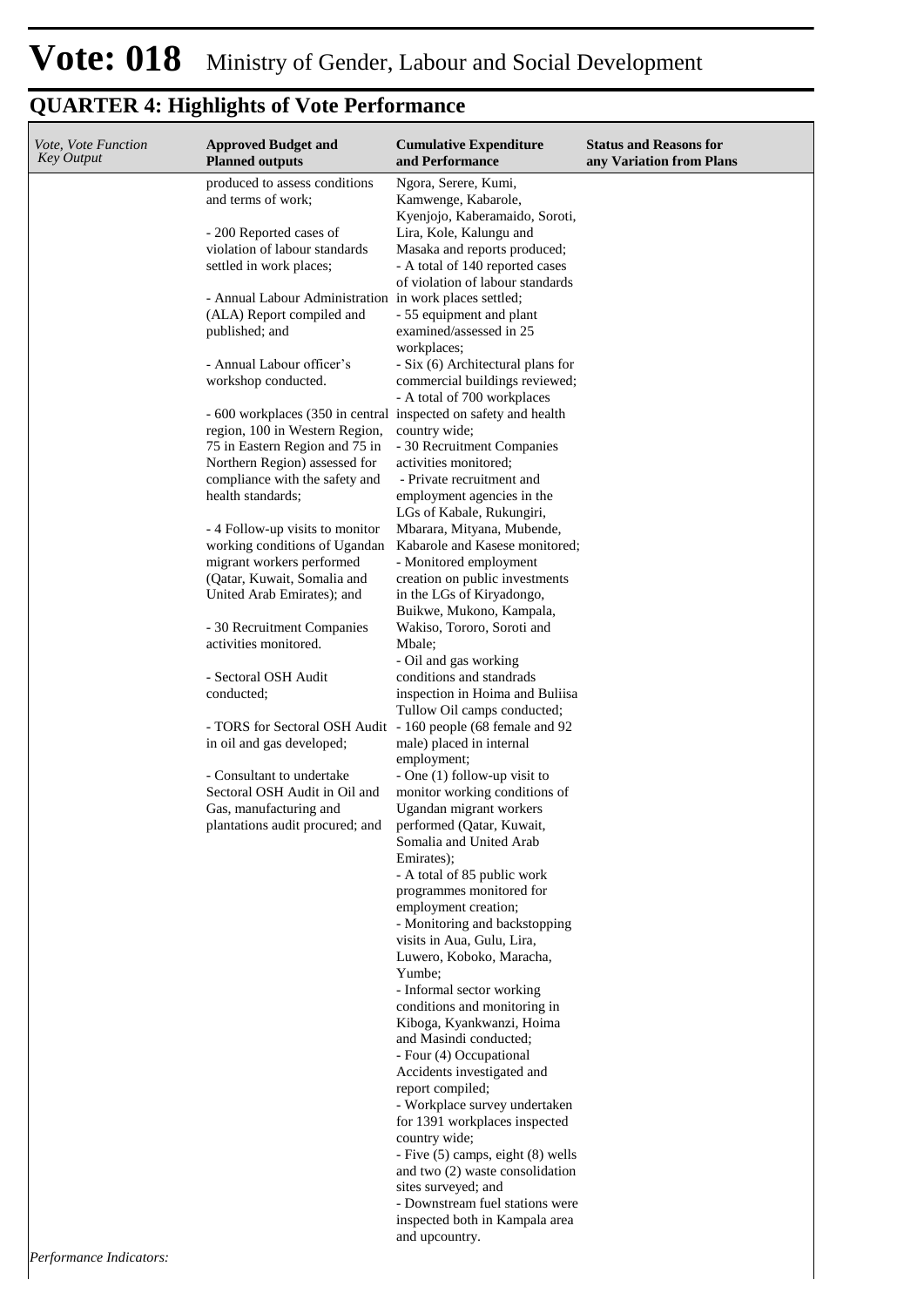| <i>Vote, Vote Function</i><br><b>Key Output</b>                                | <b>Approved Budget and</b><br><b>Planned outputs</b>                                                                                                                                                                                                                                                                                                                                                                                                                                                                                                                     | <b>Cumulative Expenditure</b><br>and Performance                                                                                                                                                                                                                                                                                                 | <b>Status and Reasons for</b><br>any Variation from Plans |
|--------------------------------------------------------------------------------|--------------------------------------------------------------------------------------------------------------------------------------------------------------------------------------------------------------------------------------------------------------------------------------------------------------------------------------------------------------------------------------------------------------------------------------------------------------------------------------------------------------------------------------------------------------------------|--------------------------------------------------------------------------------------------------------------------------------------------------------------------------------------------------------------------------------------------------------------------------------------------------------------------------------------------------|-----------------------------------------------------------|
| No. of workplace inspections<br>carried out                                    | 904                                                                                                                                                                                                                                                                                                                                                                                                                                                                                                                                                                      | 275                                                                                                                                                                                                                                                                                                                                              |                                                           |
| No of labour disputes<br>investigated and settled                              | 200                                                                                                                                                                                                                                                                                                                                                                                                                                                                                                                                                                      | 317                                                                                                                                                                                                                                                                                                                                              |                                                           |
| <b>Output Cost:</b>                                                            | UShs Bn:<br>0.760                                                                                                                                                                                                                                                                                                                                                                                                                                                                                                                                                        | UShs Bn:                                                                                                                                                                                                                                                                                                                                         | 88.1%<br>0.670 % Budget Spent:                            |
| <b>Output: 100304</b>                                                          | <b>Settlement of Complaints on Non-Observance of Working Conditions</b>                                                                                                                                                                                                                                                                                                                                                                                                                                                                                                  |                                                                                                                                                                                                                                                                                                                                                  |                                                           |
| Description of Performance: - 200 labour complaints<br>Performance Indicators: | registered and settled;<br>- Inspection schedule<br>developed; and<br>- 200 cases investigated.                                                                                                                                                                                                                                                                                                                                                                                                                                                                          | - A total of 210 cases of<br>complaints and disputes<br>arbitrated;<br>- 80 cases referred to the<br>Industrial Court;<br>- At least 25% of the backlog of<br>labour disputes arbitrated;<br>- Labour disputes in the 4<br>regions of North, East, West<br>and Central arbitrated; and<br>- Labour disputes in the Central<br>region arbitrated. | met                                                       |
| No of labour complaints                                                        | 800                                                                                                                                                                                                                                                                                                                                                                                                                                                                                                                                                                      | 600                                                                                                                                                                                                                                                                                                                                              |                                                           |
| registered                                                                     |                                                                                                                                                                                                                                                                                                                                                                                                                                                                                                                                                                          |                                                                                                                                                                                                                                                                                                                                                  |                                                           |
| <b>Output Cost:</b>                                                            | UShs Bn:<br>0.006                                                                                                                                                                                                                                                                                                                                                                                                                                                                                                                                                        | UShs Bn:<br>0.006                                                                                                                                                                                                                                                                                                                                | % Budget Spent:<br>96.4%                                  |
| <b>Output: 100305</b>                                                          | <b>Arbitration of Labour Disputes (Industrial Court)</b>                                                                                                                                                                                                                                                                                                                                                                                                                                                                                                                 |                                                                                                                                                                                                                                                                                                                                                  |                                                           |
|                                                                                | Description of Performance: - 200 workers complaints and<br>disputes settled;<br>- 200 reported complaints and<br>disputes countrywide<br>investigated;<br>- Labour productivity standards<br>assessed in 8 MDAs and 24<br>LGs;<br>- 12 Officers paid salaries under region arbitrated.<br>the Industrial Court;<br>- At least 25% of the backlog of<br>labour disputes arbitrated;<br>- 2 Judges and 1 Court Registrar<br>trained in Industrial Court<br>procedures;<br>- 36 District Labour officers<br>trained in dispute resolution and<br>reporting mechanisms; and | - A total of 210 cases of<br>complaints and disputes<br>arbitrated;<br>- 80 cases referred to the<br>Industrial Court;<br>- At least 25% of the backlog of<br>labour disputes arbitrated;<br>- Labour disputes in the 4<br>regions of North, East, West<br>and Central arbitrated; and<br>- Labour disputes in the Central                       | met                                                       |
|                                                                                | - Labour disputes in the 4<br>regions of North, East, West<br>and South arbitrated.                                                                                                                                                                                                                                                                                                                                                                                                                                                                                      |                                                                                                                                                                                                                                                                                                                                                  |                                                           |
| <b>Output Cost:</b>                                                            | UShs Bn:<br>0.353                                                                                                                                                                                                                                                                                                                                                                                                                                                                                                                                                        | UShs Bn:<br>0.263                                                                                                                                                                                                                                                                                                                                | 74.4%<br>% Budget Spent:                                  |
| <b>Output: 100306</b>                                                          | <b>Training and Skills Development</b><br>Description of Performance: - 10 labour officers trained in                                                                                                                                                                                                                                                                                                                                                                                                                                                                    |                                                                                                                                                                                                                                                                                                                                                  |                                                           |
|                                                                                | Labour administration;<br>- Training materials on labour                                                                                                                                                                                                                                                                                                                                                                                                                                                                                                                 | - Training on development of<br>regulations of HIV/AIDS at the<br>workplace;<br>- Skills training for out of                                                                                                                                                                                                                                     | met                                                       |
|                                                                                | productivity;<br>- 500 stakeholders trained on                                                                                                                                                                                                                                                                                                                                                                                                                                                                                                                           | school adolescents conducted;<br>- Training on child labour in<br>agriculture for stakeholders                                                                                                                                                                                                                                                   |                                                           |
|                                                                                | labour productivity;<br>- Newly recruited Labour                                                                                                                                                                                                                                                                                                                                                                                                                                                                                                                         | conducted;<br>- One (1) officer trained in<br>Makerere University (Masters                                                                                                                                                                                                                                                                       |                                                           |
|                                                                                | officers inducted;                                                                                                                                                                                                                                                                                                                                                                                                                                                                                                                                                       | in Construction Management) is                                                                                                                                                                                                                                                                                                                   |                                                           |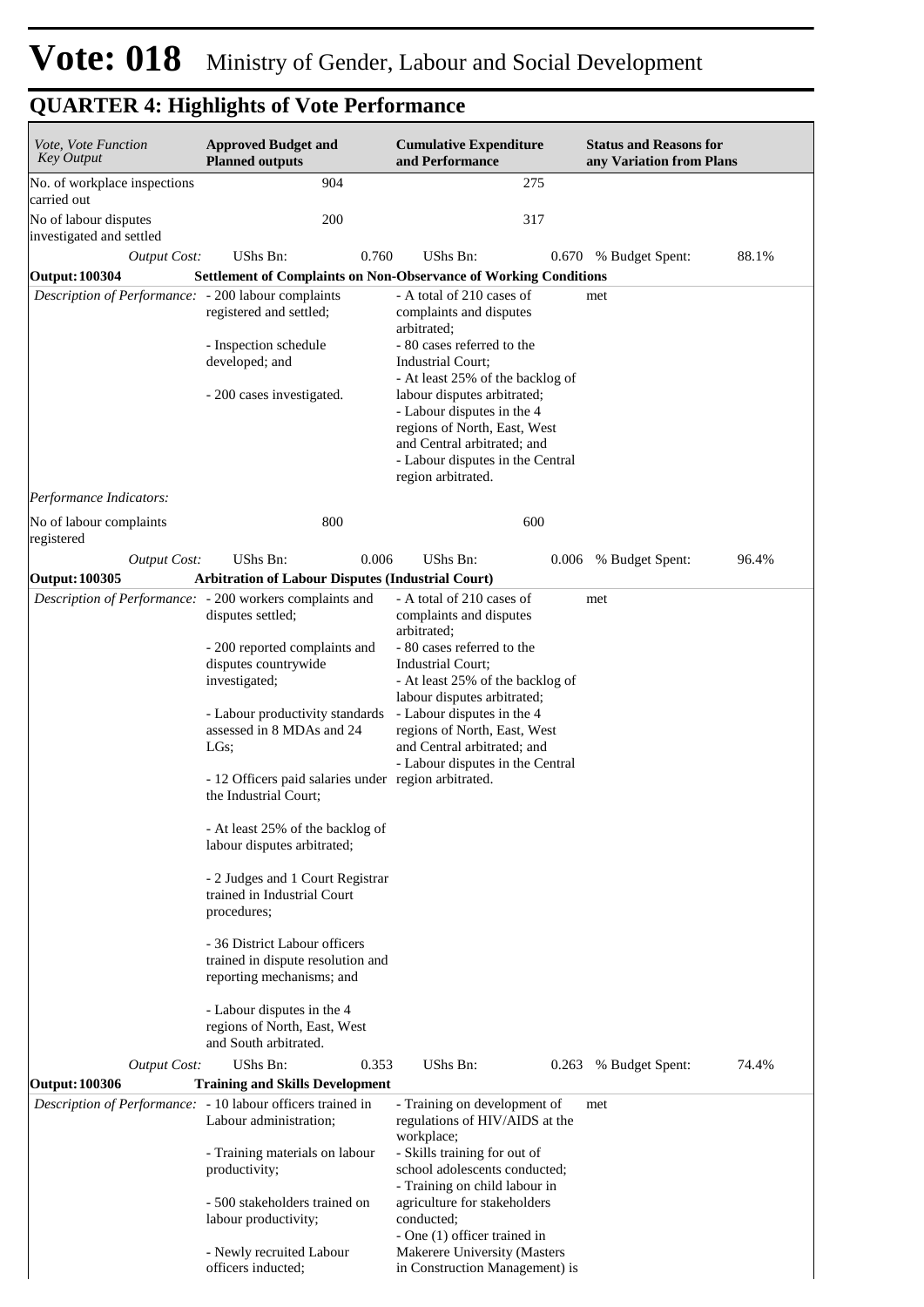| Vote, Vote Function<br><b>Key Output</b>                                                                                                 | <b>Approved Budget and</b><br><b>Planned outputs</b>                                                                                                                                                      | <b>Cumulative Expenditure</b><br>and Performance                                                                                                                                                                                                                                                                                                                                                                                                                        | <b>Status and Reasons for</b><br>any Variation from Plans |
|------------------------------------------------------------------------------------------------------------------------------------------|-----------------------------------------------------------------------------------------------------------------------------------------------------------------------------------------------------------|-------------------------------------------------------------------------------------------------------------------------------------------------------------------------------------------------------------------------------------------------------------------------------------------------------------------------------------------------------------------------------------------------------------------------------------------------------------------------|-----------------------------------------------------------|
|                                                                                                                                          | - 36 Labour officers oriented in<br>the new labour laws and<br>regulations (North, East,<br>Central and West);<br>- 2 OSH Inspectors trained in<br>Management Skills at UMI; and trained in labour market | on-going;<br>- Pre- departure orientation<br>workshop for external<br>recruitment agencies conducted;<br>- 120 operators of recruitment<br>companies trained;<br>- 30 District Labour Officers                                                                                                                                                                                                                                                                          |                                                           |
|                                                                                                                                          | - 2 OSH Inspectors Trained in<br>Legal Practice Skills at Law<br>Development Center.                                                                                                                      | information analysis;<br>- Employers and workers<br>advised during workplace<br>survey of 899 workplaces;<br>- One (1) Officer trained in<br>Occupational diseases and<br>accidents in Turin-Italy; and<br>-15 districts supported in the<br>rolling out OSH Implementation<br>Strategy in the Health Services<br>Sector in 15 selected districts of<br>Oyam, Amolatar, Busia,<br>Kamuli, Mityana, Mubende,<br>Namutumba, Kabarole, Dokolo,<br>Mbale, Butaleja, Kisoro, |                                                           |
| Performance Indicators:                                                                                                                  |                                                                                                                                                                                                           | Mbarara, Tororo and Kyegegwa.                                                                                                                                                                                                                                                                                                                                                                                                                                           |                                                           |
| Number of job placements<br>carried out by the                                                                                           | 1,200                                                                                                                                                                                                     | 1200                                                                                                                                                                                                                                                                                                                                                                                                                                                                    |                                                           |
| recruitment agencies<br>Number of job placements<br>carried out by the labour<br>offices across the country<br>labour offices across the | 2,000                                                                                                                                                                                                     | 2000                                                                                                                                                                                                                                                                                                                                                                                                                                                                    |                                                           |
| country<br><b>Output Cost:</b>                                                                                                           | UShs Bn:<br>0.154                                                                                                                                                                                         | UShs Bn:<br>0.163                                                                                                                                                                                                                                                                                                                                                                                                                                                       | % Budget Spent:<br>106.1%                                 |
| <b>Vote Function Cost</b>                                                                                                                | <b>UShs Bn:</b>                                                                                                                                                                                           | 4.232 UShs Bn:                                                                                                                                                                                                                                                                                                                                                                                                                                                          | 96.7%<br>4.093 % Budget Spent:                            |
|                                                                                                                                          | Vote Function: 1004 Social Protection for Vulnerable Groups                                                                                                                                               |                                                                                                                                                                                                                                                                                                                                                                                                                                                                         |                                                           |
| Output: 100401                                                                                                                           | Policies, Guidelines, Laws, Regulations and Standards on Vulnerable Groups<br><i>Description of Performance:</i> - 31 Officers paid salaries; - 22 Officers paid salaries;                                |                                                                                                                                                                                                                                                                                                                                                                                                                                                                         | Met                                                       |
|                                                                                                                                          | - One Policy reviewed (Policy<br>on Disability);                                                                                                                                                          | - 100 copies of Legal and Policy<br>frameworks for older persons<br>printed and disseminated;                                                                                                                                                                                                                                                                                                                                                                           |                                                           |
|                                                                                                                                          | - One National Plan of Action<br>drafted (National Plan of Action reviewed;<br>on Disability);                                                                                                            | - Regulations for the election of<br>representatives of PWDs<br>- Regulations for election of<br>older persons finalised;                                                                                                                                                                                                                                                                                                                                               |                                                           |
|                                                                                                                                          | - One Course Outline validated<br>(Post Graduate Diploma on<br>Gerontology);                                                                                                                              | - Regulations for elections of<br>persons with disabilities<br>reviewed:<br>- Post Graduate course outline                                                                                                                                                                                                                                                                                                                                                              |                                                           |
|                                                                                                                                          | - National Council for Older<br>Person's Act Disseminated to 30 - Regulations for National<br>key stakeholders of Older<br>Persons at National level; and                                                 | in Gerontology finalised;<br>Council for Older Persons<br>drafted and disseminated with<br>stakeholders; and                                                                                                                                                                                                                                                                                                                                                            |                                                           |
|                                                                                                                                          | - 200 copies of Children Act<br>disseminated to key<br>Stakeholders.                                                                                                                                      | - 200 copies of the National<br>Council for Older Persons ACT<br>printed.<br>- Salaries paid to 12 contract<br>staff and:<br>- NSSF contribution made for<br>12 contract staff.                                                                                                                                                                                                                                                                                         |                                                           |
| Performance Indicators:                                                                                                                  |                                                                                                                                                                                                           |                                                                                                                                                                                                                                                                                                                                                                                                                                                                         |                                                           |
| No of policies, guidelines,                                                                                                              | 5                                                                                                                                                                                                         | 6                                                                                                                                                                                                                                                                                                                                                                                                                                                                       |                                                           |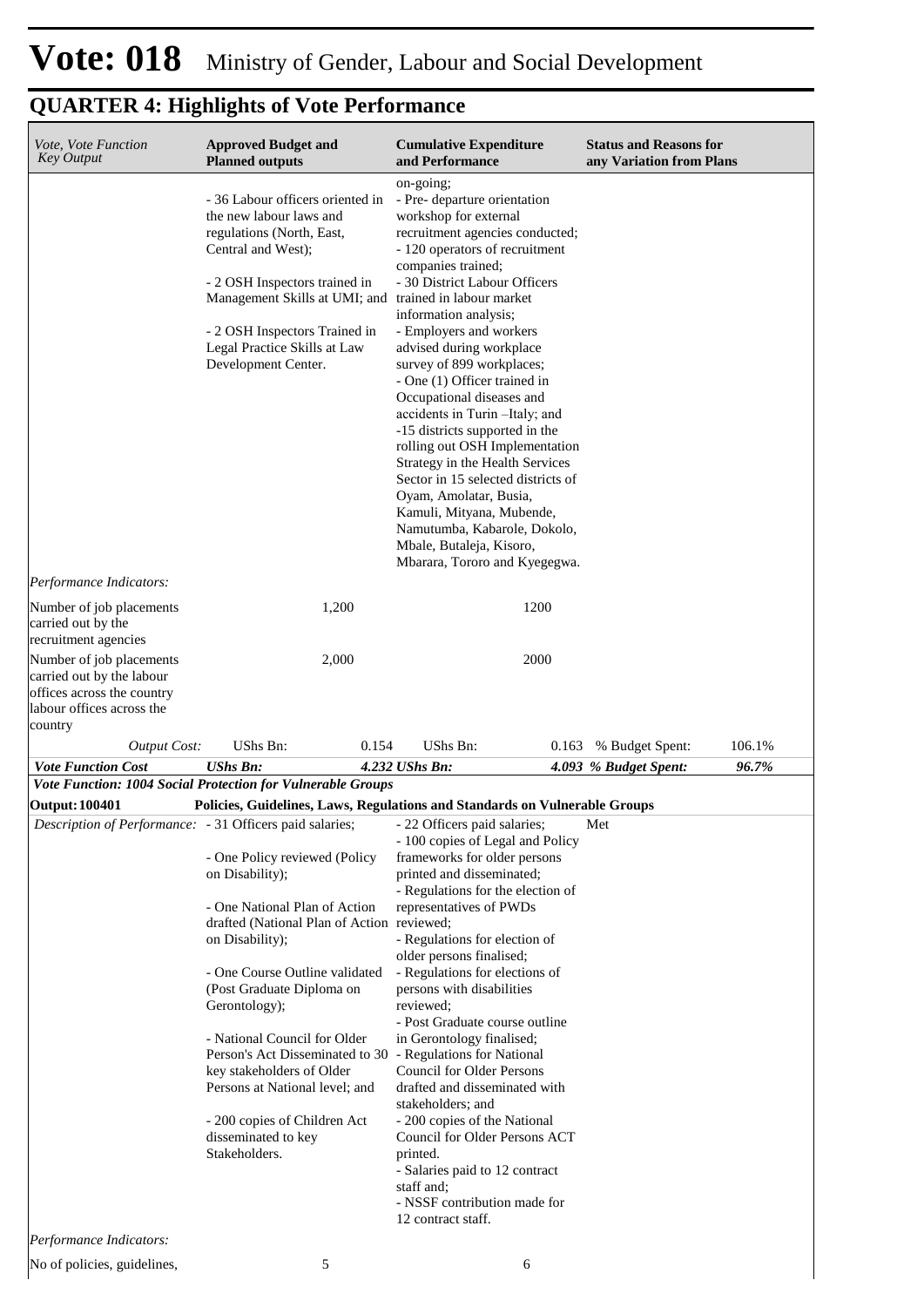| <i>Vote, Vote Function</i><br><b>Key Output</b>             | <b>Approved Budget and</b><br><b>Planned outputs</b>                 | <b>Cumulative Expenditure</b><br>and Performance                                | <b>Status and Reasons for</b><br>any Variation from Plans                               |
|-------------------------------------------------------------|----------------------------------------------------------------------|---------------------------------------------------------------------------------|-----------------------------------------------------------------------------------------|
| standards and action plans<br>for support to the vulnerable |                                                                      |                                                                                 |                                                                                         |
| groups developed and<br>implemented                         |                                                                      |                                                                                 |                                                                                         |
| <b>Output Cost:</b>                                         | UShs Bn:<br>0.395                                                    | <b>UShs Bn:</b>                                                                 | 105.9%<br>0.419 % Budget Spent:                                                         |
| <b>Output: 100403</b>                                       | <b>Monitoring and Evaluation of Programmes for Vulnerable Groups</b> |                                                                                 |                                                                                         |
|                                                             | Description of Performance: - 10 Contract staff paid salary;         | - A total of 14 SGPWDs and                                                      | Met with support from<br>CBR implementing districts and implementing partners using off |
|                                                             | - 20 SGPWDs and CBR<br>implementing districts                        | older persons groups technically Budget intervention<br>supported and monitored |                                                                                         |
|                                                             | technically supported and                                            | (Nebbi, Yumbe, Koboko,                                                          |                                                                                         |
|                                                             | monitored;                                                           | Mubende, Kibaale, Kiboga,<br>Serere, Ngora, Soroti, kaseke,                     |                                                                                         |
|                                                             | - Eight (8) Vocational                                               | Luweero, Gomba, Butambala,                                                      |                                                                                         |
|                                                             | Institutions of Kireka, Lweza,                                       | Kamuli);                                                                        |                                                                                         |
|                                                             | Mpumudde, Ruti and Ocoko,                                            | - Four (4) Vocational                                                           |                                                                                         |
|                                                             | Jinja, Mbale, Buyaga<br>Rehabilitation centres provided              | Institutions of Kireka, Lweza,<br>Mpumudde and Ruti                             |                                                                                         |
|                                                             | with support supervision and                                         | Rehabilitaiton centres provided                                                 |                                                                                         |
|                                                             | monitoring;                                                          | with support supervision and                                                    |                                                                                         |
|                                                             |                                                                      | monitoring;                                                                     |                                                                                         |
|                                                             | - Six (6) groups of Older<br>Persons technically supported;          | - Four (4) groups of older<br>persons technically supported;                    |                                                                                         |
|                                                             |                                                                      | - Monitoring and support                                                        |                                                                                         |
|                                                             | - 111 districts and 27                                               | supervision conducted in the                                                    |                                                                                         |
|                                                             | Municipalities implementing                                          | LGs of Nakasongola,                                                             |                                                                                         |
|                                                             | youth livelihood program<br>supervised and monitored;                | Kiryandongo, Mayuge, Iganga,<br>Jinja, Kaliro, Moroto,                          |                                                                                         |
|                                                             | - Programs for children and                                          | Nakapiripirit, Masaka,<br>Lyantonde and Mbarara; and                            |                                                                                         |
|                                                             | youth monitored in 20 Local<br>Governments;                          | - One special grant national<br>committee meeting held.                         |                                                                                         |
|                                                             |                                                                      | - 11 children and youth                                                         |                                                                                         |
|                                                             | - Four (4) Steering Committee                                        | institutions (Naguru reception                                                  |                                                                                         |
|                                                             | Meetings on livelihood                                               | centre, Naguru Remand Home,<br>Fort Protal Remand Home,                         |                                                                                         |
|                                                             | Programme organized;                                                 | Arua Remand Home, Mbale                                                         |                                                                                         |
|                                                             | - Four (4) Quarterly                                                 | Remand Home, Kampiringisa                                                       |                                                                                         |
|                                                             | Kampiringisa Board of Visitors'                                      | National Rehabilitation Centre,                                                 |                                                                                         |
|                                                             | meetings held;                                                       | Kabale Remand Home, Kobulin                                                     |                                                                                         |
|                                                             | - 50 Children and Babies                                             | Youth Skills Centre, Ntawo<br>Youth Skills Centre, Kabalye                      |                                                                                         |
|                                                             | Homes inspected;                                                     | resettlement scheme and                                                         |                                                                                         |
|                                                             |                                                                      | Mobuku youth skills centre)                                                     |                                                                                         |
|                                                             | - 100 Youth Projects from 19                                         | monitored:<br>- 111 districts and 27                                            |                                                                                         |
|                                                             | Project districts and 5 others<br>monitored;                         | Municipalities provided with                                                    |                                                                                         |
|                                                             |                                                                      | support supervision and                                                         |                                                                                         |
|                                                             | - Support supervision and                                            | monitoring services on the                                                      |                                                                                         |
|                                                             | Monitoring provided to the<br>Youth Livelihood Programme             | youth livelihood programme;<br>- 64 district officials trained in               |                                                                                         |
|                                                             | related activities in the Districts                                  | output based monitoring, GIS                                                    |                                                                                         |
|                                                             | and Municipalities in the                                            | mapping and financial reporting;                                                |                                                                                         |
|                                                             | country; and                                                         | - 448 district officials sensitised<br>on YLP;                                  |                                                                                         |
|                                                             | - 15 Local Governments                                               | - 24 LG activities for children                                                 |                                                                                         |
|                                                             | supported and monitored to                                           | and youth monitored;                                                            |                                                                                         |
|                                                             | implement Social Assistance<br>Grant for Empowerment                 | - 31 Babies and Children<br>Homes inspected;                                    |                                                                                         |
|                                                             | (SAGE).                                                              | - 4 Steering Committee                                                          |                                                                                         |
|                                                             |                                                                      | meetings for YLP held;                                                          |                                                                                         |
|                                                             |                                                                      | - 168 district officials trained on                                             |                                                                                         |
|                                                             |                                                                      | MME, ICT and PMS Sensitized<br>112 districts on YLP.                            |                                                                                         |
|                                                             |                                                                      | -A total of 20 youth groups                                                     |                                                                                         |
|                                                             |                                                                      | were monitored under                                                            |                                                                                         |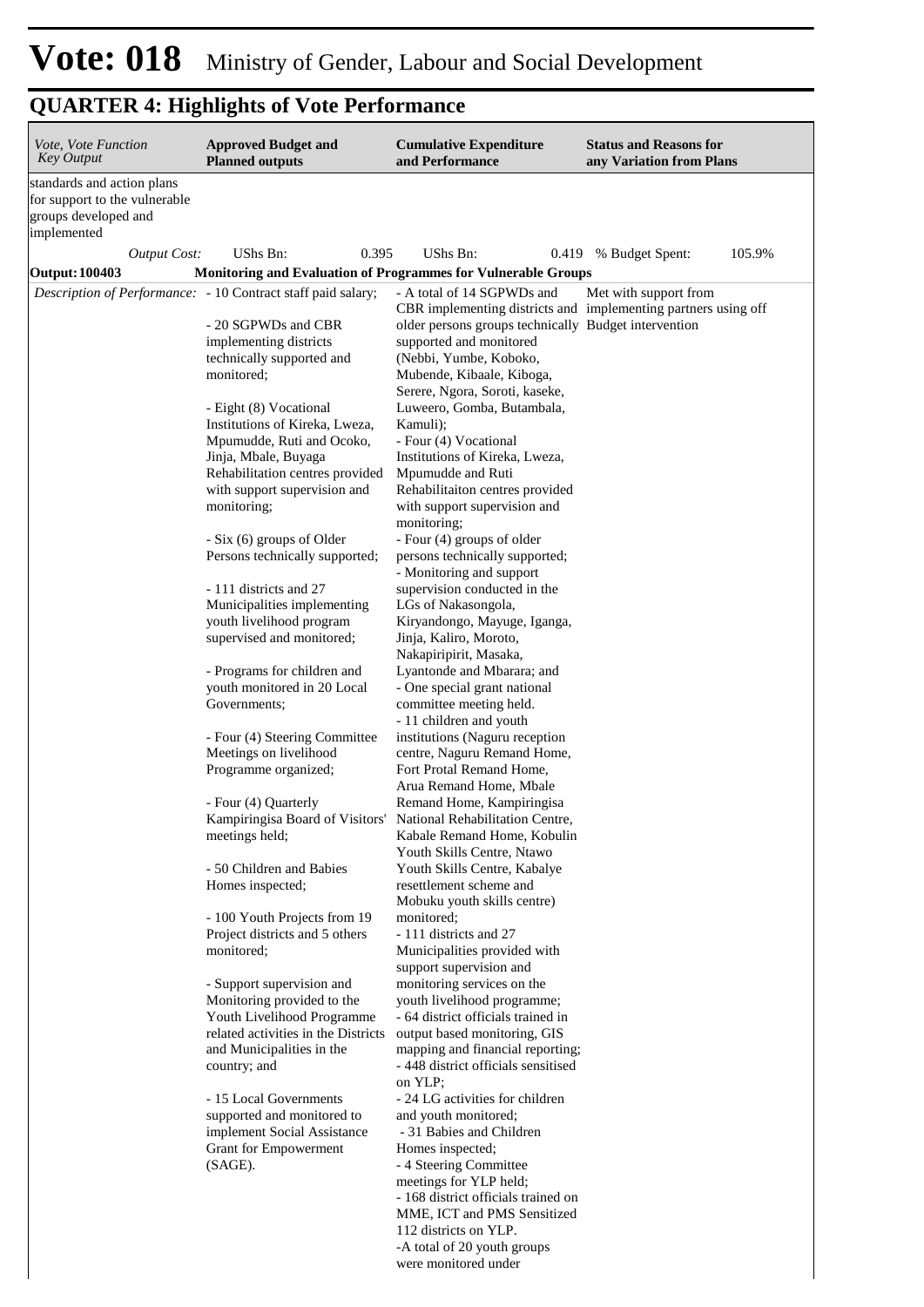| Vote, Vote Function<br><b>Key Output</b>                                         | <b>Approved Budget and</b><br><b>Planned outputs</b>                                     | <b>Cumulative Expenditure</b><br>and Performance                                | <b>Status and Reasons for</b><br>any Variation from Plans |
|----------------------------------------------------------------------------------|------------------------------------------------------------------------------------------|---------------------------------------------------------------------------------|-----------------------------------------------------------|
|                                                                                  |                                                                                          | Promotion of Children and<br>Youth programme in eight (8)<br>project districts; |                                                           |
|                                                                                  |                                                                                          | - Monitoring and technical                                                      |                                                           |
|                                                                                  |                                                                                          | support supervision services 24<br>LGs provided. The LGs are of                 |                                                           |
|                                                                                  |                                                                                          | Arua, Koboko, Yumbe, Nebbi,                                                     |                                                           |
|                                                                                  |                                                                                          | Oyam, Apac, Lira, Gulu,<br>Kotido, Kaabong, Moroto,                             |                                                           |
|                                                                                  |                                                                                          | Katakwi, Kumi, Sironko, Busia,                                                  |                                                           |
|                                                                                  |                                                                                          | Tororo, Wakiso, Mukono,                                                         |                                                           |
|                                                                                  |                                                                                          | Mpigi, Kiboga, Mubende,<br>Rukungiri, Kanungu, Bushenyi                         |                                                           |
|                                                                                  |                                                                                          | and Kabarole;                                                                   |                                                           |
|                                                                                  |                                                                                          | - Atotal of 19 LGs evaluated<br>for PCY programme (Arua,                        |                                                           |
|                                                                                  |                                                                                          | Nebbi, Gulu, Apac, Pader, Lira,                                                 |                                                           |
|                                                                                  |                                                                                          | Soroti, Katakwi, Kumi,                                                          |                                                           |
|                                                                                  |                                                                                          | Sironko, Mbale, Busia,<br>Mukono, Mpigi, Wakiso,                                |                                                           |
|                                                                                  |                                                                                          | Kibogo, Kibaale, Bushenyi and                                                   |                                                           |
|                                                                                  |                                                                                          | Rukungiri;<br>- Salaries paid for 12 contract                                   |                                                           |
|                                                                                  |                                                                                          | staff:                                                                          |                                                           |
|                                                                                  |                                                                                          | - NSSF paid for 12 contract                                                     |                                                           |
|                                                                                  |                                                                                          | staff;<br>- 111 districts and 27                                                |                                                           |
|                                                                                  |                                                                                          | Municipalities provided with                                                    |                                                           |
|                                                                                  |                                                                                          | support supervision and<br>monitoring;                                          |                                                           |
|                                                                                  |                                                                                          | - Four (4) coordination meeting                                                 |                                                           |
|                                                                                  |                                                                                          | with institutions under the                                                     |                                                           |
|                                                                                  |                                                                                          | department conducted; and<br>- 15 Local Governments                             |                                                           |
|                                                                                  |                                                                                          | supported and monitored to                                                      |                                                           |
|                                                                                  |                                                                                          | implement Social Assistance<br>Grant for Empowerment                            |                                                           |
|                                                                                  |                                                                                          | (SAGE); and                                                                     |                                                           |
|                                                                                  |                                                                                          | - Uganda Child Helpline (The                                                    |                                                           |
|                                                                                  |                                                                                          | Ministry of Gender, Labour and<br>Social Development in                         |                                                           |
|                                                                                  |                                                                                          | partnership with UNICEF, Plan                                                   |                                                           |
|                                                                                  |                                                                                          | Uganda and Civil Society<br>Organizations established the                       |                                                           |
|                                                                                  |                                                                                          | Uganda Child Helpline                                                           |                                                           |
|                                                                                  |                                                                                          | (UCHL) - 116 toll free line as a<br>mechanism to increase reporting             |                                                           |
|                                                                                  |                                                                                          | of cases of child abuse. A total                                                |                                                           |
|                                                                                  |                                                                                          | of 338,058 calls received of                                                    |                                                           |
|                                                                                  |                                                                                          | which 3,502 cases were for<br>child abuse and needed follow                     |                                                           |
|                                                                                  |                                                                                          | up. Out of 3502 cases, 2106                                                     |                                                           |
|                                                                                  |                                                                                          | were handled and concluded<br>while 1187 were deferred and                      |                                                           |
| Performance Indicators:                                                          |                                                                                          |                                                                                 |                                                           |
| Number of programmes                                                             | 5                                                                                        | 5                                                                               |                                                           |
| for vulnerable groups<br>monitored and evaluated                                 |                                                                                          |                                                                                 |                                                           |
| <b>Output Cost:</b>                                                              | UShs Bn:<br>0.272                                                                        | UShs Bn:<br>0.210                                                               | 77.2%<br>% Budget Spent:                                  |
| <b>Output: 100404</b><br>Description of Performance: - 180 PWDs trained in the 5 | <b>Training and Skills Development</b>                                                   | - YLP coordinated in 112 LGs                                                    | Met with extra funding from                               |
|                                                                                  | Institutions (40 in Kireka, 40 in<br>Ruti, 40 in Lweza, 40 in                            | and 22 Municipalities;<br>- 450 youth trained in                                | off budget. The support is from<br>UNICEF.                |
|                                                                                  | Mpumudde and 20 in Ocoko)<br>equipped with employable skills; Kayunga, Mukono and Moroto | entrepreneurship in Kibaale,                                                    |                                                           |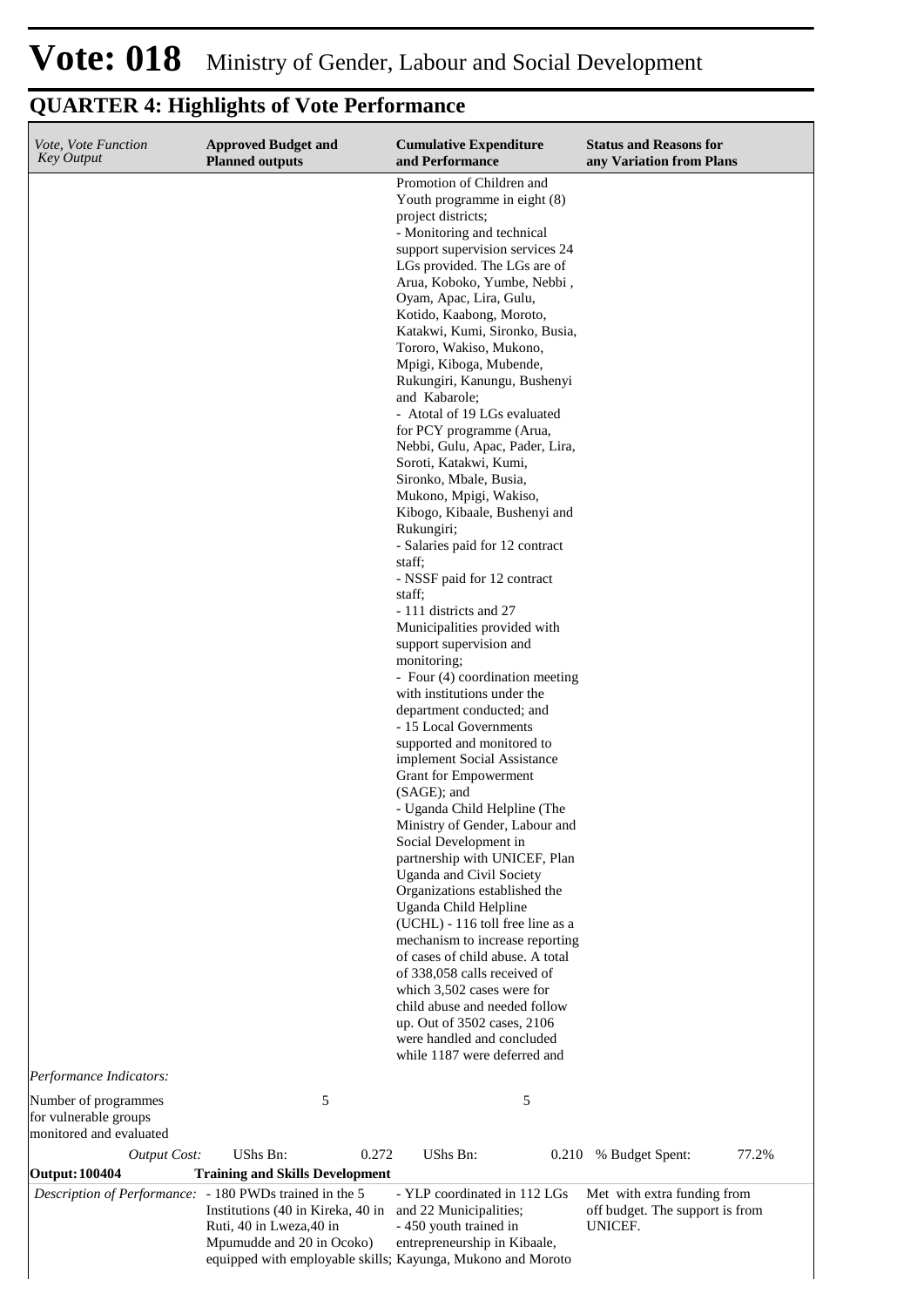| <i>Vote, Vote Function</i><br><b>Key Output</b>                                                                   | <b>Approved Budget and</b><br><b>Planned outputs</b>                                                                                                                                                                                                                                                                                                                                                                                                                                                                                                                                                                                                         | <b>Cumulative Expenditure</b><br>and Performance                                                                                                                                                                                                                                                                                                                                                                                                                                                                                                                                                                                                                                                                                                                                                                                                                                                                                                                                                                                    | <b>Status and Reasons for</b><br>any Variation from Plans |
|-------------------------------------------------------------------------------------------------------------------|--------------------------------------------------------------------------------------------------------------------------------------------------------------------------------------------------------------------------------------------------------------------------------------------------------------------------------------------------------------------------------------------------------------------------------------------------------------------------------------------------------------------------------------------------------------------------------------------------------------------------------------------------------------|-------------------------------------------------------------------------------------------------------------------------------------------------------------------------------------------------------------------------------------------------------------------------------------------------------------------------------------------------------------------------------------------------------------------------------------------------------------------------------------------------------------------------------------------------------------------------------------------------------------------------------------------------------------------------------------------------------------------------------------------------------------------------------------------------------------------------------------------------------------------------------------------------------------------------------------------------------------------------------------------------------------------------------------|-----------------------------------------------------------|
|                                                                                                                   | - Youth Livelihood program<br>coordinated;<br>- 12 Contract staff paid salary;<br>- 171 Youth trained in<br>vocational skills; 54 Northern,<br>54 Eastern, 45 Central and 18<br>Western Regions;<br>- 33 Children in Ministry<br>Institutions' supported with<br>formal Education;<br>- 240 disadvantaged youth<br>trained in Entrepreneurial and<br>Business Skills in 6 districts:<br>- 450 young people trained in<br>adolescent sexual and<br>reproductive health; and<br>- Social Protection training and<br>sensitization for national and<br>sub national Government<br>officers involved in<br>implementing SAGE in all 15<br>active SAGE districts. | districts;<br>- NSSF paid for 12 contract<br>staff; and<br>- Social Protection training and<br>senstitisation for national and<br>sub national Government<br>officers involved in<br>implementing SAGE in all 15<br>active SAGE districts.<br>- YLP coordinated in 112 LGs<br>and 22 Municipalities;<br>- 100 copies of Legal and Policy<br>frameworks for older persons<br>printed and disseminated;<br>- Regulations for the election of<br>representatives of PWDs<br>reviewed;<br>- Regulations for election of<br>older persons finalised;<br>- Regulations for elections of<br>persons with disabilities<br>reviewed:<br>- Post Graduate course outline<br>in Gerontology finalised;<br>- Regulations for National<br><b>Council for Older Persons</b><br>drafted and disseminated with<br>stakeholders; and<br>- 200 copies of the National<br>Council for Older Persons ACT<br>printed.<br>- Salaries paid to 12 contract<br>staff:<br>- NSSF contribution made for<br>12 contract staff;<br>- A total of 35,231 members of |                                                           |
|                                                                                                                   |                                                                                                                                                                                                                                                                                                                                                                                                                                                                                                                                                                                                                                                              | the Youth Project Management<br>Committees, Youth<br>Procurement Committees, and<br>Social Accountability<br>Committee members trained.<br>Out of these, 14,902 (42.3)<br>percent) were female; and<br>- Under the Youth Livelihood<br>Programme, a total of 610 LG<br>TOTs trained in all LGs, five<br>from each district and three<br>from the Municipalities; 264                                                                                                                                                                                                                                                                                                                                                                                                                                                                                                                                                                                                                                                                |                                                           |
|                                                                                                                   |                                                                                                                                                                                                                                                                                                                                                                                                                                                                                                                                                                                                                                                              | district technical staff trained in<br>M&E, MIS and reporting.                                                                                                                                                                                                                                                                                                                                                                                                                                                                                                                                                                                                                                                                                                                                                                                                                                                                                                                                                                      |                                                           |
| Performance Indicators:<br>No. Of vulnerable persons<br>trained in vocational,<br>entrepreneurial and life skills | 2,000                                                                                                                                                                                                                                                                                                                                                                                                                                                                                                                                                                                                                                                        | 2000                                                                                                                                                                                                                                                                                                                                                                                                                                                                                                                                                                                                                                                                                                                                                                                                                                                                                                                                                                                                                                |                                                           |
| Output Cost:                                                                                                      | UShs Bn:<br>0.735                                                                                                                                                                                                                                                                                                                                                                                                                                                                                                                                                                                                                                            | UShs Bn:<br>0.620                                                                                                                                                                                                                                                                                                                                                                                                                                                                                                                                                                                                                                                                                                                                                                                                                                                                                                                                                                                                                   | 84.3%<br>% Budget Spent:                                  |
| <b>Output: 100405</b>                                                                                             |                                                                                                                                                                                                                                                                                                                                                                                                                                                                                                                                                                                                                                                              | <b>Empowerment, Support, Care and Protection of Vulnerable Groups</b>                                                                                                                                                                                                                                                                                                                                                                                                                                                                                                                                                                                                                                                                                                                                                                                                                                                                                                                                                               |                                                           |
| Description of Performance: - 180 PWDs trainees in the                                                            | <b>Vocational Rehabilitation</b><br>centres, supported, cared for<br>and protected;                                                                                                                                                                                                                                                                                                                                                                                                                                                                                                                                                                          | - Funds disbursed to 2 PCY<br>districts (Kibaale and Apac) to<br>purchase toolkits for 58 youth<br>already trained in the previous<br>years;                                                                                                                                                                                                                                                                                                                                                                                                                                                                                                                                                                                                                                                                                                                                                                                                                                                                                        | Met with support from<br>implementing partner             |
|                                                                                                                   | - 100 Volume of assorted<br>training materials procured;                                                                                                                                                                                                                                                                                                                                                                                                                                                                                                                                                                                                     | - Payments made for 165 youth<br>trained in Kibaale through<br>apprenticeship;                                                                                                                                                                                                                                                                                                                                                                                                                                                                                                                                                                                                                                                                                                                                                                                                                                                                                                                                                      |                                                           |
|                                                                                                                   | - 24 Coordination meetings for                                                                                                                                                                                                                                                                                                                                                                                                                                                                                                                                                                                                                               | - Trained 100 youth in sexual                                                                                                                                                                                                                                                                                                                                                                                                                                                                                                                                                                                                                                                                                                                                                                                                                                                                                                                                                                                                       |                                                           |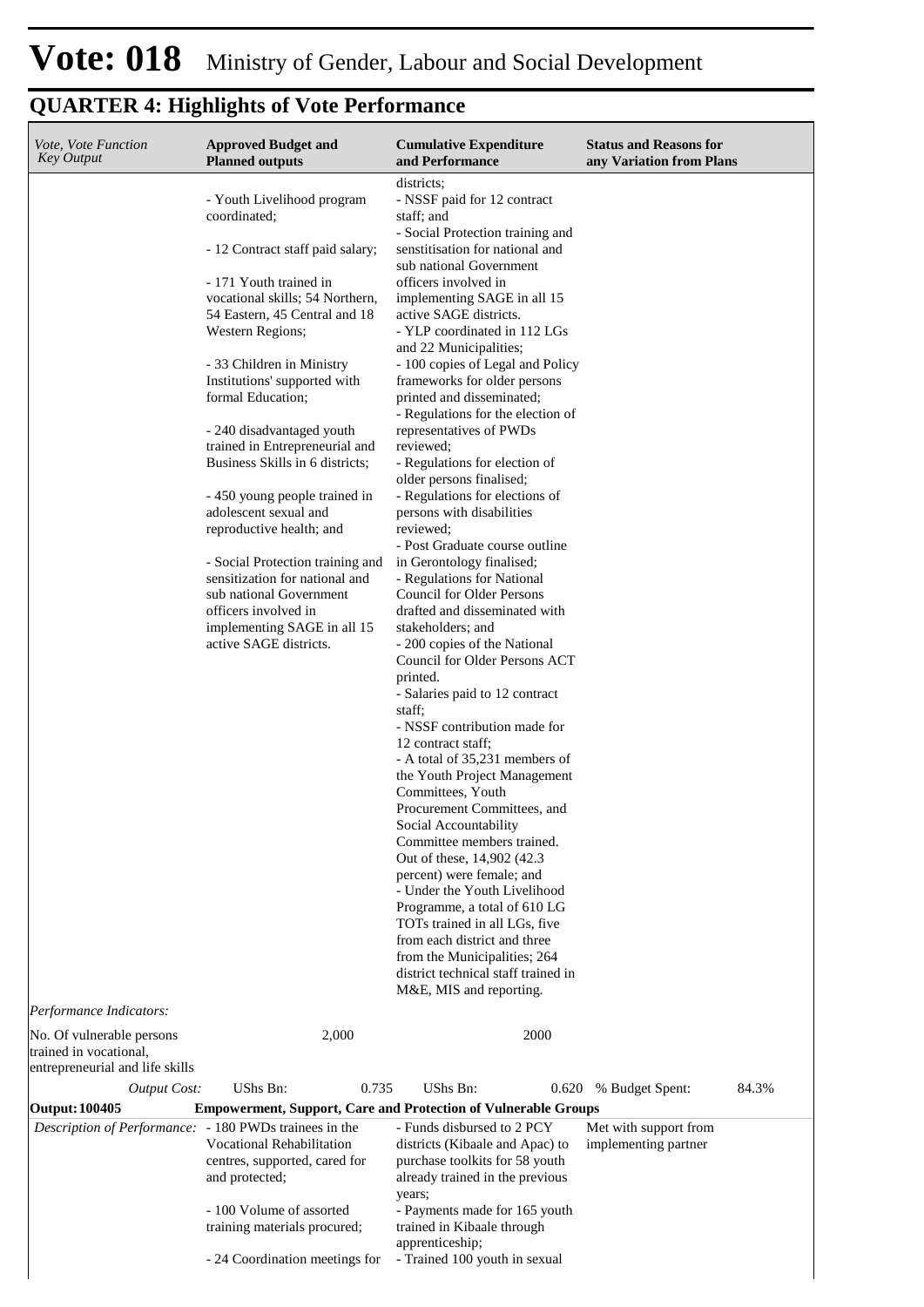| Vote, Vote Function<br>Key Output | <b>Approved Budget and</b><br><b>Planned outputs</b>               | <b>Cumulative Expenditure</b><br>and Performance                | <b>Status and Reasons for</b><br>any Variation from Plans |
|-----------------------------------|--------------------------------------------------------------------|-----------------------------------------------------------------|-----------------------------------------------------------|
|                                   | the Department and Children                                        | and reproductive health services                                |                                                           |
|                                   | Institutions under the Ministry                                    | and skills in Makindye;                                         |                                                           |
|                                   | held;                                                              | - 25 children in conflict with the                              |                                                           |
|                                   |                                                                    | law committed at Kampiringisa                                   |                                                           |
|                                   | - 2 National stakeholder<br>Meetings on child protection           | who completed rehabilitation<br>through vocational skills       |                                                           |
|                                   | and youth programming held;                                        | training supported with                                         |                                                           |
|                                   |                                                                    | resettlement and empowered;                                     |                                                           |
|                                   | - 2 staff undertaking short                                        | - Eight (8) institutions, Six (6)                               |                                                           |
|                                   | courses supported;                                                 | children and two (2) youth were<br>supported to provide and     |                                                           |
|                                   | - 100 Children in conflict with                                    | improve services to children                                    |                                                           |
|                                   | law empowered;                                                     | and youth;                                                      |                                                           |
|                                   |                                                                    | - One (1) coordination meeting                                  |                                                           |
|                                   | - 20 Contract staff paid salaries;                                 | with institutions for children                                  |                                                           |
|                                   | - 50 Youth Groups empowered                                        | and youth organized to improve<br>delivery of services;         |                                                           |
|                                   | with seed/start up capital in 22                                   | 150 youth sensitised in                                         |                                                           |
|                                   | districts;                                                         | adolescent sexual reproductive                                  |                                                           |
|                                   | - Toolkits provided for 171                                        | health;<br>- 72 Youth Interest Groups                           |                                                           |
|                                   | Youth in 19 Programme                                              | (YIG) funded reaching 540                                       |                                                           |
|                                   | Districts;                                                         | youth in 11 districts;                                          |                                                           |
|                                   |                                                                    | - 58 youth equipped with                                        |                                                           |
|                                   | - Operations of 7 Children and                                     | toolkits;                                                       |                                                           |
|                                   | Youth Institutions supported;                                      | - 50 children in conflict with                                  |                                                           |
|                                   | and                                                                | law committed at Kampiringisa<br>supported with resettlement    |                                                           |
|                                   | - Social Assistance Grants for                                     | kits;                                                           |                                                           |
|                                   | Empowerment received by                                            | - Eight (8) institutions; (6)                                   |                                                           |
|                                   | 108,239 newly enrolled Senior                                      | children and 2 youth) supported                                 |                                                           |
|                                   | Citizens Households                                                | to provide and improve services                                 |                                                           |
|                                   | beneficiaries in Yumbe district<br>and the 15 pilot districts paid | to children and youth;<br>- Five (5) coordination meetings      |                                                           |
|                                   | through MTN Mobile Money                                           | with institutions for children                                  |                                                           |
|                                   | system.                                                            | and youth organized;                                            |                                                           |
|                                   |                                                                    | - Under the YLP, projects were                                  |                                                           |
|                                   |                                                                    | generated under Phase II in all                                 |                                                           |
|                                   |                                                                    | the 85 Districts and 15<br>municipalities. A total of 1,780     |                                                           |
|                                   |                                                                    | youth projects have been                                        |                                                           |
|                                   |                                                                    | received at the district level in                               |                                                           |
|                                   |                                                                    | the various districts, of which                                 |                                                           |
|                                   |                                                                    | 133 have been financed, 66 are                                  |                                                           |
|                                   |                                                                    | under review at MGLSD, 680                                      |                                                           |
|                                   |                                                                    | have been approved and ready<br>for submission to MGLSD,        |                                                           |
|                                   |                                                                    | while 901 are awaiting approval                                 |                                                           |
|                                   |                                                                    | of DTPC:                                                        |                                                           |
|                                   |                                                                    | - Social Assistance Grant for<br>Empowerment received by        |                                                           |
|                                   |                                                                    | 13,239 newly enrolled Senior                                    |                                                           |
|                                   |                                                                    | Citizens Households in Yumbe                                    |                                                           |
|                                   |                                                                    | paid through MTN Mobile                                         |                                                           |
|                                   |                                                                    | Money system;                                                   |                                                           |
|                                   |                                                                    | - An Alternative Care<br>Framework for the children has         |                                                           |
|                                   |                                                                    | been put in place. The                                          |                                                           |
|                                   |                                                                    | Framework aims at delivering                                    |                                                           |
|                                   |                                                                    | and facilitating access to                                      |                                                           |
|                                   |                                                                    | appropriate alternative care                                    |                                                           |
|                                   |                                                                    | options for children deprived of                                |                                                           |
|                                   |                                                                    | parental care with emphasis on<br>the family as a first line of |                                                           |
|                                   |                                                                    | response and community                                          |                                                           |
|                                   |                                                                    | responsibility for the upbringing                               |                                                           |
|                                   |                                                                    | of vulnerable children; thereby                                 |                                                           |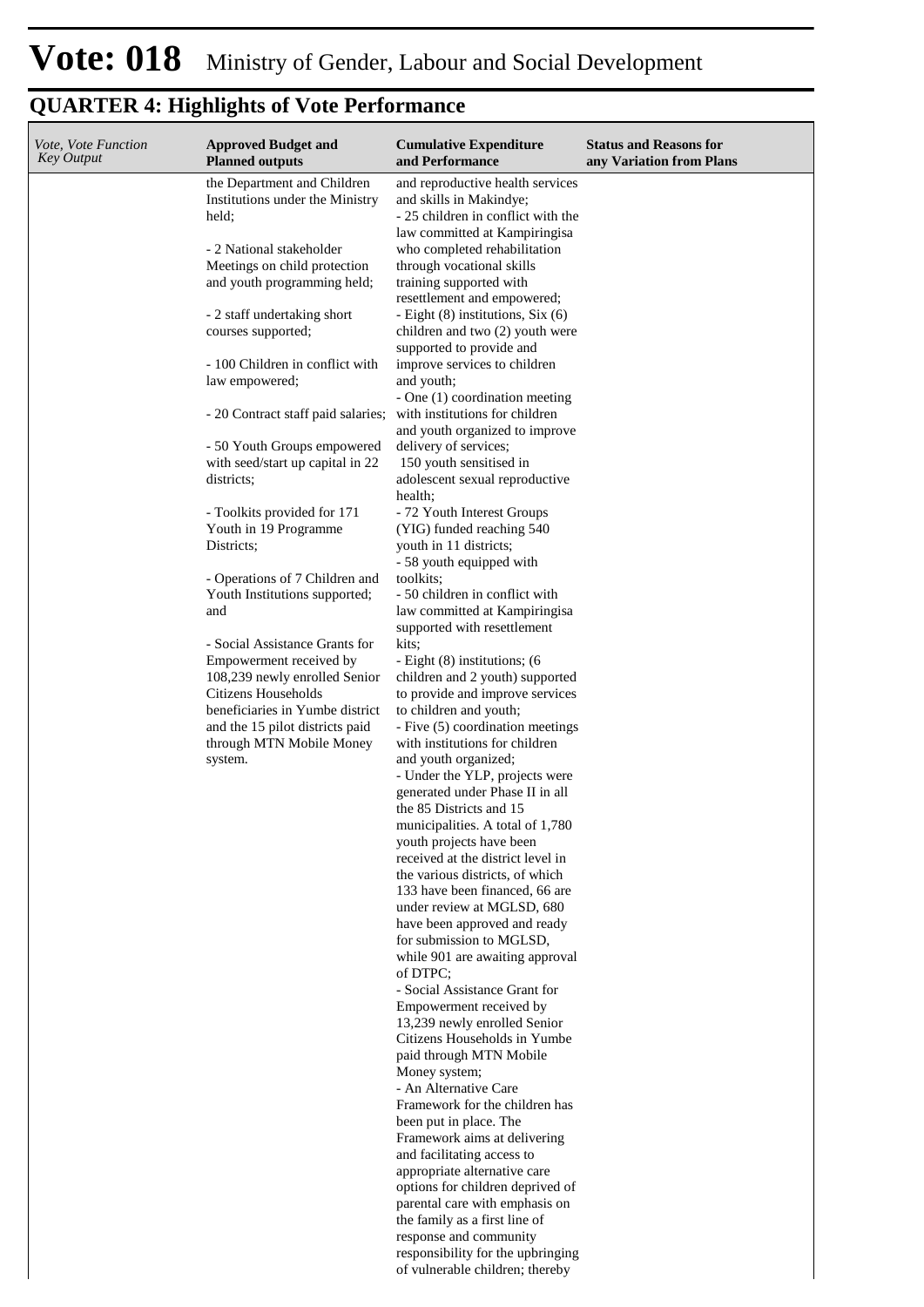| Vote, Vote Function<br><b>Key Output</b>                                                                                    | <b>Approved Budget and</b><br><b>Planned outputs</b>                                                   | <b>Cumulative Expenditure</b><br>and Performance                                                                                                                                                                                                                                                                                                                                                                                                                                                                                                                                                                                                                                                                                                                                                                                                                                                                                                                                                                                                                                                                                                                                                                                                                                                                                                                                                  | <b>Status and Reasons for</b><br>any Variation from Plans          |
|-----------------------------------------------------------------------------------------------------------------------------|--------------------------------------------------------------------------------------------------------|---------------------------------------------------------------------------------------------------------------------------------------------------------------------------------------------------------------------------------------------------------------------------------------------------------------------------------------------------------------------------------------------------------------------------------------------------------------------------------------------------------------------------------------------------------------------------------------------------------------------------------------------------------------------------------------------------------------------------------------------------------------------------------------------------------------------------------------------------------------------------------------------------------------------------------------------------------------------------------------------------------------------------------------------------------------------------------------------------------------------------------------------------------------------------------------------------------------------------------------------------------------------------------------------------------------------------------------------------------------------------------------------------|--------------------------------------------------------------------|
|                                                                                                                             |                                                                                                        | reducing institutionalization of<br>children;<br>- Formation of the National<br><b>Child Protection Working</b><br>Group (this is a platform for<br>national level child protection<br>actors to link, share information<br>and learn from each other new<br>lessons on child protection from<br>research, policy and practice);<br>- By June 2015, Under the<br>Youth Livelihood Programme a<br>total of 71,866 youth<br>beneficiaries (39,753 male<br>representing 55% and 32,113<br>female representing 45%)<br>directly received technical and<br>financial support to implement<br>5,507 projects worth UGX<br>38, 842, 186, 924.<br>-The 5,507 Projects generated<br>fall under the following<br>categories:<br>S/N Sector<br>Number<br>Agriculture<br>(i)<br>2,568<br>(ii) Trade<br>1,476<br>(iii) Vocational Skills<br>425<br>(iv) Services<br>370<br>(v) Industry<br>375<br>(vi) Industry (Agro)<br>172<br>(vii) ICT<br>49<br>(viii) Agro-Forestry<br>63<br>(ix) Creative Industry<br>9<br>- A total of 519 groups (503<br>groups under the 1st Phase and<br>16 groups under the second<br>phase of the programme have<br>begun repaying the revolving<br>fund to the tune of<br>Shs516,048,105<br>(Shs476,546,105 and<br>Shs39,502,000 in Phase 1 and II<br>respectively). Additional<br>recoveries are expected on the<br>1st Quarter of the FY2015/16 as<br>more repayments fall due. |                                                                    |
| Performance Indicators:<br>Number of vulnerable<br>groups supported and<br>empowered to participate<br>and benefit from the | 55                                                                                                     | 56                                                                                                                                                                                                                                                                                                                                                                                                                                                                                                                                                                                                                                                                                                                                                                                                                                                                                                                                                                                                                                                                                                                                                                                                                                                                                                                                                                                                |                                                                    |
| development process<br>No. of vulnerable                                                                                    | 108,239                                                                                                | 108239                                                                                                                                                                                                                                                                                                                                                                                                                                                                                                                                                                                                                                                                                                                                                                                                                                                                                                                                                                                                                                                                                                                                                                                                                                                                                                                                                                                            |                                                                    |
| individuals supported<br>No. Of vulnerable and<br>marginalized groups<br>accessed with seed/start-up                        | 530                                                                                                    | $\boldsymbol{0}$                                                                                                                                                                                                                                                                                                                                                                                                                                                                                                                                                                                                                                                                                                                                                                                                                                                                                                                                                                                                                                                                                                                                                                                                                                                                                                                                                                                  |                                                                    |
| capital<br><b>Output Cost:</b>                                                                                              | UShs Bn:<br>2.145                                                                                      | UShs Bn:<br>2.144                                                                                                                                                                                                                                                                                                                                                                                                                                                                                                                                                                                                                                                                                                                                                                                                                                                                                                                                                                                                                                                                                                                                                                                                                                                                                                                                                                                 | % Budget Spent:<br>100.0%                                          |
| <b>Output: 100451</b>                                                                                                       | Support to councils provided                                                                           |                                                                                                                                                                                                                                                                                                                                                                                                                                                                                                                                                                                                                                                                                                                                                                                                                                                                                                                                                                                                                                                                                                                                                                                                                                                                                                                                                                                                   |                                                                    |
| Description of Performance: - Autonomous Institution                                                                        | (National Council for<br>Disability) supported with<br>Shs0.036bn and 0.800bn as<br>Wages and Non-Wage | - National Council for<br>Disability supported with<br>$Shs0.036bn$ and $0.500bn$ as<br>Wages and Non-Wage<br>subvention to monitor activities                                                                                                                                                                                                                                                                                                                                                                                                                                                                                                                                                                                                                                                                                                                                                                                                                                                                                                                                                                                                                                                                                                                                                                                                                                                    | Additional funding support<br>from Konrad Adenuer Stiftung,<br>GiZ |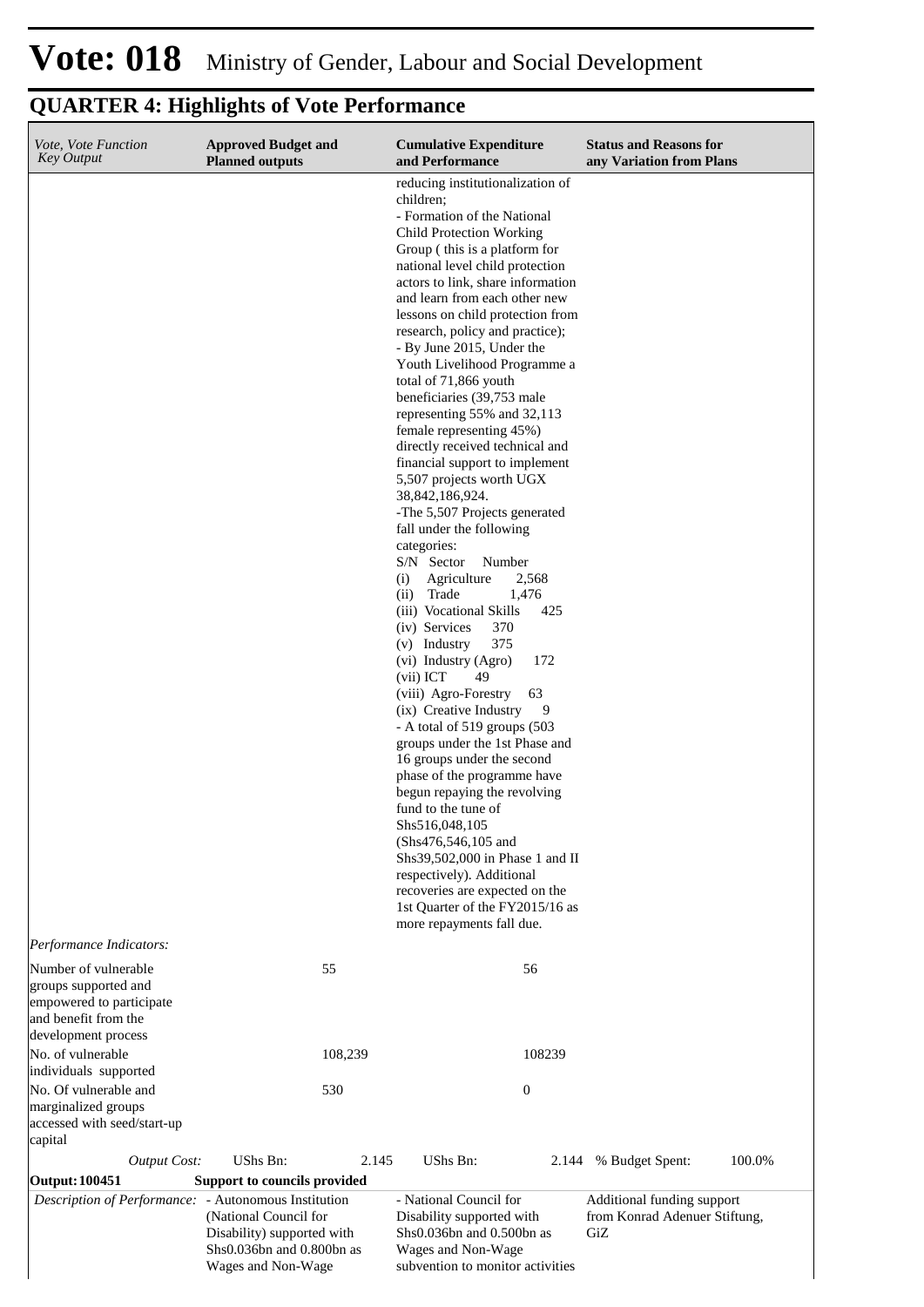| Vote, Vote Function<br><b>Key Output</b> | <b>Approved Budget and</b><br><b>Planned outputs</b>          | <b>Cumulative Expenditure</b><br>and Performance               | <b>Status and Reasons for</b><br>any Variation from Plans |
|------------------------------------------|---------------------------------------------------------------|----------------------------------------------------------------|-----------------------------------------------------------|
|                                          | Subventions to monitor<br>activities to the PWDs;             | to the PWDs;<br>- National Youth Council and                   |                                                           |
|                                          | - National Council for Older                                  | the National Council for<br>Children supported with            |                                                           |
|                                          | persons supported with 0.026bn                                | Shs0.259Bn for Wage                                            |                                                           |
|                                          | for its establishment;                                        | Subvention and Shs1.146Bn for<br>Non-Wage Subvention; and      |                                                           |
|                                          | - Two (2) Autonomous<br><b>Institutions (National Youth</b>   | - Special Interest Groups and<br>IGG supported from the Youth  |                                                           |
|                                          | Council and the National                                      | Livelihood Grant.                                              |                                                           |
|                                          | Council for Children supported<br>with Shs0.259bn for Wage    | - National Council for<br>Disability supported with            |                                                           |
|                                          | Subvention and Shs1.146bn for<br>Non Wage Subvention; and     | Shs0.036bn and 0.500bn as<br>Wages and Non-Wage                |                                                           |
|                                          |                                                               | subvention to monitor activities                               |                                                           |
|                                          | - Special Interest Groups (SIG)<br>and IGG supported from the | to the PWDs; and<br>- National Council for Older               |                                                           |
|                                          | Youth Livelihood Grant.                                       | persons supported with 0.026Bn<br>for its establishment.       |                                                           |
|                                          |                                                               | With these resources:                                          |                                                           |
|                                          |                                                               | - The National Youth Council<br>successfully mobilized the     |                                                           |
|                                          |                                                               | young people from all the 112                                  |                                                           |
|                                          |                                                               | districts of Uganda to<br>participate in the International     |                                                           |
|                                          |                                                               | Youth Day which took place on                                  |                                                           |
|                                          |                                                               | 12th August 2014 in Moroto<br>District under the theme,        |                                                           |
|                                          |                                                               | "Unlocking young people's<br>potential for sustainable         |                                                           |
|                                          |                                                               | development through collective                                 |                                                           |
|                                          |                                                               | investment".<br>- NYC Organized annual                         |                                                           |
|                                          |                                                               | National Youth Council                                         |                                                           |
|                                          |                                                               | Meeting in Moroto District. 300<br>members of the Council      |                                                           |
|                                          |                                                               | participated in the<br>deliberations. During the               |                                                           |
|                                          |                                                               | meeting the following were the                                 |                                                           |
|                                          |                                                               | decisions: proposed amendment<br>to the National Youth Council |                                                           |
|                                          |                                                               | Act: reviewed the<br>implementation of the Youth               |                                                           |
|                                          |                                                               | Livelihood Programme,                                          |                                                           |
|                                          |                                                               | prepared a memorandum that<br>was presented to H.E. the        |                                                           |
|                                          |                                                               | President during the                                           |                                                           |
|                                          |                                                               | <b>International Youth Day</b><br>celebrations 2015;           |                                                           |
|                                          |                                                               | - The NYC mandatory quarterly<br>meetings of the National      |                                                           |
|                                          |                                                               | Executive Committee were also                                  |                                                           |
|                                          |                                                               | successfully held. These are<br>management meetings where      |                                                           |
|                                          |                                                               | decisions are made for the                                     |                                                           |
|                                          |                                                               | smooth operation of the<br>Council;                            |                                                           |
|                                          |                                                               | - The National Youth Council<br>participated during the        |                                                           |
|                                          |                                                               | preparation and celebration of                                 |                                                           |
|                                          |                                                               | the International Women's Day<br>2015, in Kabale District at   |                                                           |
|                                          |                                                               | Kabale Golf Course Makanga                                     |                                                           |
|                                          |                                                               | Hill under the theme,<br>"Empowerment Of Women And             |                                                           |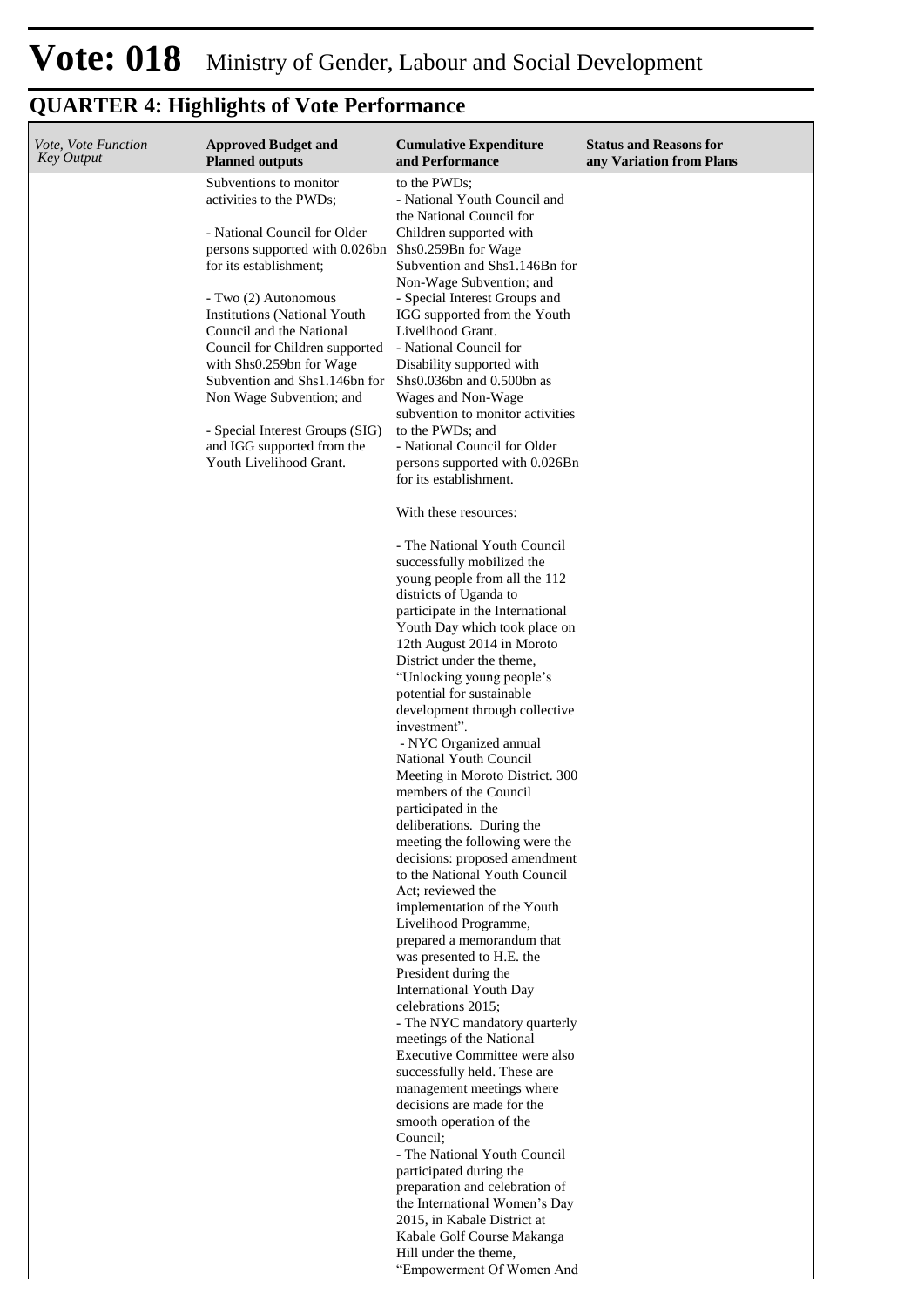| Vote, Vote Function<br><b>Key Output</b> | <b>Approved Budget and</b><br><b>Planned outputs</b> | <b>Cumulative Expenditure</b><br>and Performance                                      | <b>Status and Reasons for</b><br>any Variation from Plans |
|------------------------------------------|------------------------------------------------------|---------------------------------------------------------------------------------------|-----------------------------------------------------------|
|                                          |                                                      | Girls Is Progress For All; Three<br>Decades Of Gains For Ugandan<br>Women And Girls"; |                                                           |
|                                          |                                                      | - On the 1st of April 2015 the                                                        |                                                           |
|                                          |                                                      | National Youth Council and the<br>Uganda Parliamentary Forum                          |                                                           |
|                                          |                                                      | for Youth Affairs organized a                                                         |                                                           |
|                                          |                                                      | National Youth Stakeholders                                                           |                                                           |
|                                          |                                                      | consultative meeting to discuss<br>how best to ensure NYC fully                       |                                                           |
|                                          |                                                      | executes its mandate;                                                                 |                                                           |
|                                          |                                                      | - Organized a National Youth                                                          |                                                           |
|                                          |                                                      | Consultative Meeting at<br>Imperial Royal in Kampala and                              |                                                           |
|                                          |                                                      | attracted a total of 544                                                              |                                                           |
|                                          |                                                      | participants. The key proposals                                                       |                                                           |
|                                          |                                                      | and recommendations made<br>were: Increasing the term of                              |                                                           |
|                                          |                                                      | Office of Youth Councils and                                                          |                                                           |
|                                          |                                                      | Committees from 4 to 5 years;                                                         |                                                           |
|                                          |                                                      | providing for the position of<br>Speaker at the National Youth                        |                                                           |
|                                          |                                                      | Council to preside over the                                                           |                                                           |
|                                          |                                                      | Youth Council Meetings;<br>composition of the Council to                              |                                                           |
|                                          |                                                      | include position of delegate;                                                         |                                                           |
|                                          |                                                      | procedure for Calling for                                                             |                                                           |
|                                          |                                                      | Meetings of the Council;<br>responsibility of Carrying out bi-                        |                                                           |
|                                          |                                                      | election within the National                                                          |                                                           |
|                                          |                                                      | Youth Council structure;                                                              |                                                           |
|                                          |                                                      | Tenure of office of Youth<br>Councils and Committees under                            |                                                           |
|                                          |                                                      | Section 27 A Cap 319;                                                                 |                                                           |
|                                          |                                                      | - On the 16th and 17th April<br>2015, organized a Northern                            |                                                           |
|                                          |                                                      | Region Youth Leaders training                                                         |                                                           |
|                                          |                                                      | workshop on leadership. The                                                           |                                                           |
|                                          |                                                      | training programme laid<br>importance on youth as critical                            |                                                           |
|                                          |                                                      | actors in democracy and                                                               |                                                           |
|                                          |                                                      | constitutionalism at Hotel Pearl                                                      |                                                           |
|                                          |                                                      | Afrique in Gulu and attracted a<br>total of 40 participants from the                  |                                                           |
|                                          |                                                      | LGs of Pader, Gulu, Kotido                                                            |                                                           |
|                                          |                                                      | Lamwo, Kitgum, Agago, Gulu<br>Amuru Nwoya, Oyam,                                      |                                                           |
|                                          |                                                      | Alebtong, Dokolo, Zombo,                                                              |                                                           |
|                                          |                                                      | Nebbi, Arua, Koboko, Yumbe,                                                           |                                                           |
|                                          |                                                      | Moyo, Maracha and Adjumani.<br>- The National Youth Council                           |                                                           |
|                                          |                                                      | produced and disseminated                                                             |                                                           |
|                                          |                                                      | various I.E.C. materials to<br>various categories of youth.                           |                                                           |
|                                          |                                                      | These included the youth                                                              |                                                           |
|                                          |                                                      | participation guide, the                                                              |                                                           |
|                                          |                                                      | Guidelines on the operation of<br>Youth Councils, Calendars and                       |                                                           |
|                                          |                                                      | seasonal cards. These items                                                           |                                                           |
|                                          |                                                      | were distributed to youth<br>leaders during the various for a                         |                                                           |
|                                          |                                                      | and meeting held with youth. In                                                       |                                                           |
|                                          |                                                      | addition, the Council was able                                                        |                                                           |
|                                          |                                                      | to develop a draft<br>communication strategy;                                         |                                                           |
|                                          |                                                      |                                                                                       |                                                           |
|                                          |                                                      | - The National Youth Council                                                          |                                                           |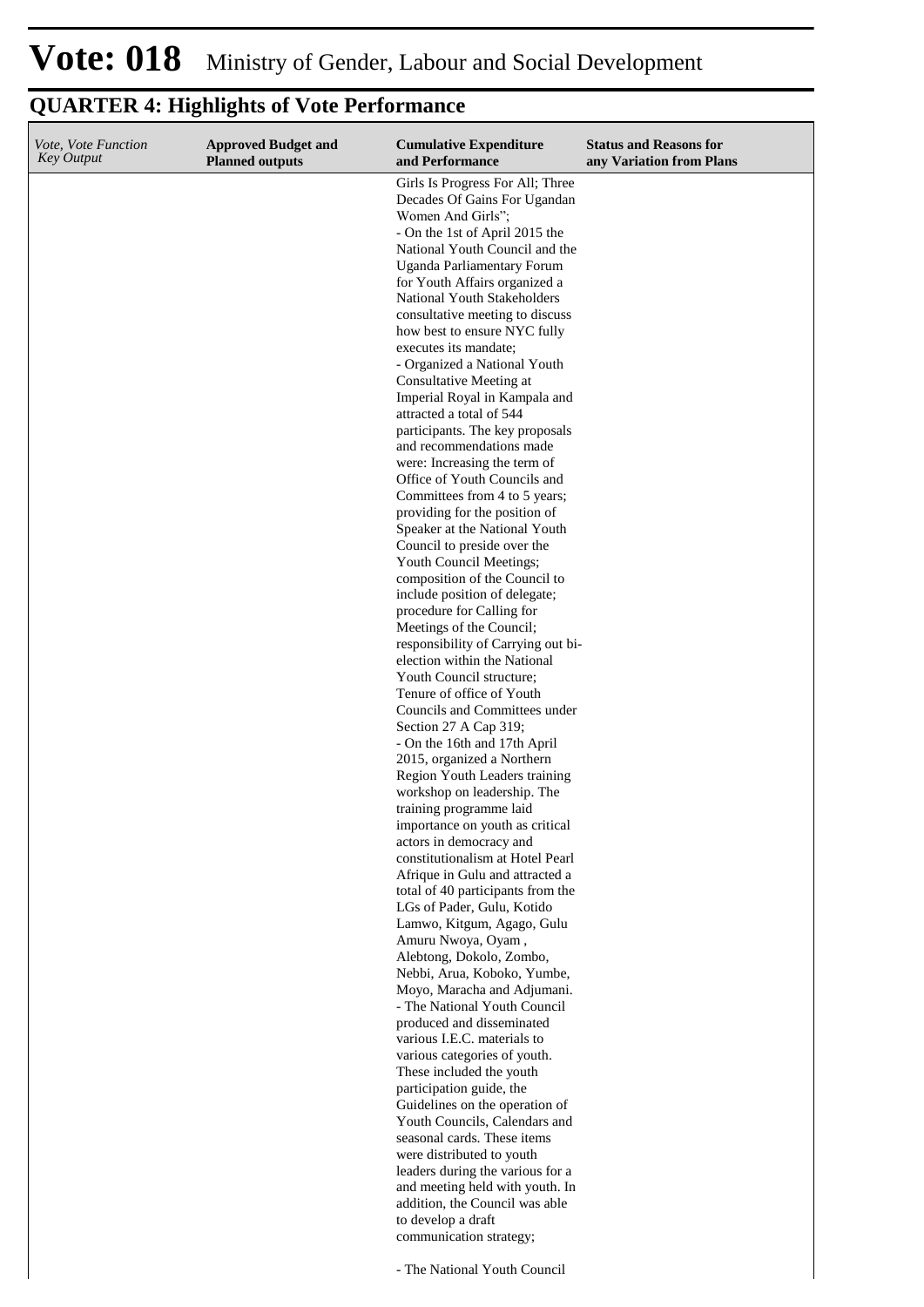#### **Cumulative Expenditure and Performance Approved Budget and Planned outputs Status and Reasons for any Variation from Plans** *Vote, Vote Function Key Output* of Uganda is currently coordinating the formation of the East African Youth Council. The East African Council once formed will coordinate the activities of the youth in the region and Uganda is lobbying to host the first headquarter of the Council; - Other International Engagements included the following; -The National Youth Council actively participated in the preparation of the International Conference on the Great Lakes Region that took place between 19th - 21st February 2015 in Rwanda; The Council was represented at the ninth African Regional Conference on Women that took place between the 17th – 19th November 2014 in Addis Ababa; The Council participated during the East African Community, Partner States meeting that was held between 8th – 10 October 2014; Members of the National Youth Council participated at the East African Youth Forum that took place in Nairobi Kenya from the 18th – 21st November 2014 and The National Youth Council was represented at the East African Community Youth Conference that was held between the 4th – 6th December, 2014 in Arusha; - The members of the NYC NEC have conducted a nationwide monitoring and supervision of youth activities in the country. This was conducted in the districts of Kabarole, Kyenjojo, Kamuli, Jinja, Mayuge, Soroti, Serere, Kaberamaido, Amolatar, Ngora, Mbale, Hoima, Kabale., Ntungamo, Isingiro, Mubende, Abim Moroto, Lira, Luwero, Sembabule, Lira, Gulu, Kigum, Apac, Alebtong, Kibale, Rukungiri, Busia, Zombo, Nebbi Yumbe, Arua, Adjumani, Moyo, Katakwi, Bukwo, Kwen, Buyende, Luuka, Amuria, Amudat, Pallisa, Kibuku, Nakapiripirit and Tororo; - Consensus and awareness building meeting The National Youth Council with financial support from the International

Labour Organisation organized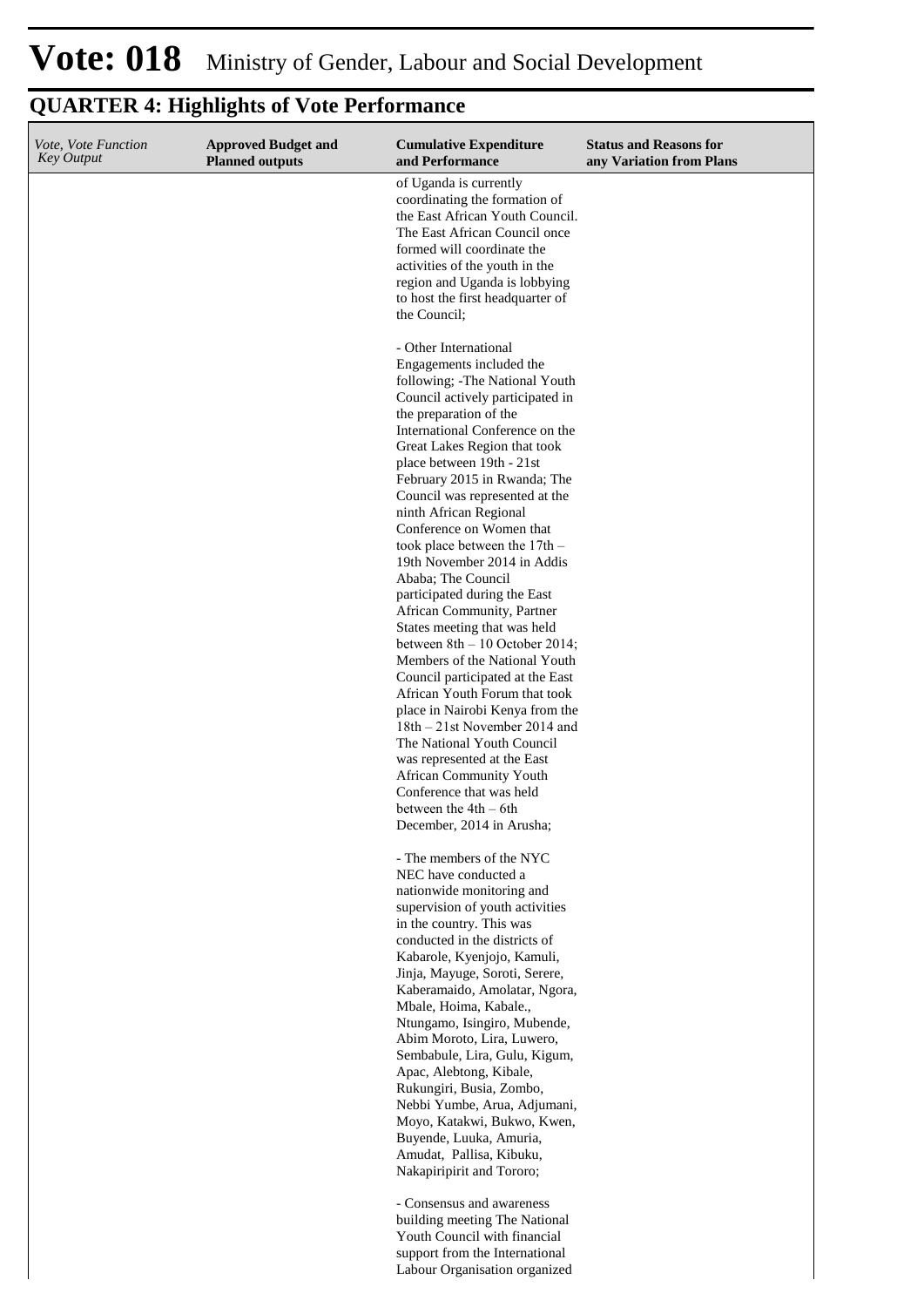| Vote, Vote Function<br><b>Key Output</b> | <b>Approved Budget and</b><br><b>Planned outputs</b> | <b>Cumulative Expenditure</b><br>and Performance                                                                                                                                                                                                                                                                                                                                                                                                                                                                                                                                                                                                                                                                                                                                                                                                                                                                                           | <b>Status and Reasons for</b><br>any Variation from Plans |
|------------------------------------------|------------------------------------------------------|--------------------------------------------------------------------------------------------------------------------------------------------------------------------------------------------------------------------------------------------------------------------------------------------------------------------------------------------------------------------------------------------------------------------------------------------------------------------------------------------------------------------------------------------------------------------------------------------------------------------------------------------------------------------------------------------------------------------------------------------------------------------------------------------------------------------------------------------------------------------------------------------------------------------------------------------|-----------------------------------------------------------|
|                                          |                                                      | a consensus and awareness<br>building meeting for key<br>stakeholders to further<br>popularize the National Action<br>Plan on Youth Employment.<br>The meeting took place on<br>25TH May 2015 at Imperial<br>Royale Hotel in Kampala; - the<br>meeting attracted a total of 200<br>participants with representation<br>from the Parliament of the<br>Republic of Uganda, Youth<br>Leaders from Civil Society<br>Organizations, Youth Leaders<br>from Political Party youth<br>Leagues, Guild Student leaders<br>from selected Institutions of<br>higher learning, Technical Staff<br>from the Ministry of Gender<br>Labour and Social<br>Development, Representatives<br>from Ministry of Finance<br>Planning and Economic<br>Development, Representatives<br>from Ministry of Education and<br>Sports, Ministry of Local<br>Government, Youth Council<br>Leaders and Representatives<br>from Municipal and District<br>Local Governments; |                                                           |
|                                          |                                                      | - Staff Salaries and Allowances:<br>National Youth Council<br>recurrent expenditures included<br>monthly salaries and allowances<br>in accordance with the approved<br>NYC salary structure.<br>Throughout the financial year<br>the Secretariat has been able to<br>facilitate its employees and staff<br>in accordance to the approved<br>budget;                                                                                                                                                                                                                                                                                                                                                                                                                                                                                                                                                                                        |                                                           |
|                                          |                                                      | - Mandatory National Youth<br><b>Council Executive Committee</b><br>Meetings: According to the<br>National Youth Council Act a<br>National Youth Executive<br>Committee shall meet once in<br>three months, for the discharge<br>of its duties at such time and<br>place as the Chairperson of the<br>Committee may direct to<br>deliberate on issues affecting<br>the Youth. Meetings were held<br>as scheduled and minutes were<br>kept at the secretariat. During<br>the meetings the Executive<br>Committee carried out planning<br>and budgeting in accordance to<br>the needs, reports, budgets and<br>work plans received from<br>various partners, stakeholders<br>and Youth Councils at the<br>various levels;                                                                                                                                                                                                                    |                                                           |
|                                          |                                                      | - Subcommittee Meetings; The                                                                                                                                                                                                                                                                                                                                                                                                                                                                                                                                                                                                                                                                                                                                                                                                                                                                                                               |                                                           |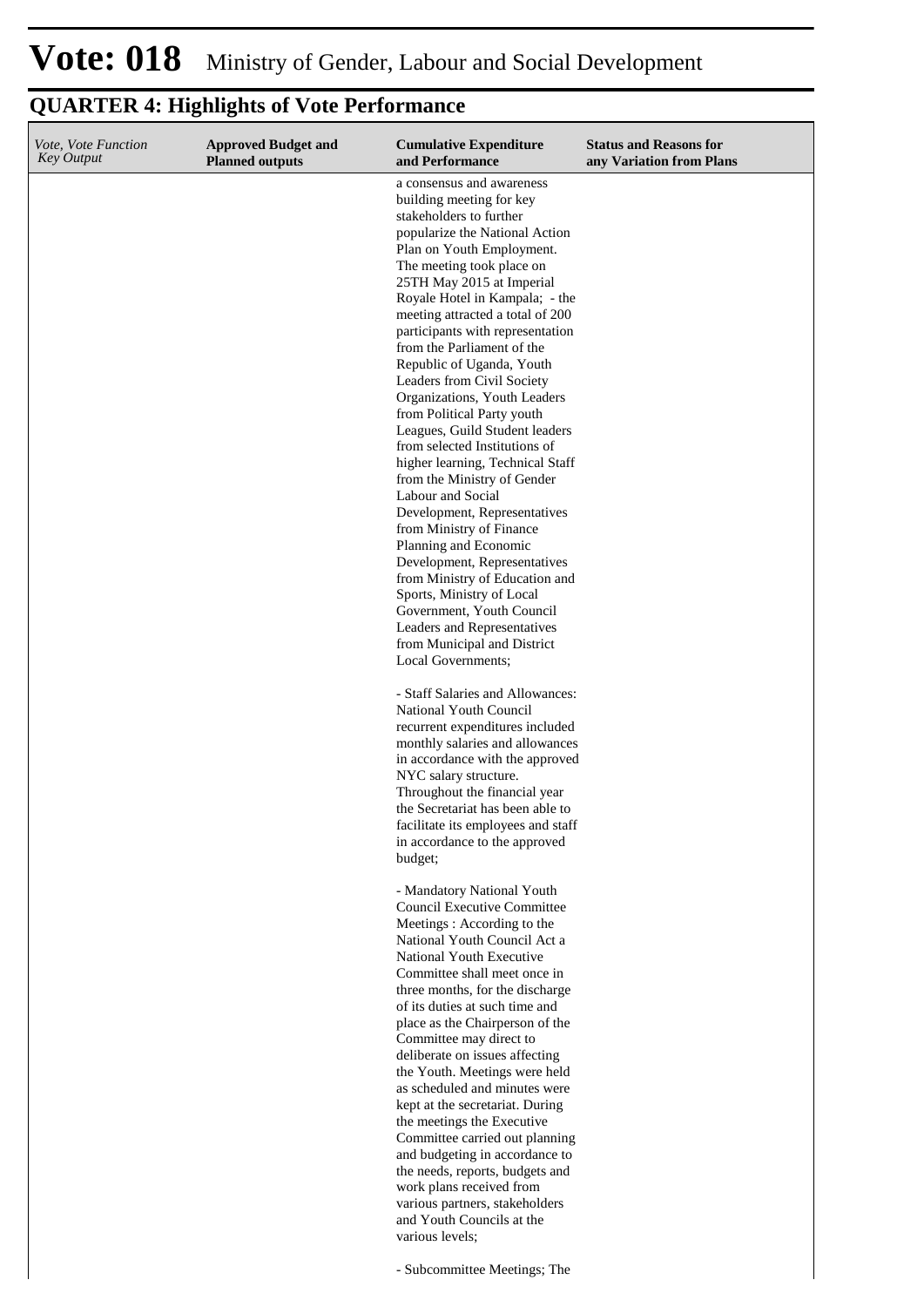| Vote, Vote Function<br><b>Key Output</b> | <b>Approved Budget and</b><br><b>Planned outputs</b> | <b>Cumulative Expenditure</b><br>and Performance                                                                                                                | <b>Status and Reasons for</b><br>any Variation from Plans |
|------------------------------------------|------------------------------------------------------|-----------------------------------------------------------------------------------------------------------------------------------------------------------------|-----------------------------------------------------------|
|                                          |                                                      | NYC has continued to facilitate<br>sitting and deliberations of the<br>various subcommittees. These<br>include the Finance Committee,<br>legal and disciplinary |                                                           |
|                                          |                                                      | subcommittee, Publicity<br>subcommittee and resource<br>mobilization subcommittee;                                                                              |                                                           |
|                                          |                                                      | - The National Council for<br>Disability advocated including<br>ECD indicators in the Local                                                                     |                                                           |
|                                          |                                                      | Governments Assessment<br>toolkit and rolling out of ECD<br>indicators in 84 districts of<br>Uganda. The activity is going                                      |                                                           |
|                                          |                                                      | on to cover the whole country;                                                                                                                                  |                                                           |
|                                          |                                                      | UNDER THE NATIONAL<br>COUNCIL FOR CHILDREN;                                                                                                                     |                                                           |
|                                          |                                                      | - Information and the Media: In<br>a bid to raise awareness on child<br>rights and responsibilities,<br>Council held 14 radio talk                              |                                                           |
|                                          |                                                      | shows (8) on Mama (4) on Bilal<br>and (2) on Baba FM radio<br>stations; Two TV talk shows                                                                       |                                                           |
|                                          |                                                      | were respectively held on WBS<br>and Record TV stations; a press<br>conference attracting key<br>reporters from both the print                                  |                                                           |
|                                          |                                                      | and electronic media was held<br>and attended by both children<br>and adults representing the four                                                              |                                                           |
|                                          |                                                      | regions of Uganda - this was<br>aimed at sensitizing children<br>and the general public on key<br>and emerging issues affecting                                 |                                                           |
|                                          |                                                      | children in the Country and<br>charting a way forward on how<br>to handle such issues for the<br>protection of children;                                        |                                                           |
|                                          |                                                      | - Information, Education and                                                                                                                                    |                                                           |
|                                          |                                                      | Communication (IEC) materials<br>produced and disseminated:<br>NCC produced and                                                                                 |                                                           |
|                                          |                                                      | disseminated 10,000 posters,<br>1000 copies of Child Rights<br>hand books, 500 Child rights                                                                     |                                                           |
|                                          |                                                      | advocacy T-Shirts, and<br>disseminated child protection<br>brochure on $-$ line to about 200<br>child rights stakeholder                                        |                                                           |
|                                          |                                                      | recipients. The materials<br>contained messages on child<br>protection, aimed at creating                                                                       |                                                           |
|                                          |                                                      | and raising awareness on child<br>rights issues among the public.<br>The IEC materials were widely<br>distributed across the country to                         |                                                           |
|                                          |                                                      | children, parents, schools,<br>CSOs and to the district<br>leaderships. This has led to                                                                         |                                                           |
|                                          |                                                      | identification and reporting of<br>cases of child abuse to the                                                                                                  |                                                           |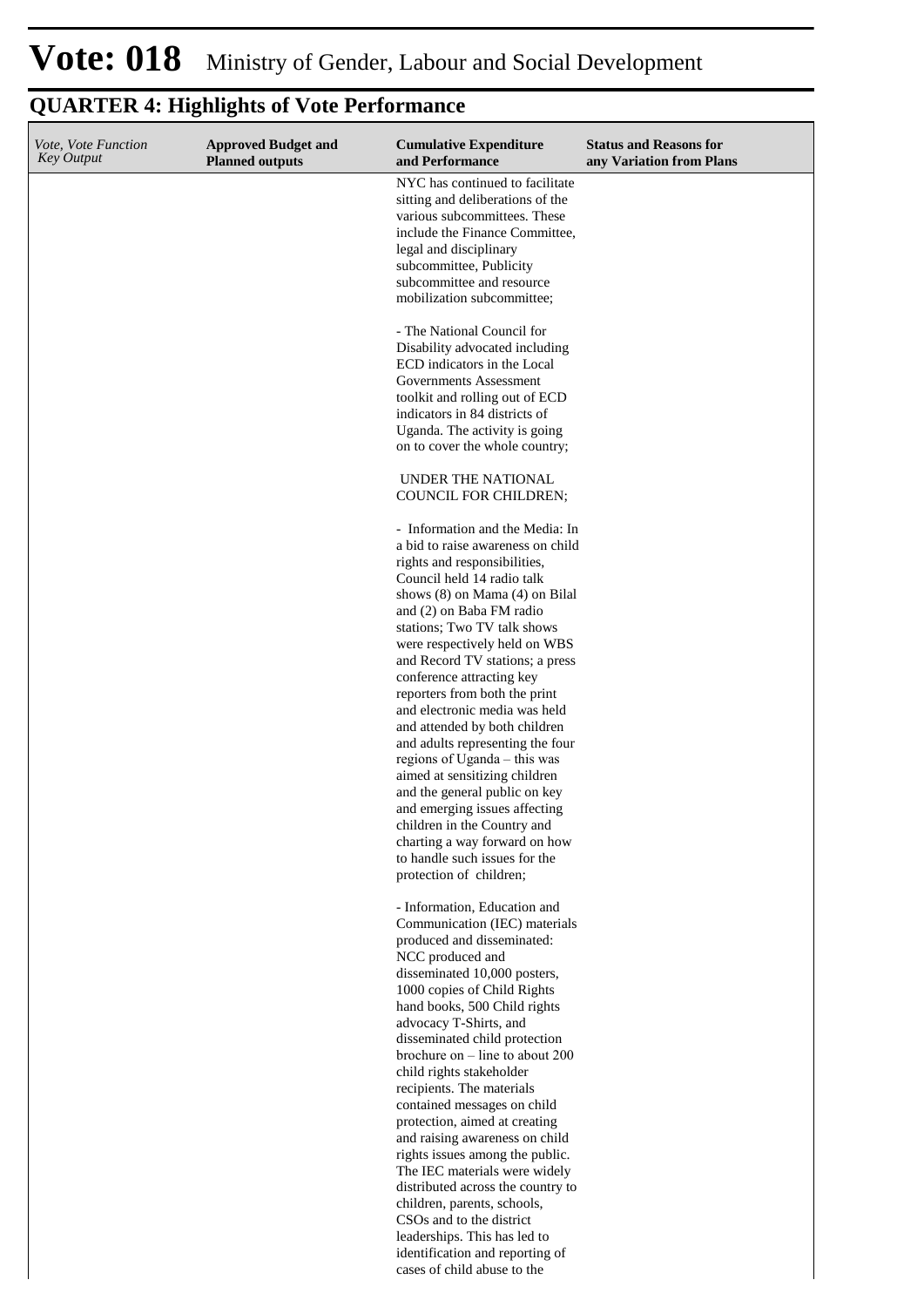# **Vote: 018** Ministry of Gender, Labour and Social Development

#### **QUARTER 4: Highlights of Vote Performance Cumulative Expenditure and Performance Approved Budget and Planned outputs Status and Reasons for any Variation from Plans** *Vote, Vote Function Key Output* repsective authorites; - Commemoration of International Day of the Girl Child: Council organized advocacy/awareness raising and Child participation activities during the commemoration of the DAC. Several activities included the Stakeholders open Day, A press Conference for both children and adults and a Round table discussion for key stakeholders; one of the objectives for this initiative was to remind and task leaders of their roles in the elimination and prevention of harmful practices affecting children; - NCC Advocacy Forum Stop Child Labor Partners Forum: During the reporting period, the Council successfully conducted 4 meetings under the above mentioned Forum – the respective meetings conducted centered on, among others, the progressive elimination and prevention of child labor in Uganda, identifying strategies to empower members with skills for the adoption of the Child Labor Free Zones (CLFZs) phenomenon in the country and to share experiences and formulation of strategies for the progressive elimination of child labor in Uganda; - National Annual ECD Retreat: Council organized the 6th National Annual ECD Retreat on May 2014, in close collaboration with UNICEF, Plan Uganda, Ministry of Education & Sports (MoE&S) and the CSOs, among other key partners. The Retreat brought together over 130 participants that included policy makers, ECD practitioners, the Media, among others. The participating

organizations included; UNICEF, World Bank (WB), Office of the Prime Minister (OPM), National Planning Authority (NPA), National Council for Children (NCC) secretariat staff, Ministry of Education and Sports (MoES), Ministry of Gender, Labour and Social Development (MoGLSD), Ministry of Local Government (MoLG), Ministry of Agriculture, Animal Industry & Fisheries (MoAAIF),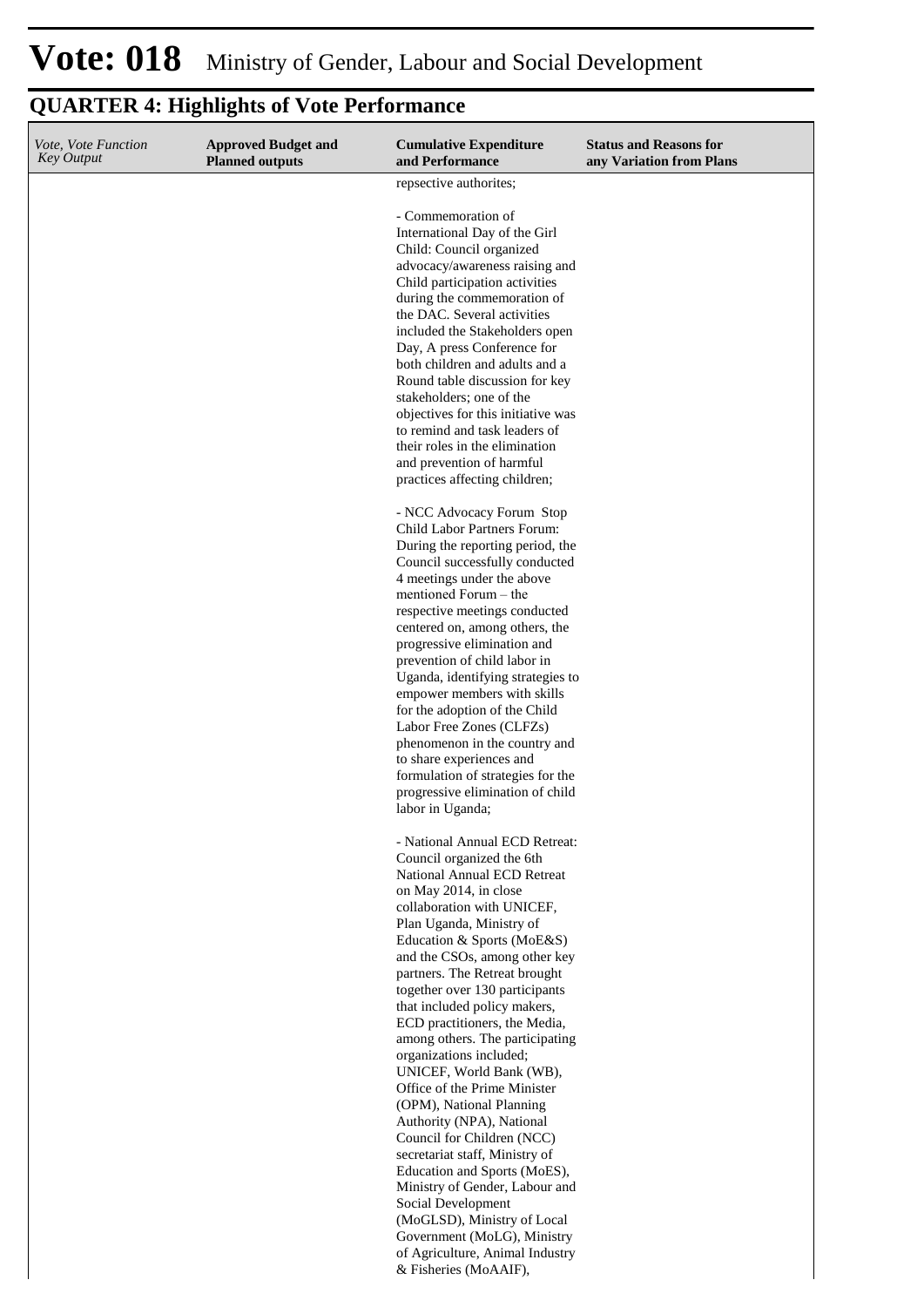#### **Cumulative Expenditure and Performance Approved Budget and Planned outputs Status and Reasons for any Variation from Plans** *Vote, Vote Function Key Output* Ministry of Water and Environment (MoWE), Kyambogo University, Save the Children Uganda, Child Fund International (CFI), Plan Uganda, Madrasa Foundation, Uganda Muslim Supreme Council, Uganda National Teachers Organization (UNATU), the Media, among others; - The Council has initiated Studies on: Study on Situation analysis on Children; Budgeting for Child Rights; ECD Budgeting; and Legal and Policy assessment on Child Domestic Work Training - YLP coordinated in 112 LGs and 22 Municipalities; - 450 youth trained in entrepreneurship in Kibaale, Kayunga, Mukono and Moroto districts<sup>.</sup> - Salaries paid to 12 contract staff; - NSSF paid for 12 contract staff; and - Social Protection training and senstitisation for national and sub national Government officers involved in implementing SAGE in all 15 active SAGE districts. *Output Cost:* UShs Bn: 3.668 UShs Bn: 2.827 % Budget Spent: 77.1% *Performance Indicators:* No.of councils suppored 3 4 **Output: 100452 Support to the Renovation and Maintenance of Centres for Vulnerable Groups** *Description of Performance:* - 1,950 children and youth in Ministry Institutions provided with food and non food items; - 710 in Naguru Remand Home, 139 in Fort Portal Remand Home, 186 in Mbale Remand Home, 100 in Arua Remand Home, 158 in Naguru Reception Centre, 541 in Kampiringisa National Rehabilitation Centre and 120 youth in Kobulin; - 5 Children Institutions maintained; - 170 PWDs Trainees in Ministry Institutions supported, cared for and protected; and - 100 Volumes of assorted training materials procured. - A total 180 PWDS equipped with skills; - Training materials for teaching carpentry, tailoring, crafts and metal works procured for the institutions of Lweza, Mpumudde, Kireka and Ocoko; - 100 Volumes of assorted training materials procured; - Kampiringisa National rehabilitation centre renovated (staff quarters and girls' dormitory); and - A total of 1,950 children and youth in Ministry Institutions provided with food and nonfood items; - 710 in Naguru Remand Home, 139 in Fort Portal Remand Home, 186 in Mbale Remand Home, 100 in Arua Remand Home, 158 in Naguru Reception Centre, 541 in Kampiringisa National Rehabilitation Centre and 120 Met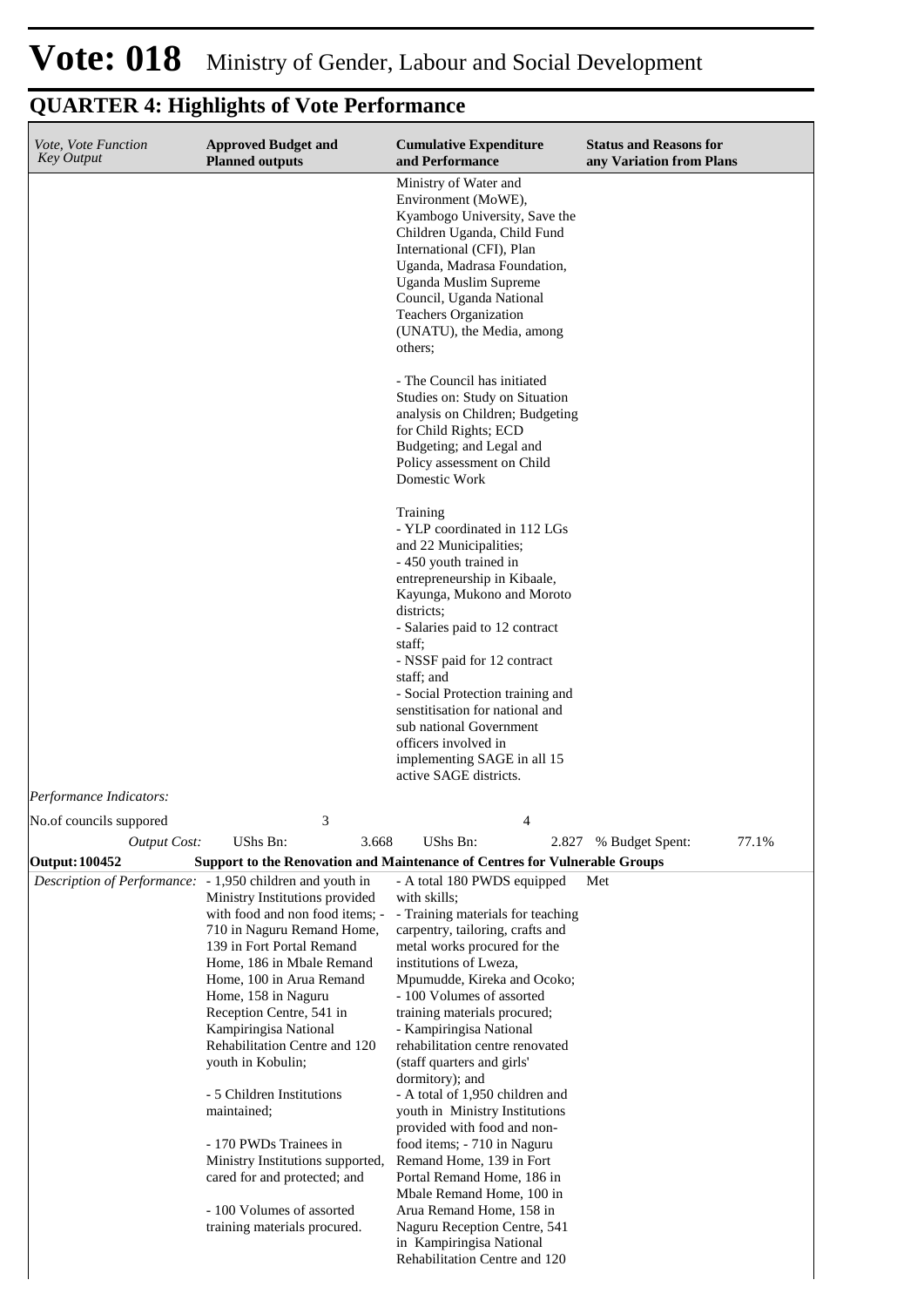| <i>Vote, Vote Function</i><br>Key Output                                                        | <b>Approved Budget and</b><br><b>Planned outputs</b>                                                               |       | <b>Cumulative Expenditure</b><br>and Performance                                                                                                                                     |       | <b>Status and Reasons for</b><br>any Variation from Plans |        |  |  |
|-------------------------------------------------------------------------------------------------|--------------------------------------------------------------------------------------------------------------------|-------|--------------------------------------------------------------------------------------------------------------------------------------------------------------------------------------|-------|-----------------------------------------------------------|--------|--|--|
|                                                                                                 |                                                                                                                    |       | youth in Kobulin.                                                                                                                                                                    |       |                                                           |        |  |  |
| <b>Output Cost:</b>                                                                             | UShs Bn:                                                                                                           | 0.733 | UShs Bn:                                                                                                                                                                             | 0.730 | % Budget Spent:                                           | 99.7%  |  |  |
| <b>Vote Function Cost</b>                                                                       | <b>UShs Bn:</b>                                                                                                    |       | 8.252 UShs Bn:                                                                                                                                                                       |       | 7.236 % Budget Spent:                                     | 87.7%  |  |  |
| Vote Function: 1049 Policy, Planning and Support Services                                       |                                                                                                                    |       |                                                                                                                                                                                      |       |                                                           |        |  |  |
| Output: 104951                                                                                  | Support to the street children activities                                                                          |       |                                                                                                                                                                                      |       |                                                           |        |  |  |
| Description of Performance: - 1100 children and adults from - 1250 children and adults from Met | other towns withdrawn and re-<br>settled:<br>- Multi- Sectoral strategy on<br>street children implemented; and and |       | the Streets of Kampala City, and the Streets of Kampala City, and<br>other towns withdrawn and re-<br>settled; and<br>- Multi - Sectoral Strategy on<br>Street Children implemented; |       |                                                           |        |  |  |
|                                                                                                 | - Salary for 5 Political<br>assistants' paid.                                                                      |       |                                                                                                                                                                                      |       |                                                           |        |  |  |
| <b>Output Cost:</b>                                                                             | UShs Bn:                                                                                                           | 0.985 | UShs Bn:                                                                                                                                                                             | 1.007 | % Budget Spent:                                           | 102.2% |  |  |
| <b>Vote Function Cost</b>                                                                       | <b>UShs Bn:</b>                                                                                                    |       | 44.230 UShs Bn:                                                                                                                                                                      |       | 47.772 % Budget Spent:                                    | 108.0% |  |  |
| <b>Cost of Vote Services:</b>                                                                   | $UShs Bn$ :                                                                                                        |       | $60.792$ UShs Bn:                                                                                                                                                                    |       | $63.084$ % Budget Spent:                                  | 103.8% |  |  |

*\* Excluding Taxes and Arrears*

In the current Quarter (Q4 FY2014/15) the Ministry received a cumulative total of Shs64.474Bn for Development, recurrent, Taxes and domestic Arrears showing an increase of Shs8.853Bn in nominal terms and 68.8% over the 3rd Quarter FY2014/15. The detail is as below:

-Total amount for wage Recurrent was Shs0.511Bn showing a decrease of Shs0.250Bn in nominal values and 28.6% over 3rd Quarter

-Total amount for non-wage Recurrent was Shs4.559Bn showing an increase of Shs1.256Bn in nominal values and 38.0% over 3rd Quarter

 -Total amount for the Domestic Development Budget was Shs1.256Bn showing an increase of Shs9.098Bn in nominal values and 72,1% over 3rd Quarter. This shows an increasing trend in the resources received by the Ministry.

The Ministry has a number of must and programmed expenditures which must be met within the current Quarter. The Must and Programmed expenditures of the Ministry include: Rent, Utilities, Stationery, subvention to Council (salary and operations), traditional leaders monthly allowance as well as the Human resource costs (Transport and Fuel for the entitled officers). By July the approved traditional leaders were 11 and were included in the Budget, however, the current approved Traditional Leaders are 14. The facilitation required is for 14 instead of 11. This will constrain the funding to other activities.

The total for the programmed and must expenditures is over 100% of the non-wage provision. This implies that the Ministry inevitably accumulated domestic arrears due the inadequate ceiling.

The Ministry celebrates national and internal days. These days are used for advocacy and passing on information to the communities. In the current quarter the Ministry has one international day (on 12th August 2015) which must be celebrated using insufficient resources. H.E The Present will be the chief guest. Enough resources are required in preparation for the event.

The Ministry is implementing the Youth Livelihood Programme and the Uganda Women Entrepreneurship Programme. The projects for the youth and women have been approved and 90% of the projects are agricultural related and they require prompt funding because they are time and season bound. The Ministry, therefore, requires all the Programme funds in the next quarter to fit within the season.

 The challenges the Ministry met in the preparation of the report was related to the importation of the Excel salary figures into the Tool.

#### **Table V2.2: Implementing Actions to Improve Vote Performance**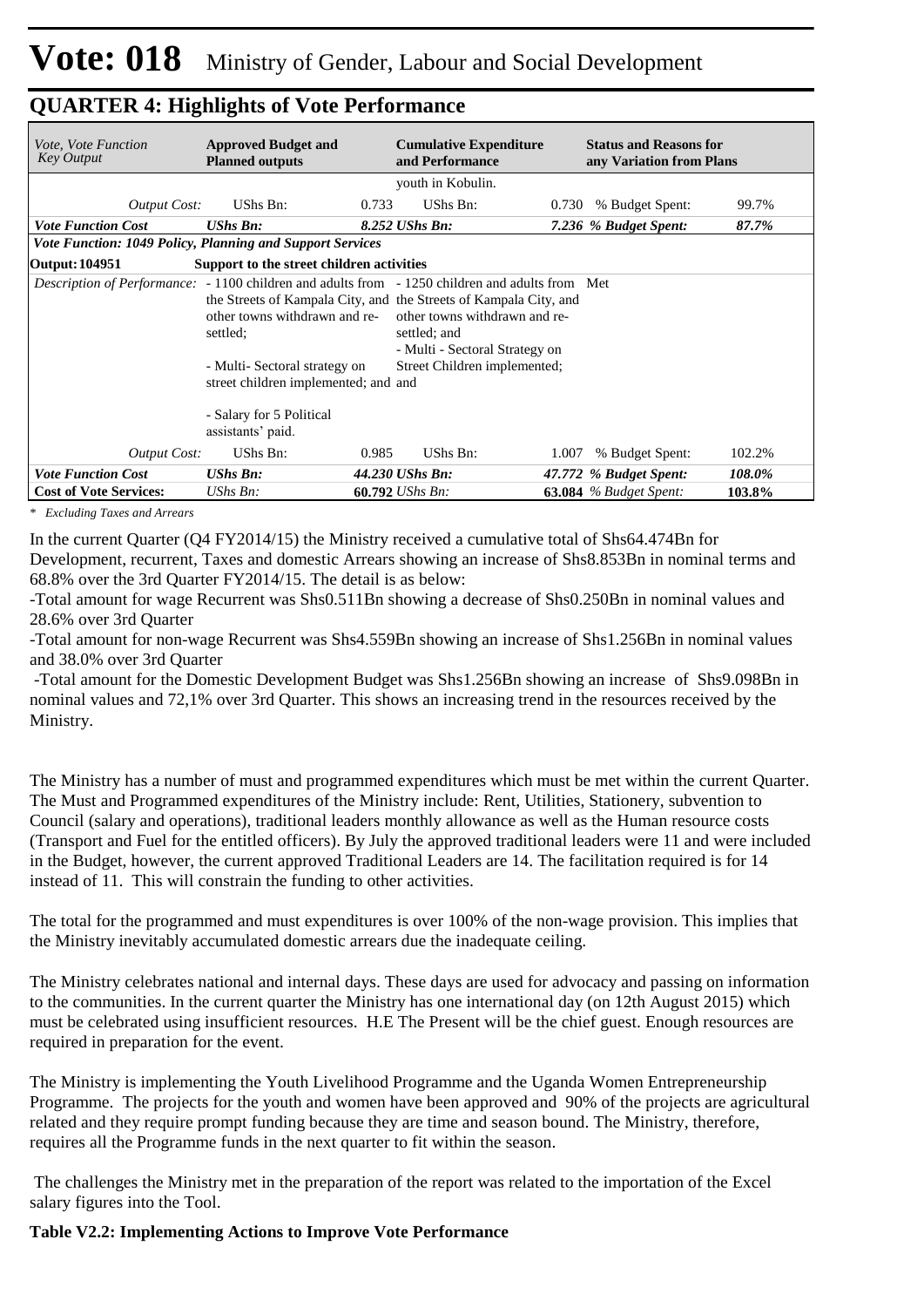| <b>Planned Actions:</b>                                                                                                                                                                                                                                     | <b>Actual Actions:</b>                                                                                                                                                                                                                                               | <b>Reasons for Variation</b>  |
|-------------------------------------------------------------------------------------------------------------------------------------------------------------------------------------------------------------------------------------------------------------|----------------------------------------------------------------------------------------------------------------------------------------------------------------------------------------------------------------------------------------------------------------------|-------------------------------|
| Vote: 018 Ministry of Gender, Labour and Social Development                                                                                                                                                                                                 |                                                                                                                                                                                                                                                                      |                               |
| Vote Function: 1001 Community Mobilisation and Empowerment                                                                                                                                                                                                  |                                                                                                                                                                                                                                                                      |                               |
| - Harmonize Community Mobilization<br>and Empowerment Function funds from<br>other sectors into Social Development<br>Sector to effectively carry out mobilisation<br>activities in local government                                                        | - It has not been possible to Harmonize<br><b>Community Mobilization and</b><br><b>Empowerment Function funds from</b><br>other sectors into Social Development<br>Sector to effectively carry out<br>mobilisation activities in local<br>government                 | Resistance from other srctors |
| - Develop and implement a National<br>Citizenship Awareness Week on<br>Community Mobilization Functions to<br>massively carry out awareness campaigns;                                                                                                      | - Developed and implemented a<br><b>National Citizenship Awareness Week</b><br>on Community Mobilization Functions<br>to massively carry out awareness<br>campaigns;                                                                                                 | Met                           |
| Vote Function: 1002 Mainstreaming Gender and Rights                                                                                                                                                                                                         |                                                                                                                                                                                                                                                                      |                               |
| - Continue to integrate statistics activities<br>into the work plans submitted to<br>Development Partners for funding to<br>ensure collection of gender disaggregated<br>data for planning purposes                                                         | - Continued to integrate statistics<br>activities into the work plans submitted<br>to Development Partners for funding to<br>ensure collection of gender<br>disaggregated data for planning<br>purposes                                                              | Met                           |
| - Strengthen the GMSWG to oversee the<br>implementation of the gender<br>mainstreaming activities in other sectors.<br>The GMSWG will meet regularly to<br>discuss the reports from the Gender Focal<br>Point Officers attached to the different<br>sectors | - Strengthened the GMSWG to oversee<br>the implementation of the gender<br>mainstreaming activities in other<br>sectors. The GMSWG will meet<br>regularly to discuss the reports from the<br><b>Gender Focal Point Officers attached to</b><br>the different sectors | Met                           |
| Vote: 018 Ministry of Gender, Labour and Social Development                                                                                                                                                                                                 |                                                                                                                                                                                                                                                                      |                               |
| Vote Function: 1003 Promotion of Labour Productivity and Employment                                                                                                                                                                                         |                                                                                                                                                                                                                                                                      |                               |
| - Continue to lobby Development Partners<br>and other stakeholders to fund the<br>activities in the National Programme of<br>Action on Employment                                                                                                           | - Continued to lobby Development<br>Partners and other stakeholders to fund<br>the activities in the National<br><b>Programme of Action on Employment</b>                                                                                                            | Met                           |
| Vote Function: 1004 Social Protection for Vulnerable Groups                                                                                                                                                                                                 |                                                                                                                                                                                                                                                                      |                               |
| - Strengthen resource mobilisation to<br>expand social protection intervention in<br>all districts                                                                                                                                                          | - Strengthened resource mobilisation to<br>expand social protection intervention in<br>all districts (an additional Shs7Bn has<br>been received by the Ministry.                                                                                                     | Met                           |
| - Continue with regular review of the<br>social protection policies and programmes<br>to adequately include all the vulnerable<br>groups; and<br>- Strengthen skills development and<br>livelihood provision to youth                                       | - Continued with regular review of the<br>social protection policies and<br>programmes to adequately include all<br>the vulnerable groups; and<br>- Strengthened skills development and<br>livelihood provision to youth                                             | Met                           |
| Vote: 018 Ministry of Gender, Labour and Social Development                                                                                                                                                                                                 |                                                                                                                                                                                                                                                                      |                               |
| Vote Function: 1003 Promotion of Labour Productivity and Employment                                                                                                                                                                                         |                                                                                                                                                                                                                                                                      |                               |
| - Strengthen the collection of NTR<br>through registration and inspection of<br>workplaces and request for permission to<br>utilise NTR at source                                                                                                           | - Strengthened the collection of NTR<br>through registration and inspection of<br>workplaces and requested for<br>permission to utilise NTR at source                                                                                                                | Met                           |
| - Strengthen the collection of NTR<br>through registration and inspection of<br>workplaces and request for permission to<br>utilise NTR at source                                                                                                           | - Strengthened the collection of NTR<br>through registration and inspection of<br>workplaces and request for permission<br>to utilise NTR at source                                                                                                                  | Met                           |

#### *V3: Details of Releases and Expenditure*

*This section provides a comprehensive summary of the outputs delivered by the Vote and further details of Vote expenditures by Vote Function and Expenditure Item.*

#### **Table V3.1: GoU Releases and Expenditure by Output\***

| <b>Billion Uganda Shillings</b> |  | <b>Approved Released</b> | <b>Spent</b> | $\%$ GoU | $\%$ GoU               | $%$ GoU  |  |
|---------------------------------|--|--------------------------|--------------|----------|------------------------|----------|--|
|                                 |  | <b>Budget</b>            |              |          | Budget Budget Releases |          |  |
|                                 |  |                          |              |          |                        | $\sigma$ |  |
|                                 |  |                          |              |          |                        |          |  |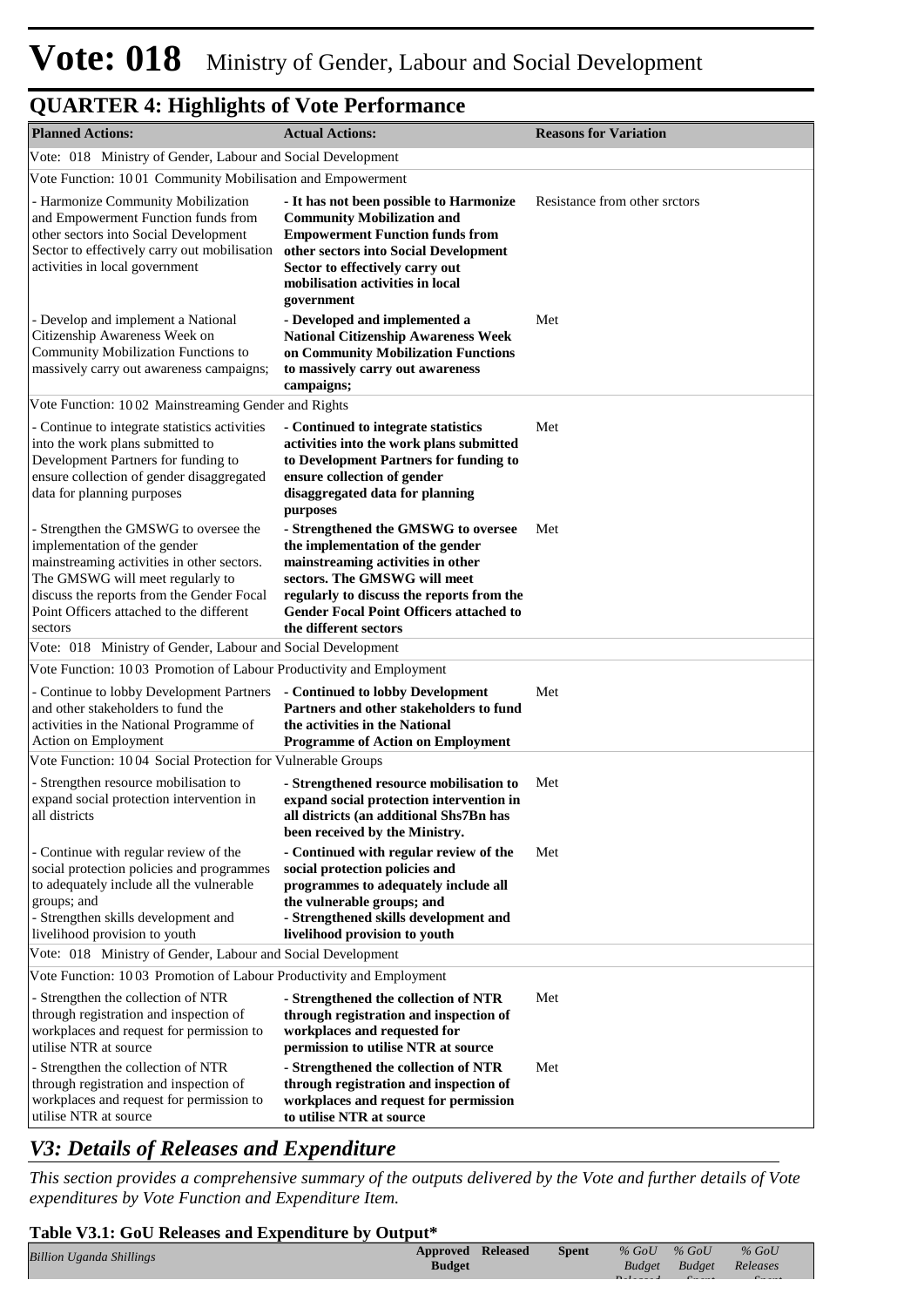*% GoU* 

**Released Spent**

*% GoU* 

|                                                                                                     |       |       |       | <i><b>Released</b></i> | <b>Spent</b> | <b>Spent</b> |
|-----------------------------------------------------------------------------------------------------|-------|-------|-------|------------------------|--------------|--------------|
| VF:1001 Community Mobilisation and Empowerment                                                      | 2.13  | 2.11  | 2.10  | 99.1%                  | 98.5%        | 99.4%        |
| Class: Outputs Provided                                                                             | 1.04  | 1.02  | 0.99  | 98.2%                  | 95.5%        | 97.2%        |
| 100101 Policies, Sector plans Guidelines and Standards on Community<br>Mobilisation and Empowerment | 0.53  | 0.52  | 0.51  | 97.2%                  | 94.6%        | 97.3%        |
| 100102 Advocacy and Networking                                                                      | 0.25  | 0.25  | 0.24  | 100.1%                 | 97.4%        | 97.3%        |
| 100104 Training, Skills Development and Training Materials                                          | 0.09  | 0.09  | 0.08  | 100.4%                 | 91.7%        | 91.3%        |
| 100105 Monitoring, Technical Support Supervision and Backstopping                                   | 0.17  | 0.16  | 0.16  | 97.5%                  | 97.4%        | 99.9%        |
| Class: Outputs Funded                                                                               | 1.09  | 1.09  | 1.11  | 100.0%                 | 101.4%       | 101.4%       |
| 100151 Support to Traditional Leaders provided                                                      | 0.66  | 0.66  | 0.67  | 100.0%                 | 101.4%       | 101.4%       |
| 100152 Support to National Library of Uganda (Development Project,<br>Wage and Non Wage Subvention) | 0.43  | 0.43  | 0.44  | 100.0%                 | 101.4%       | 101.4%       |
| VF:1002 Mainstreaming Gender and Rights                                                             | 1.95  | 1.98  | 1.89  | 101.4%                 | 96.7%        | 95.3%        |
| Class: Outputs Provided                                                                             | 0.86  | 0.87  | 0.83  | 100.6%                 | 95.9%        | 95.3%        |
| 100201 Policies, Guidelines and Standards for mainstreaming Gender &<br>Other Social Dev't Concerns | 0.45  | 0.44  | 0.46  | 97.1%                  | 100.9%       | 103.9%       |
| 100202 Advocacy and Networking                                                                      | 0.26  | 0.28  | 0.23  | 106.1%                 | 86.9%        | 81.9%        |
| 100204 Capacity building for Gender and Rights Equality and Equity                                  | 0.15  | 0.15  | 0.14  | 101.6%                 | 96.7%        | 95.2%        |
| Class: Outputs Funded                                                                               | 1.08  | 1.11  | 1.06  | 102.0%                 | 97.3%        | 95.4%        |
| 100251 Support to National Women's Council and the Kapchorwa<br>Women Development Group             | 1.08  | 1.11  | 1.06  | 102.0%                 | 97.3%        | 95.4%        |
| VF:1003 Promotion of Labour Productivity and Employment                                             | 4.23  | 4.25  | 4.09  | 100.5%                 | 96.7%        | 96.3%        |
| Class: Outputs Provided                                                                             | 3.04  | 3.26  | 3.20  | 107.3%                 | 105.4%       | 98.2%        |
| 100301 Policies, Laws, Regulations and Guidelines on Employment<br>and Labour Productivity          | 1.13  | 1.17  | 1.29  | 103.6%                 | 113.9%       | 110.0%       |
| 100302 Inspection of Workplaces and Investigation on violation of<br>labour standards               | 0.76  | 0.84  | 0.79  | 110.5%                 | 104.1%       | 94.2%        |
| 100304 Settlement of Complaints on Non-Observance of Working<br>Conditions                          | 0.01  | 0.01  | 0.01  | 84.3%                  | 96.4%        | 114.3%       |
| 100305 Arbitration of Labour Disputes (Industrial Court)                                            | 0.35  | 0.39  | 0.26  | 109.9%                 | 74.4%        | 67.7%        |
| 100306 Training and Skills Development                                                              | 0.15  | 0.14  | 0.16  | 94.1%                  | 106.1%       | 112.8%       |
| 100307 Advocacy and Networking                                                                      | 0.63  | 0.71  | 0.69  | 112.2%                 | 109.0%       | 97.2%        |
| Class: Outputs Funded                                                                               | 0.09  | 0.09  | 0.11  | 100.3%                 | 116.5%       | 116.2%       |
| 100351 Contribution to Membership of International Organisations<br>(ILO, ARLAC, EAC, OPCW)         | 0.09  | 0.09  | 0.11  | 100.3%                 | 116.5%       | 116.2%       |
| Class: Capital Purchases                                                                            | 1.10  | 0.90  | 0.79  | 81.7%                  | 71.1%        | 87.0%        |
| 100375 Purchase of Motor Vehicles and Other Transport Equipment                                     | 0.87  | 0.67  | 0.54  | 76.8%                  | 62.0%        | 80.8%        |
| 100376 Purchase of Office and ICT Equipment, including Software                                     | 0.05  | 0.05  | 0.05  | 100.0%                 | 106.1%       | 106.1%       |
| 100377 Purchase of Specialised Machinery & Equipment                                                | 0.19  | 0.19  | 0.19  | 100.0%                 | 104.3%       | 104.3%       |
| VF:1004 Social Protection for Vulnerable Groups                                                     | 8.25  | 7.53  | 7.24  | 91.3%                  | 87.7%        | 96.1%        |
| Class: Outputs Provided                                                                             | 3.85  | 3.64  | 3.68  | 94.5%                  | 95.5%        | 101.1%       |
| 100401 Policies, Guidelines, Laws, Regulations and Standards on<br>Vulnerable Groups                | 0.40  | 0.40  | 0.42  | 101.1%                 | 105.9%       | 104.8%       |
| 100402 Advocacy and Networking                                                                      | 0.30  | 0.31  | 0.29  | 103.5%                 | 94.4%        | 91.2%        |
| 100403 Monitoring and Evaluation of Programmes for Vulnerable<br>Groups                             | 0.27  | 0.23  | 0.21  | 84.7%                  | 77.2%        | 91.1%        |
| 100404 Training and Skills Development                                                              | 0.74  | 0.57  | 0.62  | 77.3%                  | 84.3%        | 109.1%       |
| 100405 Empowerment, Support, Care and Protection of Vulnerable<br>Groups                            | 2.15  | 2.13  | 2.14  | 99.2%                  | 100.0%       | 100.8%       |
| Class: Outputs Funded                                                                               | 4.40  | 3.89  | 3.56  | 88.5%                  | 80.8%        | 91.3%        |
| 100451 Support to councils provided                                                                 | 3.67  | 3.17  | 2.83  | 86.3%                  | 77.1%        | 89.3%        |
| 100452 Support to the Renovation and Maintenance of Centres for<br>Vulnerable Groups                | 0.73  | 0.73  | 0.73  | 99.5%                  | 99.7%        | 100.2%       |
| VF:1049 Policy, Planning and Support Services                                                       | 44.23 | 46.38 | 47.37 | 104.9%                 | 107.1%       | 102.1%       |
| Class: Outputs Provided                                                                             | 8.52  | 11.11 | 10.95 | 130.4%                 | 128.5%       | 98.6%        |
| 104901 Policy, Consultation, Planning, Resource Mobilisation and<br><b>Monitoring Services</b>      | 3.86  | 3.86  | 3.90  | $100.0\%$              | 101.0%       | 101.0%       |
| 104902 Support Services (Finance and Administration) to the Ministry<br>Provided                    | 3.95  | 6.61  | 6.38  | 167.3%                 | 161.5%       | 96.6%        |
| 104903 Ministerial and Top Management Services Provided                                             | 0.71  | 0.64  | 0.66  | 90.3%                  | 94.0%        | 104.1%       |
| Class: Outputs Funded                                                                               | 31.59 | 31.67 | 31.99 | 100.3%                 | 101.3%       | 101.0%       |
| 104951 Support to the street children activities                                                    | 0.99  | 0.98  | 1.01  | 99.9%                  | 102.2%       | 102.3%       |
| 104952 Support to Youth Groups                                                                      | 30.61 | 30.69 | 30.98 | 100.3%                 | 101.2%       | 101.0%       |
| Class: Capital Purchases                                                                            | 4.12  | 3.60  | 4.43  | 87.4%                  | 107.7%       | 123.2%       |
| 104972 Government Buildings and Administrative Infrastructure                                       | 2.44  | 2.37  | 3.08  | 96.9%                  | 126.0%       | 130.0%       |
| 104975 Purchase of Motor Vehicles and Other Transport Equipment                                     | 1.13  | 0.79  | 0.87  | 69.7%                  | 76.4%        | 109.6%       |
| 104976 Purchase of Office and ICT Equipment, including Software                                     | 0.05  | 0.04  | 0.07  | 77.7%                  | 134.0%       | 172.3%       |
| 104977 Purchase of Specialised Machinery & Equipment                                                | 0.20  | 0.16  | 0.21  | 79.3%                  | 104.2%       | 131.5%       |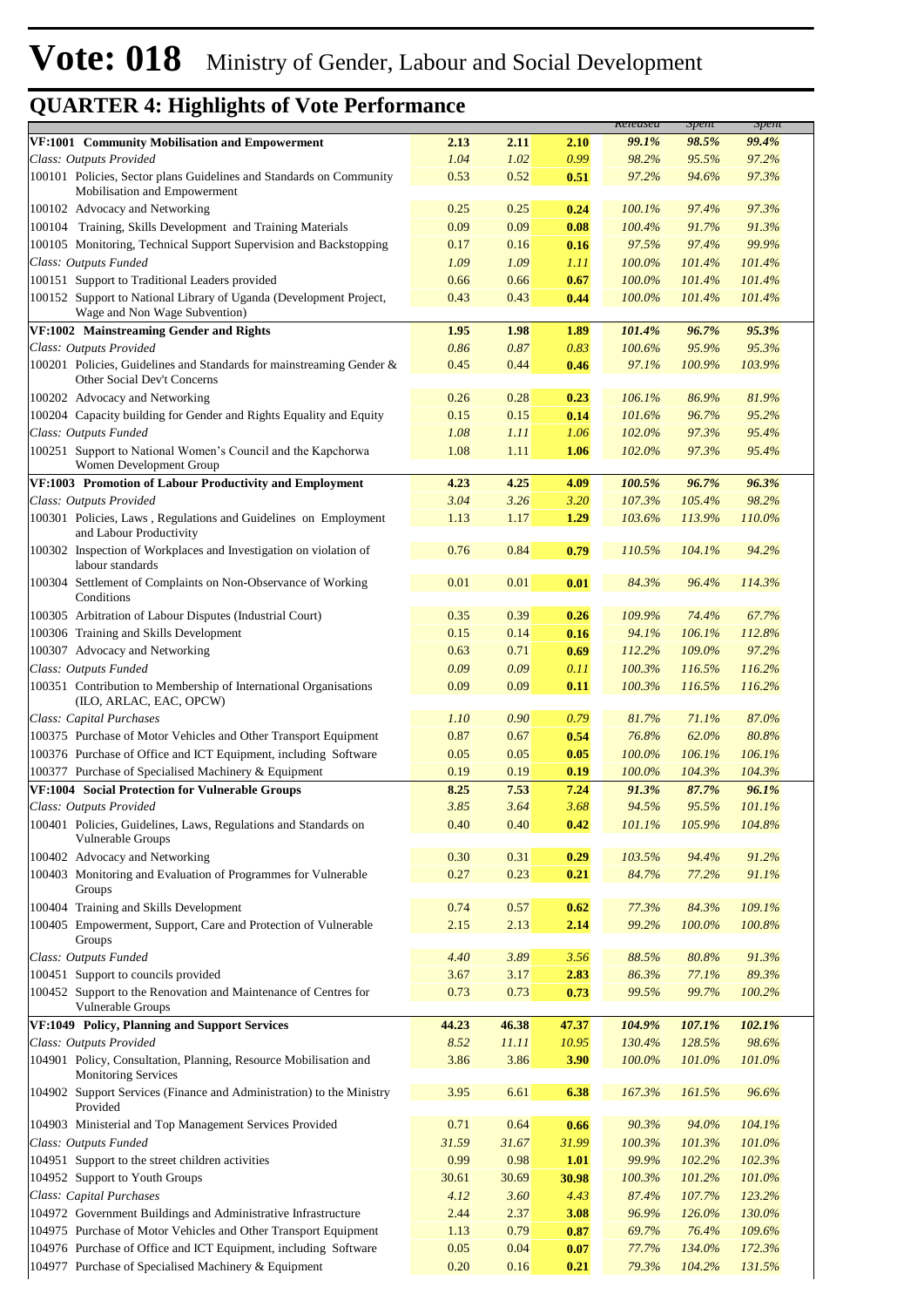# **Vote: 018** Ministry of Gender, Labour and Social Development

# **QUARTER 4: Highlights of Vote Performance**

| Billion Uganda Shillings                                         | Approved<br><b>Budget</b> | <b>Released</b> | <b>Spent</b> | $%$ GoU<br><b>Budget</b><br>Released | $%$ GoU<br><b>Budget</b><br><i>Spent</i> | $%$ GoU<br>Releases<br><i>Spent</i> |  |
|------------------------------------------------------------------|---------------------------|-----------------|--------------|--------------------------------------|------------------------------------------|-------------------------------------|--|
| 104978 Purchase of Office and Residential Furniture and Fittings | 0.29                      | 0.24            | 0.21         | 83.3%                                | 73.3%                                    | 88.0%                               |  |
| <b>Total For Vote</b>                                            | 60.79                     | 62.25           | 62.68        | 102.4%                               | $103.1\%$                                | 100.7%                              |  |

*\* Excluding Taxes and Arrears*

#### **Table V3.2: 2014/15 GoU Expenditure by Item**

| <b>Billion Uganda Shillings</b>                             | <b>Approved</b><br><b>Budget</b> | <b>Releases</b> | Expend-<br>iture | % Budged<br><b>Released</b> | % Budget<br>Spent | %Releases<br><b>Spent</b> |
|-------------------------------------------------------------|----------------------------------|-----------------|------------------|-----------------------------|-------------------|---------------------------|
| <b>Output Class: Outputs Provided</b>                       | 17.31                            | 19.90           | <u> 19.65</u>    | 114.9%                      | 113.5%            | 98.8%                     |
| 211101 General Staff Salaries                               | 2.45                             | 2.44            | 2.52             | 99.4%                       | 102.5%            | 103.1%                    |
| 211102 Contract Staff Salaries (Incl. Casuals, Temporary)   | 2.21                             | 2.30            | 2.36             | 103.9%                      | 106.5%            | 102.5%                    |
| 211103 Allowances                                           | 2.84                             | 2.78            | 2.82             | 97.9%                       | 99.3%             | 101.4%                    |
| 212101 Social Security Contributions                        | 0.26                             | 0.31            | 0.16             | 116.5%                      | 60.1%             | 51.6%                     |
| 213002 Incapacity, death benefits and funeral expenses      | 0.04                             | 0.04            | 0.02             | 88.0%                       | 56.5%             | 64.2%                     |
| 221001 Advertising and Public Relations                     | 0.28                             | 0.28            | 0.31             | 103.2%                      | 113.1%            | 109.6%                    |
| 221002 Workshops and Seminars                               | 0.74                             | 0.74            | 0.74             | 99.0%                       | 99.7%             | 100.7%                    |
| 221003 Staff Training                                       | 0.08                             | 0.08            | 0.08             | 99.7%                       | 103.0%            | 103.3%                    |
| 221005 Hire of Venue (chairs, projector, etc)               | 0.10                             | 0.10            | 0.10             | 99.8%                       | 97.2%             | 97.4%                     |
| 221007 Books, Periodicals & Newspapers                      | 0.03                             | 0.03            | 0.03             | 83.4%                       | 87.6%             | 105.1%                    |
| 221008 Computer supplies and Information Technology (IT     | 0.03                             | 0.03            | 0.03             | 103.5%                      | 106.2%            | 102.6%                    |
| 221009 Welfare and Entertainment                            | 0.27                             | 0.23            | 0.22             | 87.0%                       | 80.8%             | 92.9%                     |
| 221011 Printing, Stationery, Photocopying and Binding       | 0.69                             | 0.87            | 0.78             | 125.8%                      | 113.7%            | 90.4%                     |
| 221012 Small Office Equipment                               | 0.00                             | 0.00            | 0.00             | 97.6%                       | 93.5%             | 95.8%                     |
| 221016 IFMS Recurrent costs                                 | 0.06                             | 0.06            | 0.07             | 98.4%                       | 104.3%            | 106.1%                    |
| 221020 IPPS Recurrent Costs                                 | 0.03                             | 0.02            | 0.01             | 76.0%                       | 55.0%             | 72.5%                     |
| 222001 Telecommunications                                   | 0.14                             | 0.12            | 0.11             | 85.9%                       | 80.6%             | 93.9%                     |
| 222002 Postage and Courier                                  | 0.02                             | 0.02            | 0.01             | 103.1%                      | 77.4%             | 75.1%                     |
| $223003$ Rent – (Produced Assets) to private entities       | 2.43                             | 2.36            | 2.43             | 97.1%                       | 100.0%            | 103.0%                    |
| 223004 Guard and Security services                          | 0.17                             | 0.14            | 0.12             | 82.2%                       | 71.4%             | 86.8%                     |
| 223005 Electricity                                          | 0.12                             | 0.12            | 0.12             | 100.0%                      | 102.9%            | 102.9%                    |
| 223006 Water                                                | 0.12                             | 0.12            | 0.12             | 100.0%                      | 102.9%            | 102.9%                    |
| 225001 Consultancy Services- Short term                     | 0.02                             | 0.09            | 0.13             | 608.4%                      | 846.7%            | 139.2%                    |
| 225002 Consultancy Services-Long-term                       | 0.00                             | 0.07            | 0.11             | N/A                         | N/A               | 164.3%                    |
| 227001 Travel inland                                        | 1.82                             | 3.78            | 3.59             | 207.8%                      | 197.0%            | 94.8%                     |
| 227002 Travel abroad                                        | 0.60                             | 0.58            | 0.57             | 96.7%                       | 94.9%             | 98.2%                     |
| 227004 Fuel, Lubricants and Oils                            | 0.71                             | 1.09            | 1.03             | 154.7%                      | 145.9%            | 94.3%                     |
| 228002 Maintenance - Vehicles                               | 0.28                             | 0.50            | 0.42             | 176.6%                      | 147.2%            | 83.4%                     |
| 228003 Maintenance – Machinery, Equipment & Furniture       | 0.00                             | 0.01            | 0.00             | 113.3%                      | 61.2%             | 54.1%                     |
| 282103 Scholarships and related costs                       | 0.75                             | 0.59            | 0.62             | 77.8%                       | 83.0%             | 106.7%                    |
| <b>Output Class: Outputs Funded</b>                         | 38.26                            | 38.26           | 38.22            | 100.0%                      | 99.9%             | 99.9%                     |
| 262201 Contributions to International Organisations (Capit) | 0.09                             | 0.09            | 0.11             | 100.3%                      | 116.5%            | 116.2%                    |
| 263106 Other Current grants (Current)                       | 0.73                             | 1.13            | 1.13             | 154.1%                      | 154.3%            | 100.1%                    |
| 263206 Other Capital grants (Capital)                       | 32.01                            | 31.80           | 31.71            | 99.4%                       | 99.1%             | 99.7%                     |
| 264101 Contributions to Autonomous Institutions             | 4.11                             | 3.91            | 3.94             | 95.2%                       | 95.8%             | 100.6%                    |
| 264102 Contributions to Autonomous Institutions (Wage S     | 0.66                             | 0.66            | 0.67             | 100.0%                      | 100.6%            | 100.6%                    |
| 264103 Grants to Cultural Institutions/ Leaders             | 0.66                             | 0.66            | 0.67             | 100.0%                      | 101.4%            | 101.4%                    |
| <b>Output Class: Capital Purchases</b>                      | 6.17                             | 5.10            | 5.98             | 82.6%                       | 96.9%             | 117.3%                    |
| 231004 Transport equipment                                  | 2.00                             | 1.46            | 1.40             | 72.8%                       | 70.2%             | 96.4%                     |
| 231005 Machinery and equipment                              | 0.28                             | 0.27            | 0.31             | 96.1%                       | 109.8%            | 114.2%                    |
| 231006 Furniture and fittings (Depreciation)                | 0.27                             | 0.22            | 0.19             | 83.8%                       | 73.5%             | 87.7%                     |
| 231007 Other Fixed Assets (Depreciation)                    | 0.03                             | 0.02            | 0.02             | 77.7%                       | 70.8%             | 91.0%                     |
| 312101 Non-Residential Buildings                            | 2.44                             | 2.37            | 3.08             | 96.9%                       | 126.0%            | 130.0%                    |
| 312202 Machinery and Equipment                              | 0.20                             | 0.16            | 0.21             | 79.3%                       | 104.2%            | 131.5%                    |
| 312204 Taxes on Machinery, Furniture & Vehicles             | 0.95                             | 0.60            | 0.77             | 63.0%                       | 80.4%             | 127.6%                    |
| <b>Output Class: Arrears</b>                                | 1.05                             | 1.22            | 0.18             | 116.4%                      | 17.2%             | 14.8%                     |
|                                                             |                                  |                 |                  |                             |                   |                           |
| 321605 Domestic arrears (Budgeting)                         | 1.05                             | 1.22            | 0.18             | 116.4%                      | 17.2%             | 14.8%                     |
| <b>Grand Total:</b>                                         | 62.79                            | 64.47           | 64.03            | 102.7%                      | 102.0%            | 99.3%                     |
| <b>Total Excluding Taxes and Arrears:</b>                   | 60.79                            | 62.65           | 63.08            | 103.1%                      | 103.8%            | 100.7%                    |